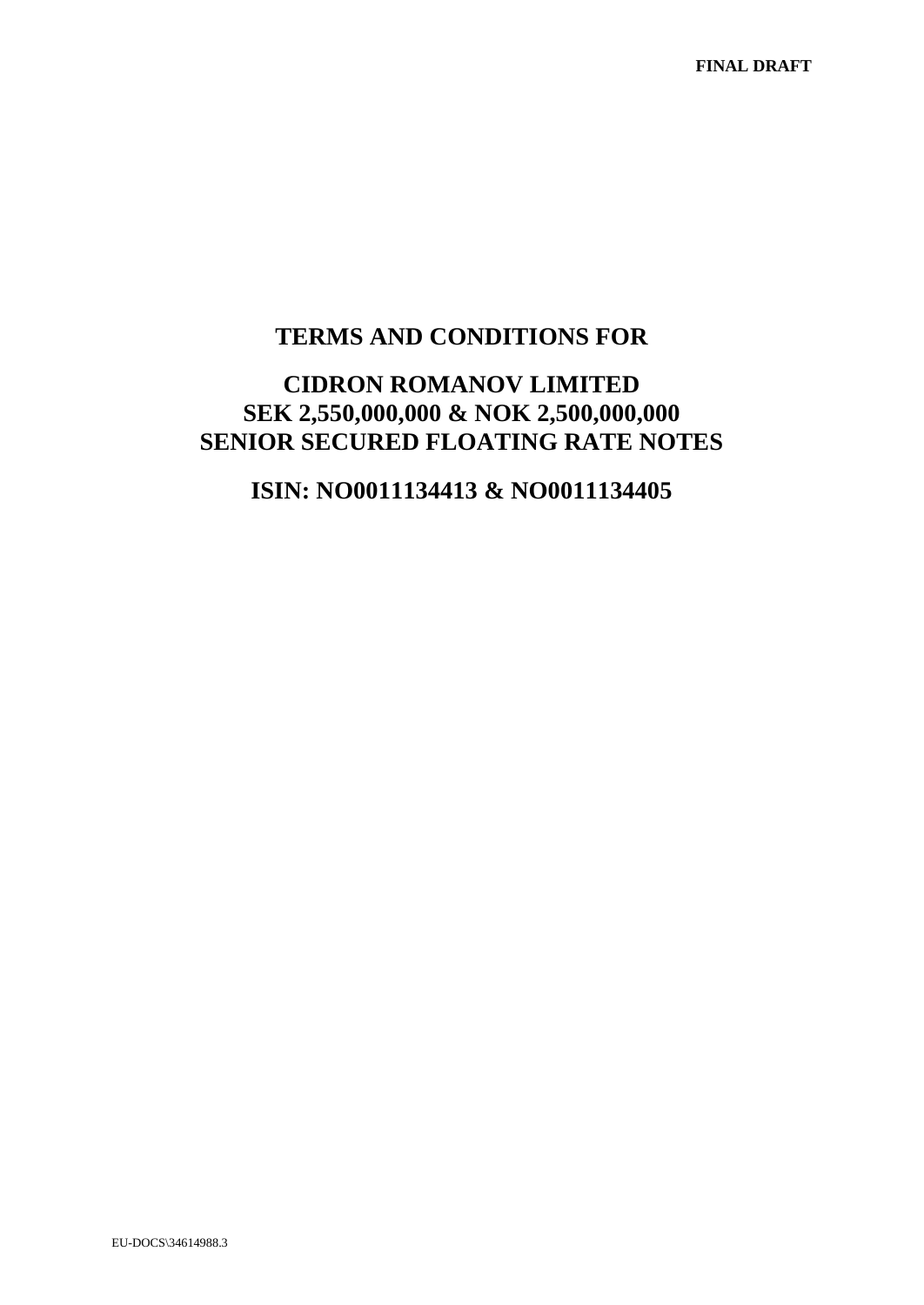#### **SELLING RESTRICTIONS**

#### **Prohibition of sales to EEA retail investors**

The Notes are not intended to be offered, sold or otherwise made available to and should not be offered, sold or otherwise made available at any time to any retail investor in the European Economic Area ("**EEA**"). For these purposes, a retail investor means a person who is one (or more) of: (i) a retail client as defined in point (11) of Article 4(1) of Directive 2014/65/EU (as amended, "**MiFID II**"); (ii) a customer within the meaning of Directive 2002/92/EC, where that customer would not qualify as a professional client as defined in point (10) of Article 4(1) of MiFID II; or (iii) not a qualified investor as defined in Regulation (EU) 2017/1129 as amended ("**Prospectus Regulation**"). Consequently, no key information document required by Regulation (EU) No 1286/2014 (as amended, the "**PRIIPs Regulation**") for offering or selling the Notes or otherwise making them available to retail investors in the EEA has been prepared and therefore offering or selling the Notes or otherwise making them available to any retail investor in the EEA may be unlawful under the PRIIPs Regulation.

No action is being taken in any jurisdiction that would or is intended to permit a public offering of the Notes or the possession, circulation or distribution of any document or other material relating to the Issuer or the Notes in any jurisdiction other than Sweden, where action for that purpose is required. Persons into whose possession this document comes are required to inform themselves about, and to observe, such restrictions.

No person may circulate any invitation to acquire or apply for any of the Notes in any manner such that such invitation constitutes or may constitute a prospectus (as defined in the Companies (Jersey) Law 1991) the circulation of which requires the consent of the Registrar of Companies in Jersey under the Companies (General Provisions) (Jersey) Order 2002 unless such consent has first been obtained and remains in effect.

The Notes have not been and will not be registered under the U.S. Securities Act of 1933, as amended, and are subject to U.S. tax law requirements. The Notes may not be offered, sold or delivered within the United States of America or to, or for the account or benefit of, U.S. persons.

# **PRIVACY NOTICE**

Each of the Issuer, the Agent and the Paying Agent may collect and process personal data relating to the Noteholders, the Noteholders' representatives or agents, and other persons nominated to act on behalf of the Noteholders pursuant to the Finance Documents (name, contact details and, when relevant, holding of Notes). The personal data relating to the Noteholders is primarily collected from the registry kept by the CSD. The personal data relating to other persons is primarily collected directly from such persons.

The personal data collected will be processed by the Issuer, the Agent and the Paying Agent for the following purposes (i) to exercise their respective rights and fulfil their respective obligations under the Finance Documents, (ii) to manage the administration of the Notes and payments under the Notes, (iii) to enable the Noteholders to exercise their rights under the Finance Documents and (iv) to comply with its obligations under applicable laws and regulations.

The processing of personal data by the Issuer, the Agent and the Paying Agent in relation to items (i) to (iii) above is based on their legitimate interest to exercise their respective rights and to fulfil their respective obligations under the Finance Documents. In relation to item (iv), the processing is based on the fact that such processing is necessary for compliance with a legal obligation incumbent on the Issuer, the Agent or the Paying Agent (as applicable). Unless otherwise required or permitted by law, the personal data collected will not be kept longer than necessary given the purpose of the processing.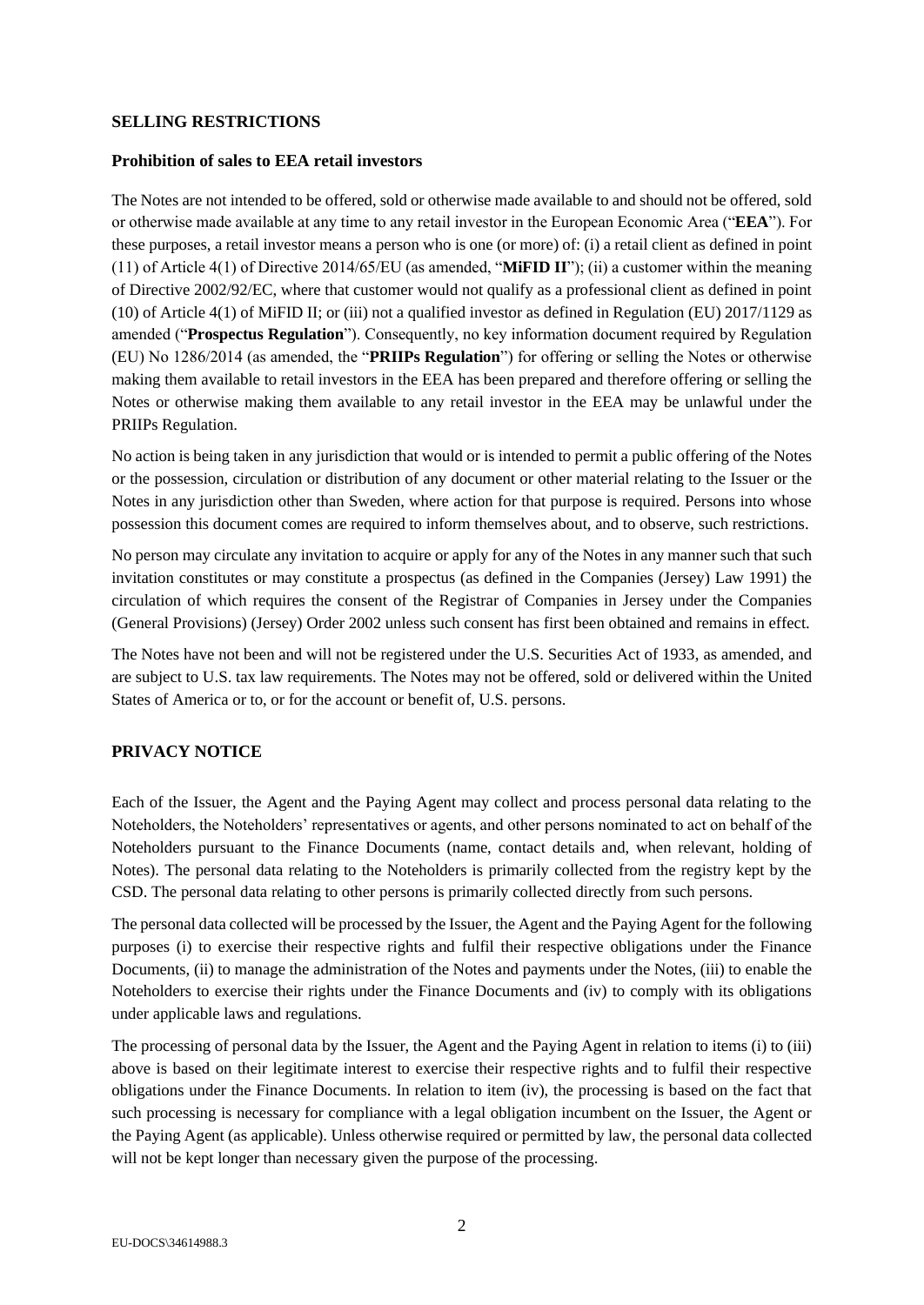Personal data collected may be shared with third parties, such as the CSD, when necessary to fulfil the purpose for which such data is processed.

Subject to any legal preconditions, the applicability of which have to be assessed in each individual case, data subjects have the rights as follows. Data subjects have right to get access to their personal data and may request the same in writing at the address of the Issuer, the Agent or the Paying Agent (as applicable). In addition, data subjects have the right to (i) request that personal data is rectified or erased, (ii) object to specific processing, (iii) request that the processing be restricted and (iv) receive personal data provided by themselves in machine-readable format.

Data subjects are also entitled to lodge complaints with the relevant supervisory authority if dissatisfied with the processing carried out.

The Issuer's, the Agent's and the Paying Agent's addresses, and the contact details for their respective data protection officers (if applicable), are found on their respective websites: [ww](http://www.cidronhumber.com/)w.cidronromanov.com, www.dnb.no and www.intertrustgroup.com/locations/sweden/.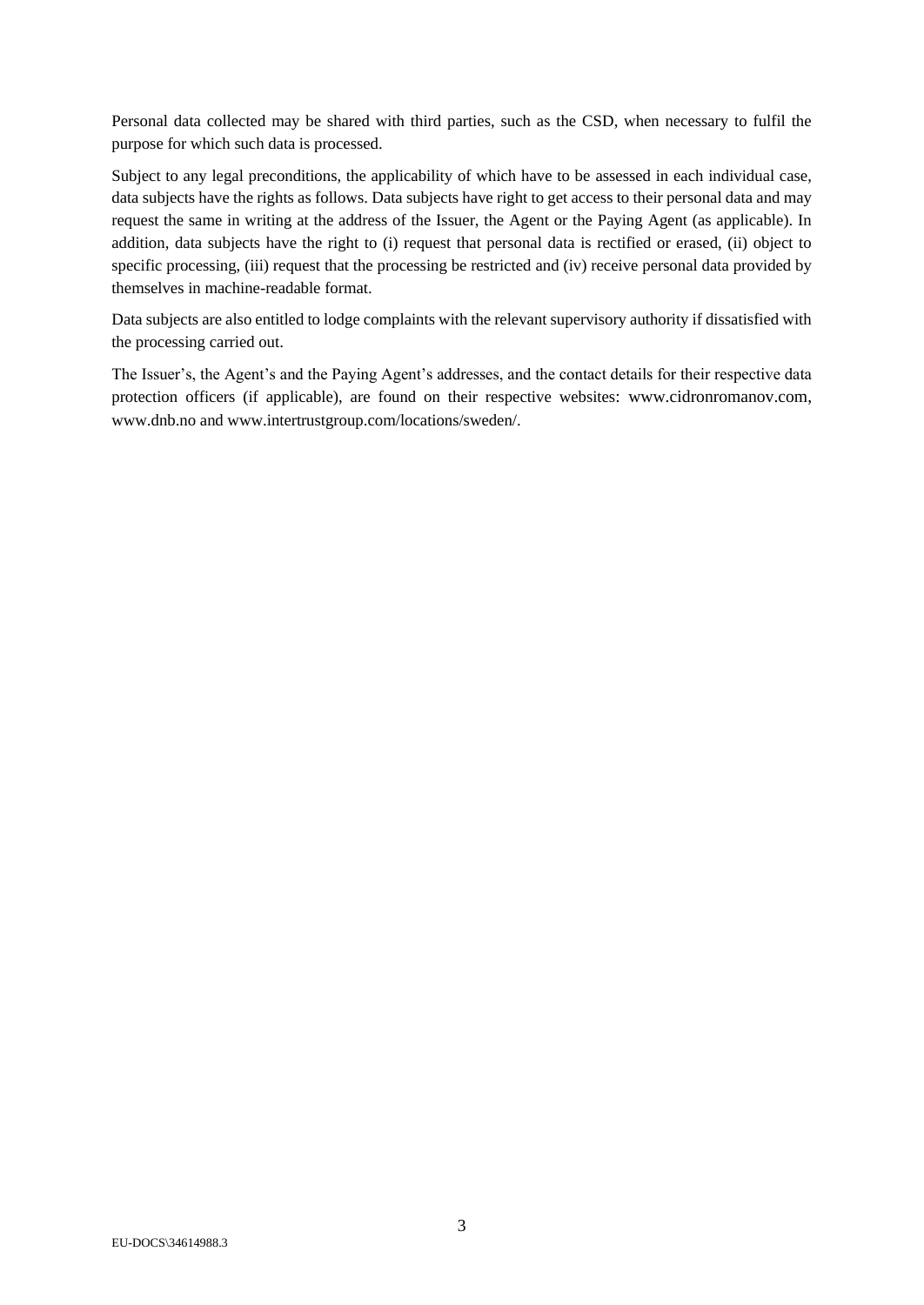# **TABLE OF CONTENTS**

| 1.  |                                                           |  |
|-----|-----------------------------------------------------------|--|
| 2.  |                                                           |  |
| 3.  |                                                           |  |
| 4.  | <b>CONDITIONS PRECEDENT AND CONDITIONS SUBSEQUENT 23</b>  |  |
| 5.  |                                                           |  |
| 6.  |                                                           |  |
| 7.  |                                                           |  |
| 8.  |                                                           |  |
| 9.  |                                                           |  |
| 10. |                                                           |  |
| 11. |                                                           |  |
| 12. |                                                           |  |
| 13. | <b>INCURRENCE COVENANT AND DILUTION TRACKING EVENT 35</b> |  |
| 14. |                                                           |  |
| 15. | EVENTS OF DEFAULT AND ACCELERATION OF THE NOTES 39        |  |
| 16. |                                                           |  |
| 17. |                                                           |  |
| 18. |                                                           |  |
| 19. |                                                           |  |
| 20. |                                                           |  |
| 21. |                                                           |  |
| 22. | APPOINTMENT AND REPLACEMENT OF THE PAYING AGENT 52        |  |
| 23. |                                                           |  |
| 24. |                                                           |  |
| 25. |                                                           |  |
| 26. |                                                           |  |
| 27. |                                                           |  |
| 28. |                                                           |  |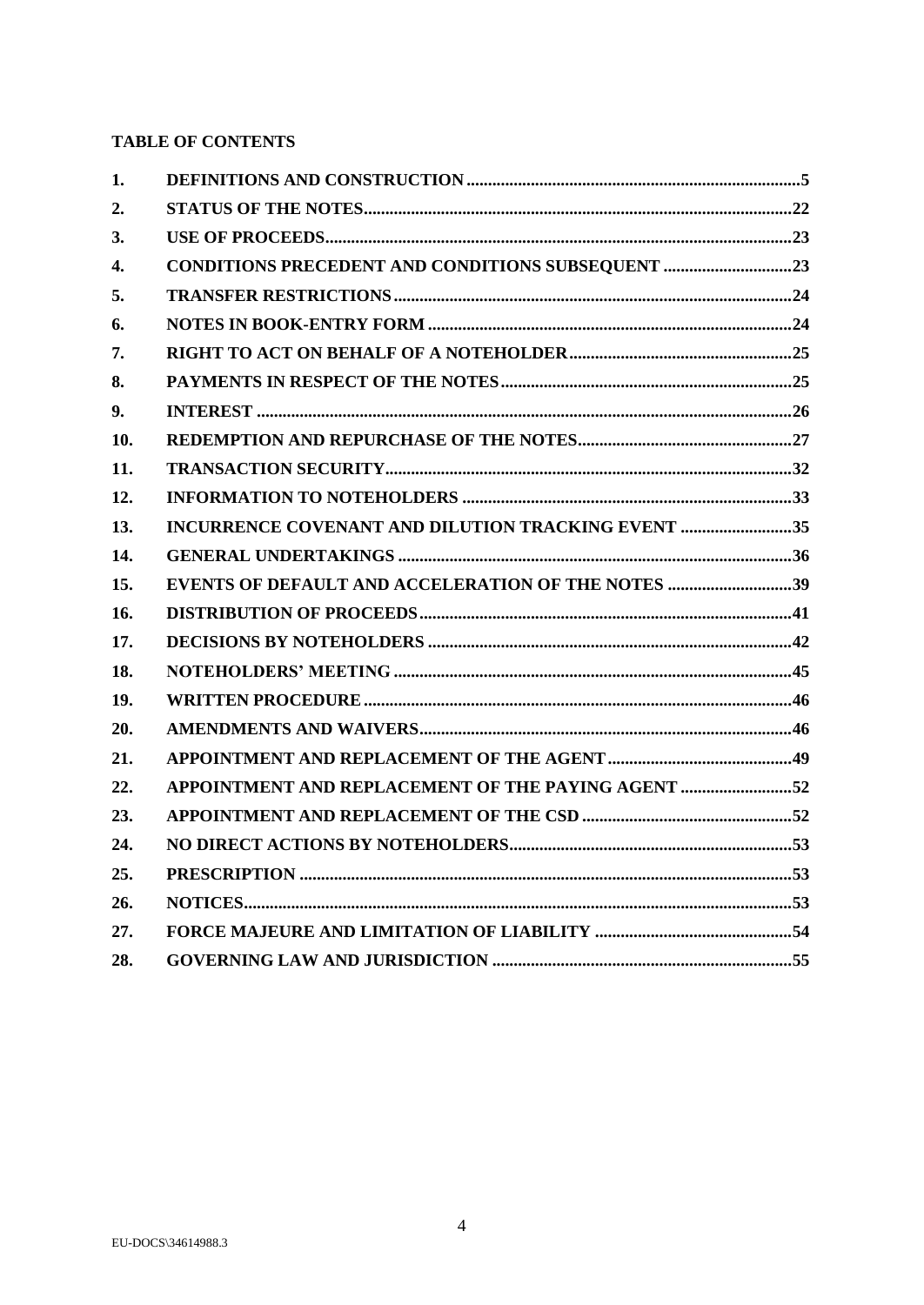# **1. DEFINITIONS AND CONSTRUCTION**

# 1.1 **Definitions**

In these terms and conditions (the "**Terms and Conditions**"):

"**Account Operator**" means a bank or other party registered as account operator (No. *Kontofører*) with Verdipapirsentralen ASA, through which a Noteholder has opened a Securities Account in respect of its Notes.

"**Account Pledge Agreement**" means any account pledge agreement entered into by the Issuer and the Agent with respect to a certain account or accounts to secure the Issuer's obligations under the Notes.

"**Accounting Principles**" means the international financial reporting standards (IFRS) within the meaning of Regulation 1606/2002/EC (as in force on the First Issue Date).

#### "**Adjusted Nominal Amount**" means:

- (a) the Total Nominal Amount less the aggregate Nominal Amount of all Notes of all Tranches owned directly or indirectly by a Group Company or an Affiliate; or
- (b) if all of the outstanding Notes of all Tranches are owned directly or indirectly by any Group Company and/or any Affiliate, the Total Nominal Amount.

"**Affiliate**" means (i) an entity under common control with the Issuer other than a Group Company, (ii) Nordic Capital and (iii) an entity controlled by Nordic Capital other than a Group Company.

"**Agency Agreement**" means the agency agreement entered into on or before the First Issue Date, between the Issuer and the Agent, or any replacement agency agreement entered into after the Issue Date between the Issuer and an agent.

"**Agent**" means the Noteholders' agent under these Terms and Conditions from time to time; initially Intertrust (Sweden) AB (corporate identity no 556625-5476).

"**BidCo**" means Nordax Holding AB, a limited liability company incorporated under the laws of Sweden with corporate identity no. 559097-5743.

"**BidCo Shares**" means all shares issued by BidCo from time to time.

"**BidCo Share Pledge Agreement (LuxCo VIII & Humber 3)**" means a share pledge agreement to be entered into among LuxCo VIII, Humber 3 and the Agent with respect to certain shares to be owned by Humber 3 and subsequently LuxCo VIII in BidCo, to secure the Issuer's obligations under the Notes.

"**BidCo Share Pledge Agreement (LuxCo IX)**" means a share pledge agreement to be entered into by LuxCo IX and the Agent with respect to certain shares to be owned by LuxCo IX in BidCo, to secure the Issuer's obligations under the Notes.

"**BidCo Share Pledge Agreements**" means the BidCo Share Pledge Agreement (LuxCo VIII & Humber 3) and the BidCo Share Pledge Agreement (LuxCo IX).

"**Business Day**" means a day other than a Saturday, Sunday or a public holiday in Sweden, Norway or Jersey. For the purpose of this definition, Midsummer Eve (Sw. *midsommarafton*), Christmas Eve (Sw. *julafton*) and New Year's Eve (Sw. *nyårsafton*) shall be deemed to be public holidays in Sweden.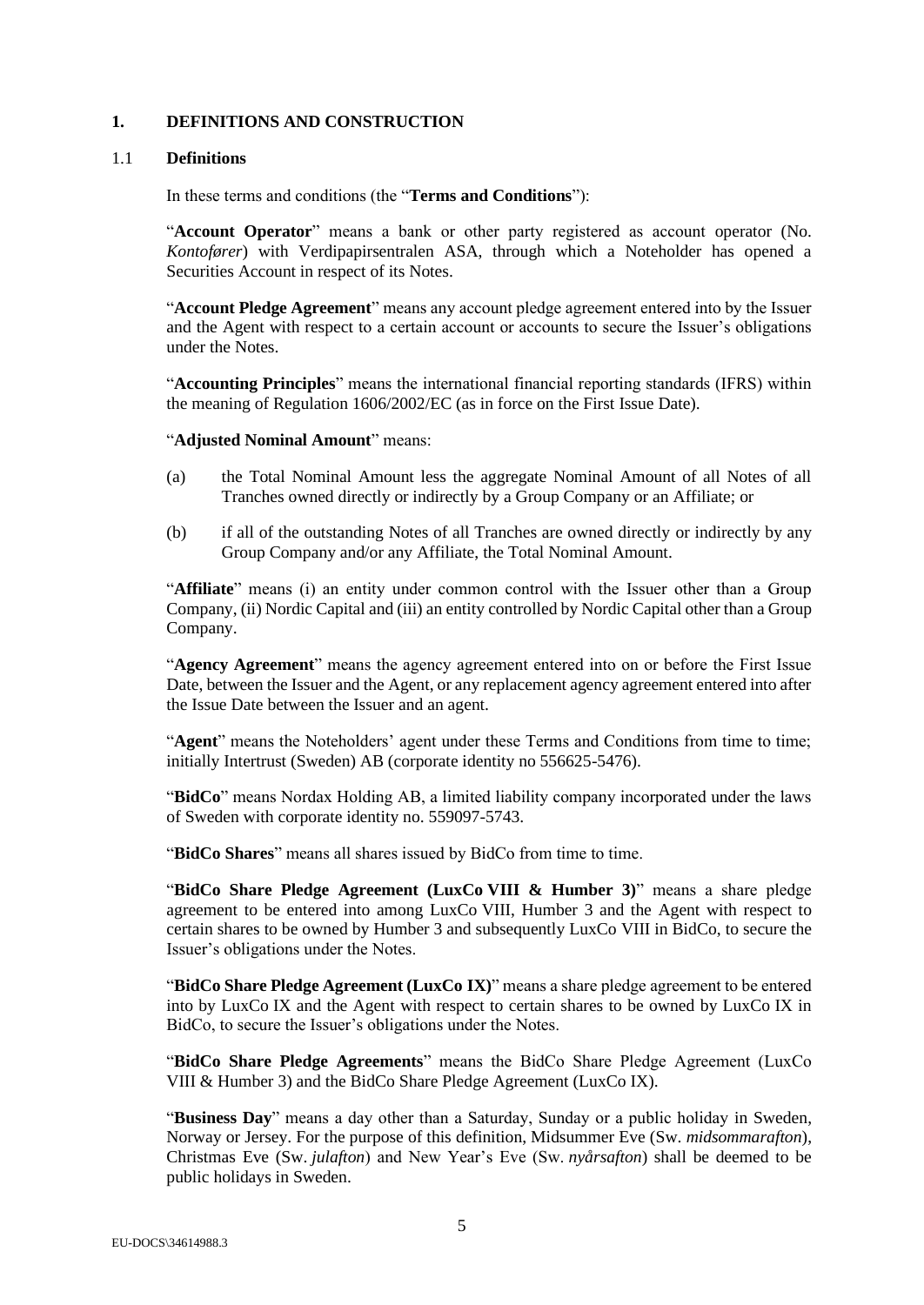"**Business Day Convention**" means the first following day that is a Business Day unless that day falls in the next calendar month, in which case that date will be the first preceding day that is a Business Day.

"**Call Option**" means the Issuer's right to redeem all or some of the outstanding Notes in accordance with Condition [10.5](#page-27-0) (*Voluntary total or partial redemption (time unlimited call option*)).

"Call Option Amount" means, with respect to a Note,:

- (a) 100 per cent. of the Nominal Amount of that Note, together with accrued but unpaid Interest on that Note; *plus*
- (b) the Applicable Premium set out in the table below depending upon the Redemption Date:

| <b>Redemption Date</b>                                                                                                                       | <b>Applicable Premium</b>                                      |
|----------------------------------------------------------------------------------------------------------------------------------------------|----------------------------------------------------------------|
| Before (but excluding) the First<br>Call Date                                                                                                | Make-Whole Premium                                             |
| From (and including) the First Call<br>Date to (but excluding) the date 30<br>months after the First Issue Date                              | An amount equal to 5.58% of the Nominal<br>Amount of that Note |
| From (and including) the date 30<br>months after the First Issue Date to<br>(but excluding) the date 36 months<br>after the First Issue Date | An amount equal to 4.65% of the Nominal<br>Amount of that Note |
| From (and including) the date 36<br>months after the First Issue Date to<br>(but excluding) the date 42 months<br>after the First Issue Date | An amount equal to 3.72% of the Nominal<br>Amount of that Note |
| From (and including) the date 42<br>months after the First Issue Date to<br>(but excluding) the date 48 months<br>after the First Issue Date | An amount equal to 2.79% of the Nominal<br>Amount of that Note |
| From (and including) the date 48<br>months after the First Issue Date to<br>(but excluding) the date 54 months<br>after the First Issue Date | An amount equal to 1.86% of the Nominal<br>Amount of that Note |
| From (and including) the date 54<br>months after the First Issue Date to<br>(but excluding) the date 57 months<br>after the First Issue Date | An amount equal to 0.93% of the Nominal<br>Amount of that Note |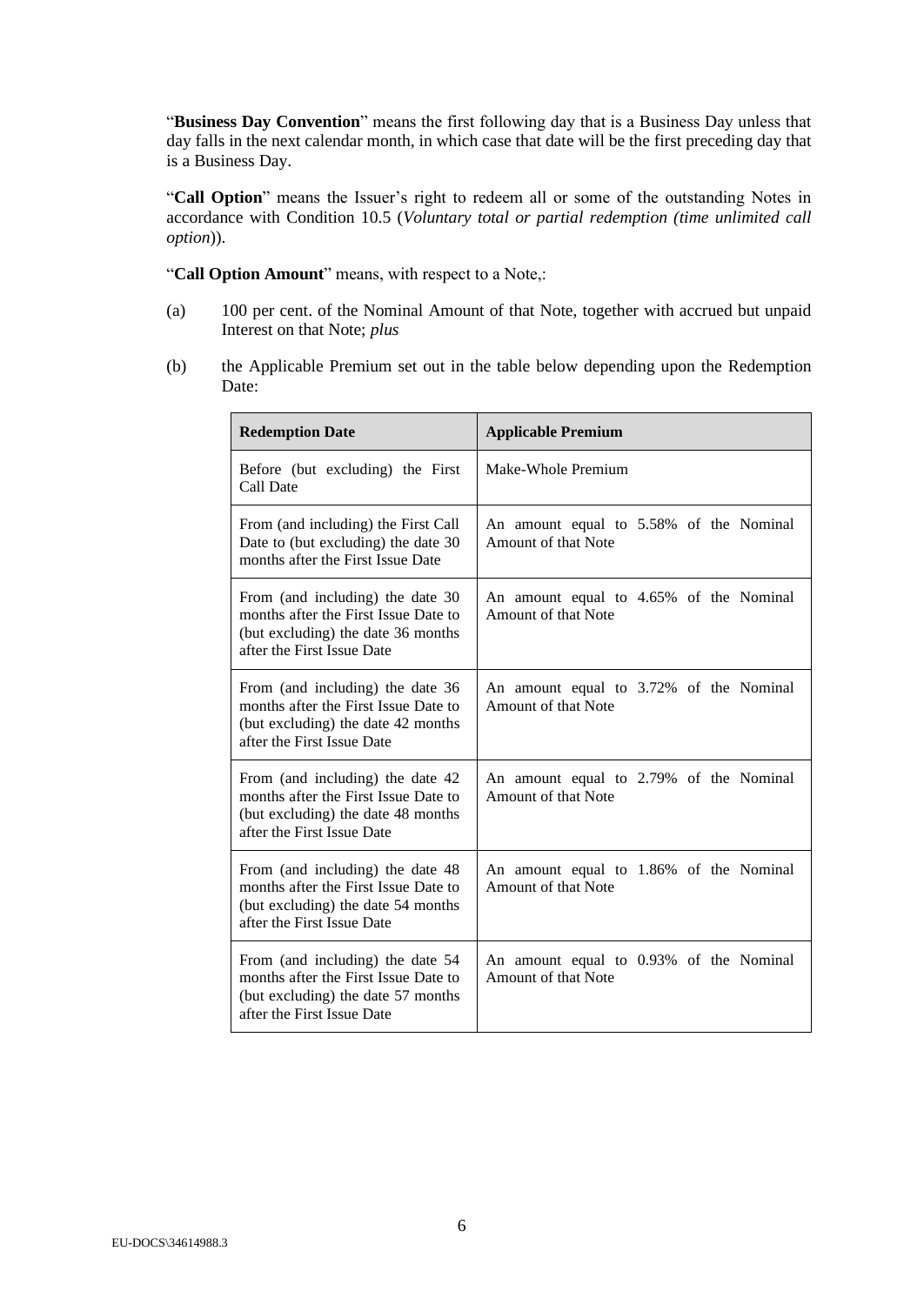| <b>Redemption Date</b>                                                                                                                       | <b>Applicable Premium</b>                                                                                                                                                                                                                                                                                                                              |
|----------------------------------------------------------------------------------------------------------------------------------------------|--------------------------------------------------------------------------------------------------------------------------------------------------------------------------------------------------------------------------------------------------------------------------------------------------------------------------------------------------------|
| From (and including) the date 57<br>months after the First Issue Date to<br>(but excluding) the date 60 months<br>after the First Issue Date | An amount equal to 0.93% of the Nominal<br>Amount of that Note or, to the extent that the<br>relevant redemption is financed in full or part by<br>way of one or several Market Loan issuances, nil.                                                                                                                                                   |
|                                                                                                                                              | For these purposes, " <b>Market Loans</b> " shall mean<br>bonds, notes or other debt securities (however<br>defined), which are or can be quoted, listed, traded<br>or otherwise admitted to trading on a Regulated<br>Market, an MTF or an organised trading facility<br>(as defined in Directive 2014/65/EU on markets in<br>financial instruments). |
| From (and including) the date 60<br>months after the First Issue Date                                                                        | Ni1                                                                                                                                                                                                                                                                                                                                                    |

"**Capital Adequacy Group**" means the prudential consolidated situation (Sw. *finansiell företagsgrupp*) which is headed by BidCo.

"**Capital Gains**" means any profit recorded in the consolidated income statement of BidCo and its Subsidiaries resulting from the sale of any assets outside the ordinary course of business **provided that**, for the avoidance of doubt, any sale of non-performing loans shall always be deemed to constitute ordinary course of business.

"**Cash Margin**" means 9.30 per cent. per annum.

"**Change of Control Event**" means:

- (a) save for any Permitted Restructuring, that Nordic Capital ceases, directly or indirectly, to own and control at least 50.1 per cent. of the capital and voting shares in each of Xingu 2 and Humber 2;
- (b) save for any Permitted Restructuring, that Xingu 2 and Humber 2 together cease to own and control, directly or indirectly, 100 per cent. of the capital and voting shares in the Issuer;
- (c) save for any Permitted Restructuring, at any time prior to a Public Offering, that Xingu 2 and Humber 2 together cease, directly or indirectly, to have the power (whether by way of ownership of shares, proxy, contract or otherwise) to appoint not less than half of the directors of BidCo, including the chairman of the board of directors, and thereby, subject to certain reserved matters set out in the Shareholders' Agreement, ultimately control the board of directors of BidCo; or
- (d) save for any Permitted Restructuring, upon and following a Public Offering, any person or group of persons acting in concert (other than, directly or indirectly, Nordic Capital and any person directly or indirectly controlled by Nordic Capital) gains control of more than 50 per cent. of the voting shares in BidCo, **provided that**, for such purpose, "**acting in concert**" means a group of persons who, pursuant to an agreement or understanding (whether formal or informal), actively co-operate, through the acquisition and/or ownership of voting shares in BidCo, to obtain or consolidate control (directly or indirectly) of BidCo **provided that** the persons voting in the same or consistent manner at any general meeting of BidCo will not be considered to be acting in concert by virtue only of exercising their votes in such manner.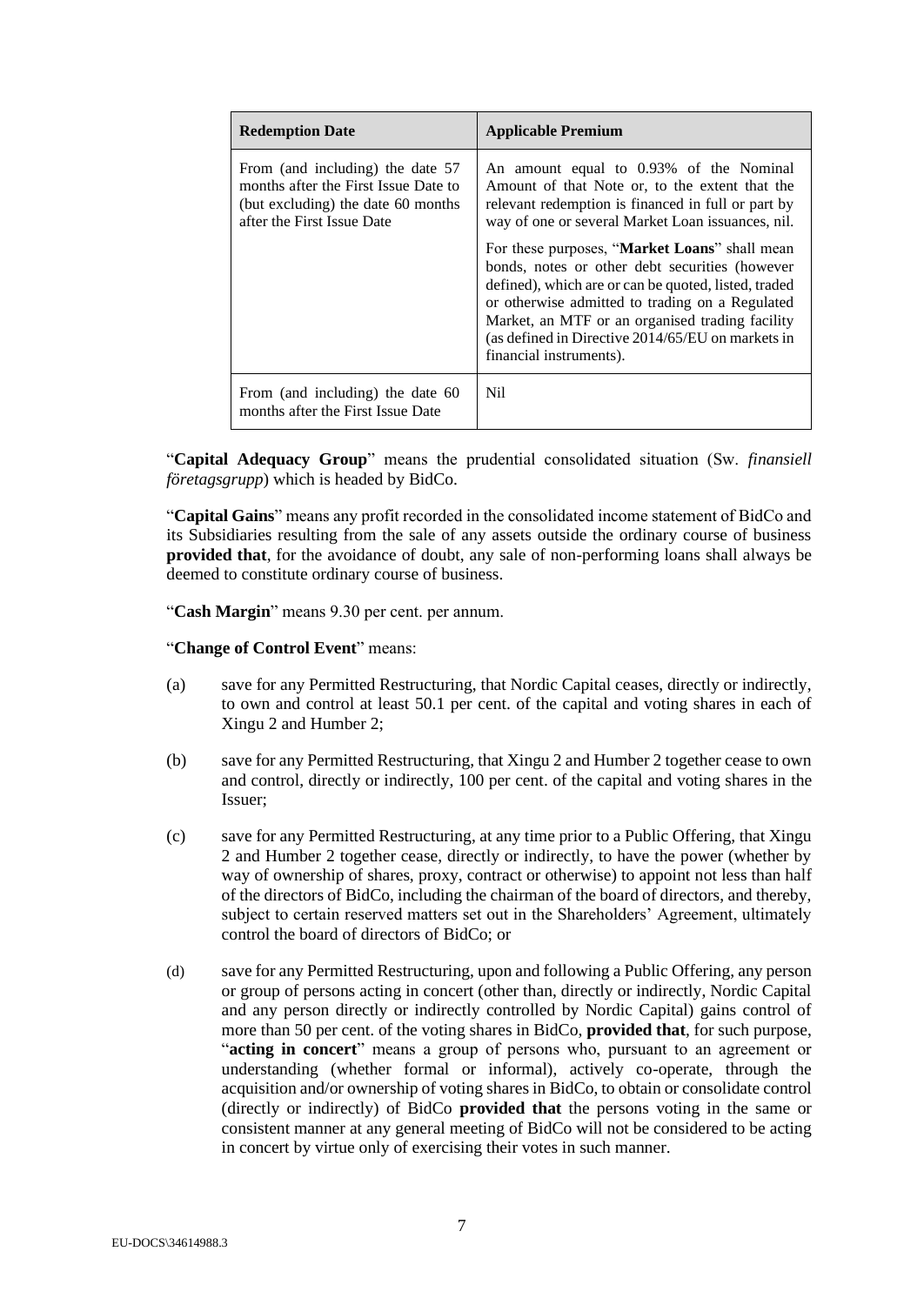"**Completion Date**" means the Squeeze-Out Procedure Settlement Date.

"**Compliance Certificate**" means a certificate, in form and substance reasonably satisfactory to the Agent, signed by the Issuer certifying that so far as it is aware no Event of Default is continuing or, if it is aware that such event is continuing, specifying the event and steps, if any, being taken to remedy it. If the Compliance Certificate is provided in connection with the Incurrence Test, the certificate shall include calculations and figures in respect of the LTV.

"**CSD**" means the central securities depository in which the Notes are registered from time to time, initially Verdipapirsentralen ASA, or another party replacing it, as CSD, in accordance with these Terms and Conditions.

"**CSD Business Day**" means a day on which the CSD settlement system is open and the relevant currency settlement system is open.

"**CSD Regulations**" means the CSD's rules and regulations applicable to the Issuer, the Agent and the Notes from time to time.

"**Debt Instruments**" means bonds, notes or other debt securities (however defined), which are or are intended to be quoted, listed, traded or otherwise admitted to trading on a Regulated Market or a MTF.

"**Derivative Arrangements**" means, in relation to any Dilution Tracking Event:

- (a) an agreement (the "**Derivative Agreement**") to be made by the Noteholders having participated in the Dilution Tracking Event Loan (the "**Funding Noteholders**") and the Issuer (or LuxCo VIII and/or LuxCo IX, as applicable) pursuant to which the Issuer (or LuxCo VIII and/or LuxCo IX, as applicable) and the Funding Noteholders shall agree that:
	- (i) all sale or other proceeds, distributions and returns received in respect of any and all Dilution Tracking Event Securities shall be paid or otherwise distributed in their entirety to the Funding Noteholders (the "**Relevant Proceeds**");
	- (ii) the Funding Noteholders shall be solely responsible for any costs, expenses, losses attributable to such Dilution Tracking Event Securities and shall have no remedy or right to repayment of any Dilution Tracking Event Loan other than by way of receipt of the Relevant Proceeds (if any);
	- (iii) the Funding Noteholders shall have no recourse against the Issuer under any Dilution Tracking Event Loan other than with respect to the Relevant Proceeds; and
	- (iv) the Funding Noteholders shall not be entitled to any rights (as shareholders or otherwise) accruing to such shares or other equity securities other than those set out in subparagraph (i) of this definition (whether under the Shareholders' Agreement or otherwise); and
- (b) any arrangements whereby all Dilution Tracking Event Securities are transferred to a special purpose vehicle owned by the Issuer and such special purpose vehicle adopts articles of association (or relevant contractual arrangements are made) which would mirror the provisions of any Derivative Agreement.

"**Dilution Event**" means, at any time after the LTV Long-Stop Date, that:

(a) there is a new issue of shares in BidCo; and/or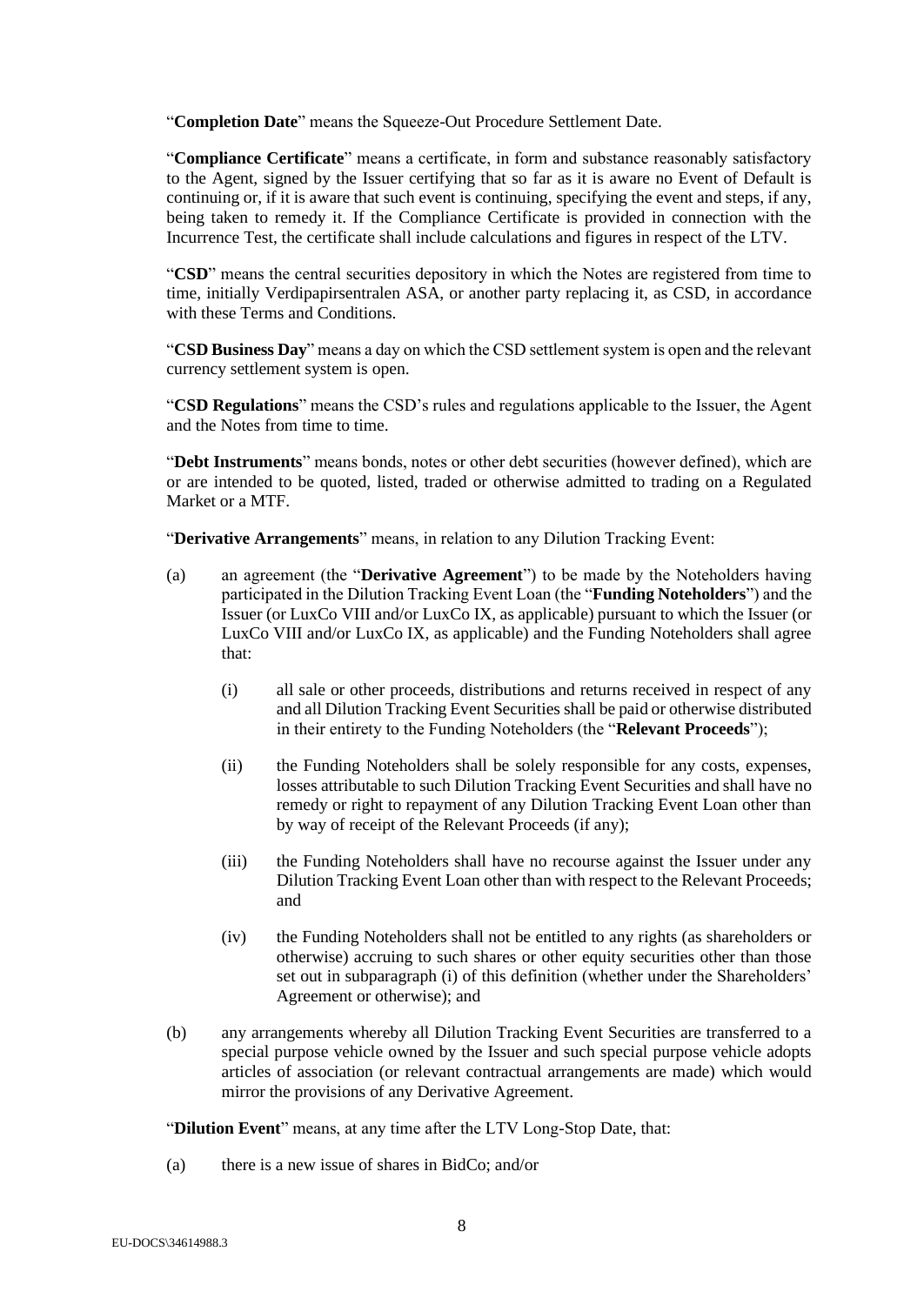(b) there is a new issue of other equity securities (excluding, for the avoidance of doubt, any Additional Tier 1 capital instruments issued to and subscribed for by any person not being an Affiliate) convertible into shares in BidCo at a price per share which is less than the Fair Value per share on the LTV Long-Stop Date,

in each case whereby LuxCo VIII and LuxCo IX do not, directly or indirectly, in aggregate, subscribe for at least their *pro rata* share of such new shares or other instruments in accordance with the terms of the Shareholders' Agreement (excluding for the avoidance of doubt any new issue of shares in connection with BidCo's management investment programme **provided that** management investors after such new issue do not have a direct or indirect aggregate ownership in BidCo which is greater than five per cent.).

"**Dilution Tracking Event**" means, at any time after the LTV Long-Stop Date, a rights issue by BidCo or a new issue of other equity securities convertible into shares in BidCo where the subscription price or the conversion rate, as applicable, is less than the Fair Value per share on the LTV Long-Stop Date.

"**Dilution Tracking Event Loan**" means the investment in any Dilution Tracking Event Securities by a Funding Noteholder by virtue of a loan or other funding provided by the Funding Noteholders for the purpose of the Issuer participating in a Dilution Tracking Event.

"**Dilution Tracking Event Securities**" means any and all BidCo Shares or other equity securities convertible into shares in BidCo subscribed for by LuxCo VIII and LuxCo IX in a Dilution Tracking Event.

"**Downstream Loan**" means any Financial Indebtedness owed by (i) any Restricted Company to any of its shareholders that is not a Restricted Company provided that such loan is subordinated to the other liabilities of such Restricted Company or, at the election of the Agent, security is granted (on a limited recourse basis) over all rights and benefits under such loan to secure the Issuer's obligations in respect of the Notes, in each case on terms satisfactory to the Agent (acting reasonably) (ii) any Restricted Company to any other Restricted Company.

"**Event of Default**" means an event or circumstance specified in Condition [15.1](#page-39-0) (*Non-Payment*) to and including Condition [15.9](#page-40-0) (*Regulatory event*).

"**Fair Value**" means the value of the BidCo Shares calculated in each case other than that referred to in sub-paragrap[h \(b\)](#page-9-0) below in accordance with Schedule 2 (*Calculation Principles*), being:

- <span id="page-8-0"></span>(a) the agreed value of the BidCo Shares as at the First Issue Date, being SEK 10,124,000,000:
	- (i) **increased** by the amount of:
		- (A) any Shareholder Contribution; and
		- (B) any Retained Ordinary Distribution; and
	- (ii) **decreased** by the amount of:
		- (A) any Material Distribution; and
		- (B) any Retained Ordinary Distribution that has been distributed to the shareholders of BidCo if it previously has increased the amount derived under paragraph [\(i\)](#page-8-0) above;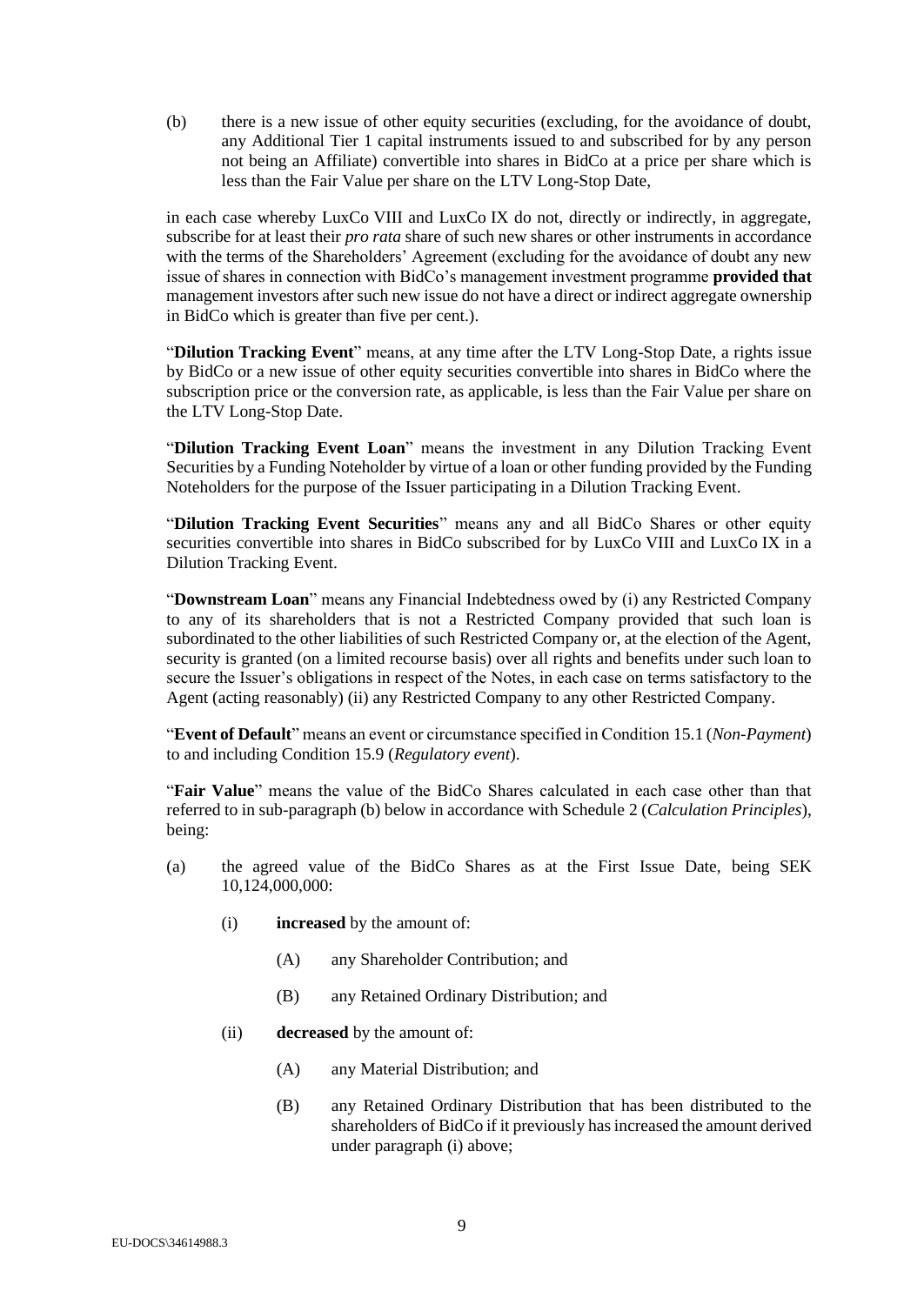<span id="page-9-0"></span>(b) after a Public Offering, the weighted average closing price of the listed shares during a period of 30 Business Days (or, if the Public Offering occurred a period of less than 30 Business Days prior to the date of calculation, during the entirety of such period) prior to the relevant date (determined pro forma if BidCo is not the listed entity or if replacement Security has been granted in accordance with Conditio[n 20.4](#page-46-0) (*Amendments and waivers*).

"**Final Maturity Date**" means the date falling five (5) years after the First Issue Date.

"**Finance Documents**" means the Terms and Conditions, the Security Documents, the Agency Agreement and any other document designated to be a Finance Document by the Issuer and the Agent.

"**Financial Indebtedness**" means any indebtedness in respect of:

- <span id="page-9-1"></span>(a) monies borrowed or raised, (including, but not limited to monies borrowed or raised under any bank financing or Debt Instrument);
- (b) the amount of any liability in respect of any financial lease (which is defined as a lease in the accounts of the Group or is treated as an asset and a corresponding liability), to the extent the arrangement is treated as a financial lease in accordance with the Accounting Principles and, for the avoidance of doubt, any leases treated as operational leases by the Accounting Principles shall not, regardless of any changes or amendments to the Accounting Principles, be considered as financial leases;
- (c) any amount raised by the issue of shares which are redeemable (other than at the option of the issuer) before the Final Maturity Date or are otherwise classified as borrowings under the Accounting Principles;
- (d) receivables sold or discounted (other than on a non-recourse basis, applying the Accounting Principles);
- (e) any amount raised under any other transaction (including any forward sale or purchase agreement) having the commercial effect of a borrowing;
- (f) the marked-to-market value of derivative transactions entered into in connection with protection against or benefit from fluctuation in any rate or price (if any actual amount is due as a result of a termination or a close-out, such amount shall be used instead);
- <span id="page-9-2"></span>(g) any counter-indemnity obligation in respect of a guarantee, indemnity, bond, standby or documentary letter of credit or any other instrument issued by a bank or financial institution, in each case guaranteeing drawn debt; and
- (h) (without double counting) any guarantee or other assurance against financial loss in respect of a type referred to in the above paragraphs [\(a\)](#page-9-1)[-\(g\).](#page-9-2)

"**Financial Instruments Accounts Act**" means the Swedish Central Securities Depositories and Financial Instruments Accounts Act (*lag (1998:1479) om värdepapperscentraler och kontoföring av finansiella instrument*).

"**First Call Date**" means the date falling twenty-four (24) months after the First Issue Date.

"**First Issue Date**" means 22 October 2021.

"**Force Majeure Event**" has the meaning given to that term in Condition [27.1](#page-53-0) (*Force Majeure and Limitation of Liability*).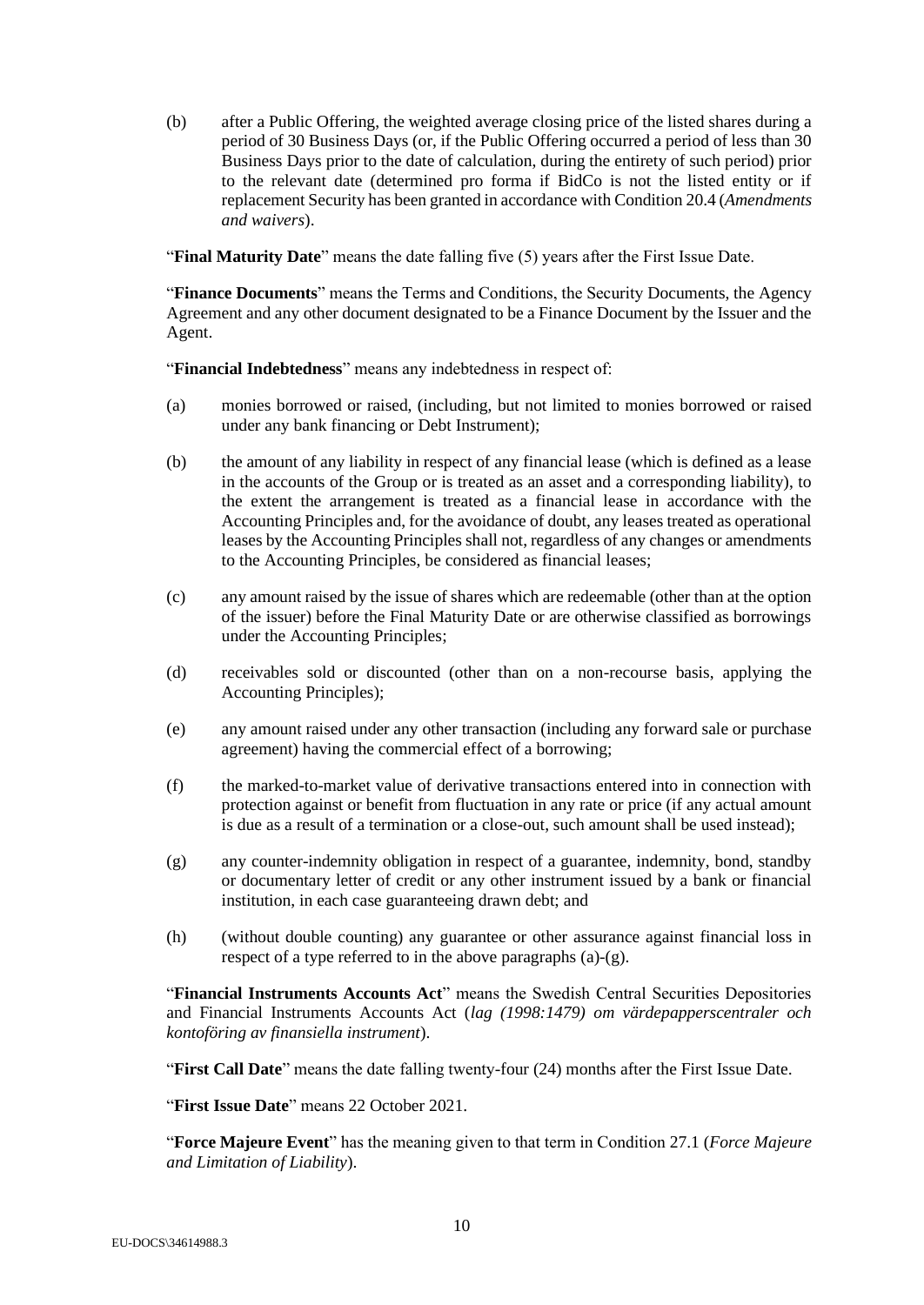"**Group**" means each Restricted Company, BidCo, MIP HoldCo and each of their Subsidiaries from time to time (each a "**Group Company**" and together the "**Group**").

"**Humber 2**" means Cidron Humber Midco Limited, a private limited company incorporated under the laws of Jersey with registration no. 133308 whose registered office is at 26 Esplanade, St Helier, Jersey JE2 3QA.

"**Humber 3**" means Cidron Humber Limited, a private limited company incorporated under the laws of Jersey with registration no. 124233 whose registered office is at 26 Esplanade, St Helier, Jersey JE2 3QA.

"**Incurrence Test**" means the test of the financial incurrence covenant as set out in Condition [13](#page-34-0) (*Incurrence Covenant and Dilution Tracking Event*).

"**Initial NOK Note**" means a NOK Note issued on the First Issue Date.

"**Initial Note**" means an Initial NOK Note and/or an Initial SEK Note, as applicable.

"**Initial SEK Note**" means a SEK Note issued on the First Issue Date.

"**Insolvent**" means, in respect of a relevant person or entity, such person or entity (a) is dissolved (other than pursuant to a consolidation, amalgamation or merger), (b) becomes insolvent or is unable to pay its debts or fails or admits in writing in a judicial, regulatory or administrative proceeding or filing its inability generally to pay its debts as they become due, (c) makes a general assignment, arrangement, scheme or composition with or for the benefit of its creditors generally, or such a general assignment, arrangement, scheme or composition becomes effective, (d) institutes or has instituted against it a proceeding seeking a judgment of insolvency or bankruptcy or any other similar relief under any bankruptcy or insolvency law or other law affecting **creditors'** rights, or a petition is presented for its winding-up or liquidation, and, in the case of any such proceeding or petition instituted or presented against it, such proceeding or petition (i) results in a judgment of insolvency or bankruptcy or the entry of an order for relief or the making of an order for its winding-up or liquidation, or (ii) is not dismissed, discharged, stayed or restrained in each case within thirty calendar days of the institution or presentation thereof, (e) has a resolution passed for its winding-up or liquidation (other than pursuant to a consolidation, amalgamation or merger), (f) seeks or becomes subject to the appointment of an administrator, provisional liquidator, conservator, receiver, trustee, custodian or other similar official for it or for all or substantially all its assets, (g) has a secured party take possession of all or substantially all its assets or has a distress, execution, attachment, sequestration or other legal process levied, enforced or sued on or against all or substantially all its assets and such secured party maintains possession, or any such process is not dismissed, discharged, stayed or restrained, in each case within thirty calendar days thereafter, (h) is bankrupt (as that term is interpreted pursuant to Article 8 of the Interpretation (Jersey) Law 1954), it or its assets are made subject of a declaration of *en désastre* or is subject to involuntary winding-up, dissolution or liquidation or (i) causes or is subject to any event with respect to it which, under the applicable laws of any jurisdiction, has an analogous effect to any of the events specified in paragraphs (a) to (h) (inclusive) of this definition.

"**Interest**" means the interest on the Notes calculated in accordance with Conditions [9.1](#page-25-0) to [9.5.](#page-26-0)

"**Interest Payment Date**" means 30 June in each year or, to the extent such day is not a CSD Business Day, the CSD Business Day following from an application of the Business Day Convention. The first Interest Payment Date for the Notes shall be 30 June 2022 and the last Interest Payment Date shall be the relevant Redemption Date.

"**Interest Period**" means: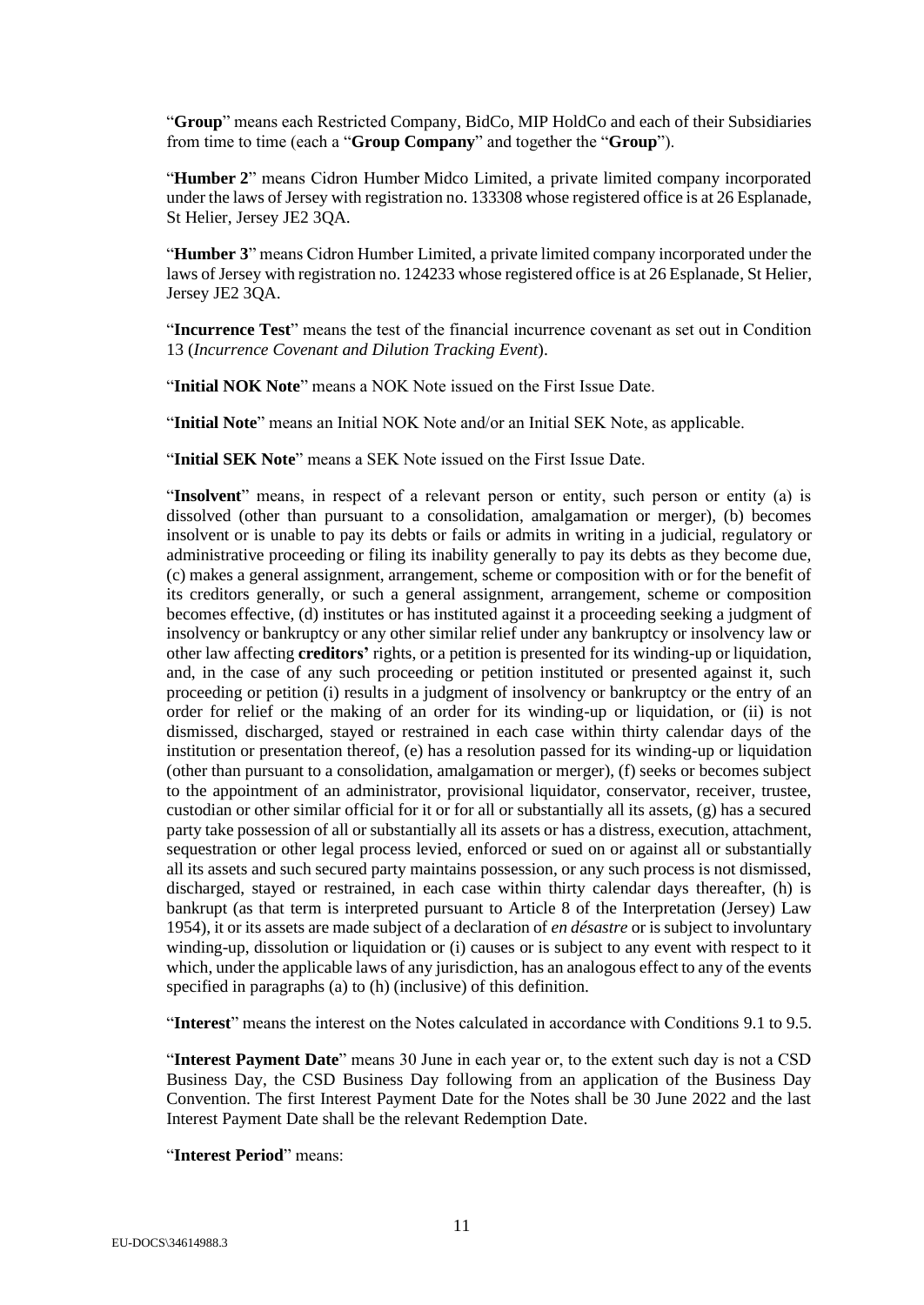- (a) in respect of the first Interest Period, the period from, (and including) the First Issue Date to (but excluding) the first Interest Payment Date (the "**First Interest Period**"); and
- (b) in respect of subsequent Interest Periods, the period from (and including) an Interest Payment Date to (but excluding) the next succeeding Interest Payment Date (or a shorter period if relevant) (a "**Subsequent Interest Period**").

"**Interest Rate**" for each Interest Period means the percentage rate per annum which is the aggregate of:

- (a) the Margin; and
- (b) the SEK Mid-Swap Rate for SEK Notes and the NOK Mid-Swap Rate for NOK Notes.

"**Issuer**" means Cidron Romanov Limited, a private limited company incorporated under the laws of Jersey with registration no. 133309 whose registered office is at 26 Esplanade, St Helier Jersey, JE2 3QA.

"**Issue Date**" means:

- (a) with respect to an Initial Note: the First Issue Date; and
- (b) with respect to a PIK Note: the date on which such PIK Note was issued in accordance with Condition [9.2](#page-25-1) (*Interest*).

"**Issue Price**" means, in respect of each Note, 100 per cent. of the Nominal Amount of that Note.

"**Legal Opinions**" means:

- (a) a legal opinion as to the capacity of the Issuer and Humber 3 to enter into the Finance Documents to which it is a party issued by Carey Olsen Jersey LLP as legal advisors to the Issuer as to matters of Jersey law;
- (b) a legal opinion as to the capacity of each of LuxCo IX and LuxCo VIII to enter into the Finance Documents to which they are a party issued by Loyens & Loeff Luxembourg S.à r.l. as legal advisors to each of LuxCo IX and LuxCo VIII as to matters of Luxembourg law; and
- (c) a legal opinion as to the enforceability of each Finance Document governed by Swedish law issued by Advokatfirma DLA Piper Sweden KB as legal advisors to the Agent as to matters of Swedish law,

in each case substantially in the form distributed to the Agent prior to the First Issue Date.

"**Liquidity Buffer**" means an amount in cash equal to six (6) months accrued Interest in respect of the Notes.

"**Listing Failure Event**" means that (i) the Initial Notes are not admitted to trading on a Regulated Market within six (6) months following the First Issue Date or (ii) in the case of a successful admission, that a period of six (6) months has elapsed since the Initial Notes ceased to be admitted to trading on a Regulated Market.

"**Listing Failure Event Noteholders**" means Noteholders who are holding Notes that are subject to a Listing Failure Event.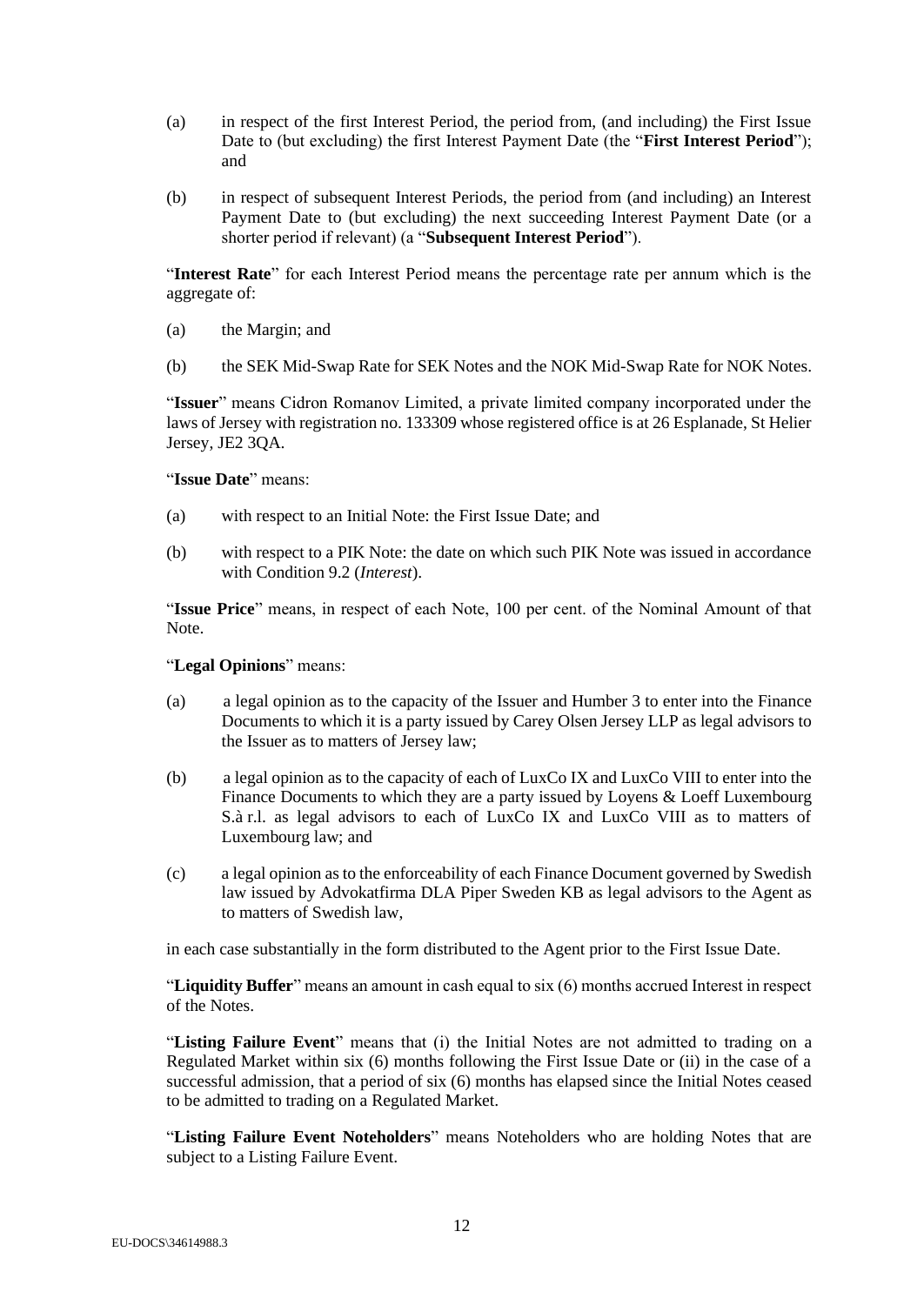"**LTV**" means (i) the outstanding principal amount of all Permitted Debt under paragraphs [\(a\)](#page-15-0) and [\(b\)](#page-15-1) of the definition "Permitted Debt" divided by (ii) the Pledged Assets Value, expressed as a percentage. The Issuer shall determine any currency conversion necessary to calculate the LTV in good faith on the basis of:

- (a) with respect to any conversion of NOK into SEK for the purposes of the determination of the Opening LTV, the rate of exchange for NOK against SEK included in Schedule 2 (*Calculation Principles*); or
- (b) with respect to any other currency conversion for the purposes of the determination of the LTV, the rate of exchange for such currency against SEK for the previous Business Day, as published by the Swedish Central Bank (Sw. *Riksbanken*) on its website (www.riksbank.se) or any successor to such rate or page (or, if no such rate is available, the most recently published rate).

"**LTV Long-Stop Date**" means the earlier to occur of:

- (a) the date falling seven weeks after the Completion Date; and
- (b) the date falling six months after the First Issue Date.

"**LTV Long-Stop Date Test Certificate**" has the meaning given to that term in Condition [4.2](#page-22-0) (*Condition Subsequent*).

"**LTV Step-Down Date**" means the date falling one month after the LTV Long-Stop Date.

"**LuxCo VIII**" means Cidron Humber SARL, a private limited liability company (*société à responsabilité limitée*) incorporated under the laws of the Grand Duchy of Luxembourg, having its registered office at 8, rue Lou Hemmer, L - 1748 Senningerberg being registered with the Luxembourg trade and companies register (*Registre de Commerce et des Sociétés Luxembourg*) under number B249246.

"**LuxCo IX**" means Cidron Xingu SARL, a private limited liability company (*société à responsabilité limitée*) incorporated under the laws of the Grand Duchy of Luxembourg, having its registered office at 8, rue Lou Hemmer, L - 1748 Senningerberg being registered with the Luxembourg trade and companies register (*Registre de Commerce et des Sociétés Luxembourg*) under number B231907.

"**LuxCos**" means each of LuxCo VIII and/or LuxCo IX (as applicable).

"**Make-Whole Premium**" means, with respect to a Note, the higher of:

- (a) 1.00 per cent. of the Nominal Amount of that Note; and
- (b) an amount equal to:
	- (i) 105.58 per cent. of the Nominal Amount of that Note; plus
	- (ii) all remaining scheduled Interest payments on that Note up to and including the First Call Date (on the basis of the Cash Margin); minus
	- (iii) accrued but unpaid Interest on that Note up to the relevant Redemption Date (on the basis of the Cash Margin); minus
	- (iv) the Nominal Amount of that Note.

"**Manager**" means ABG Sundal Collier ASA.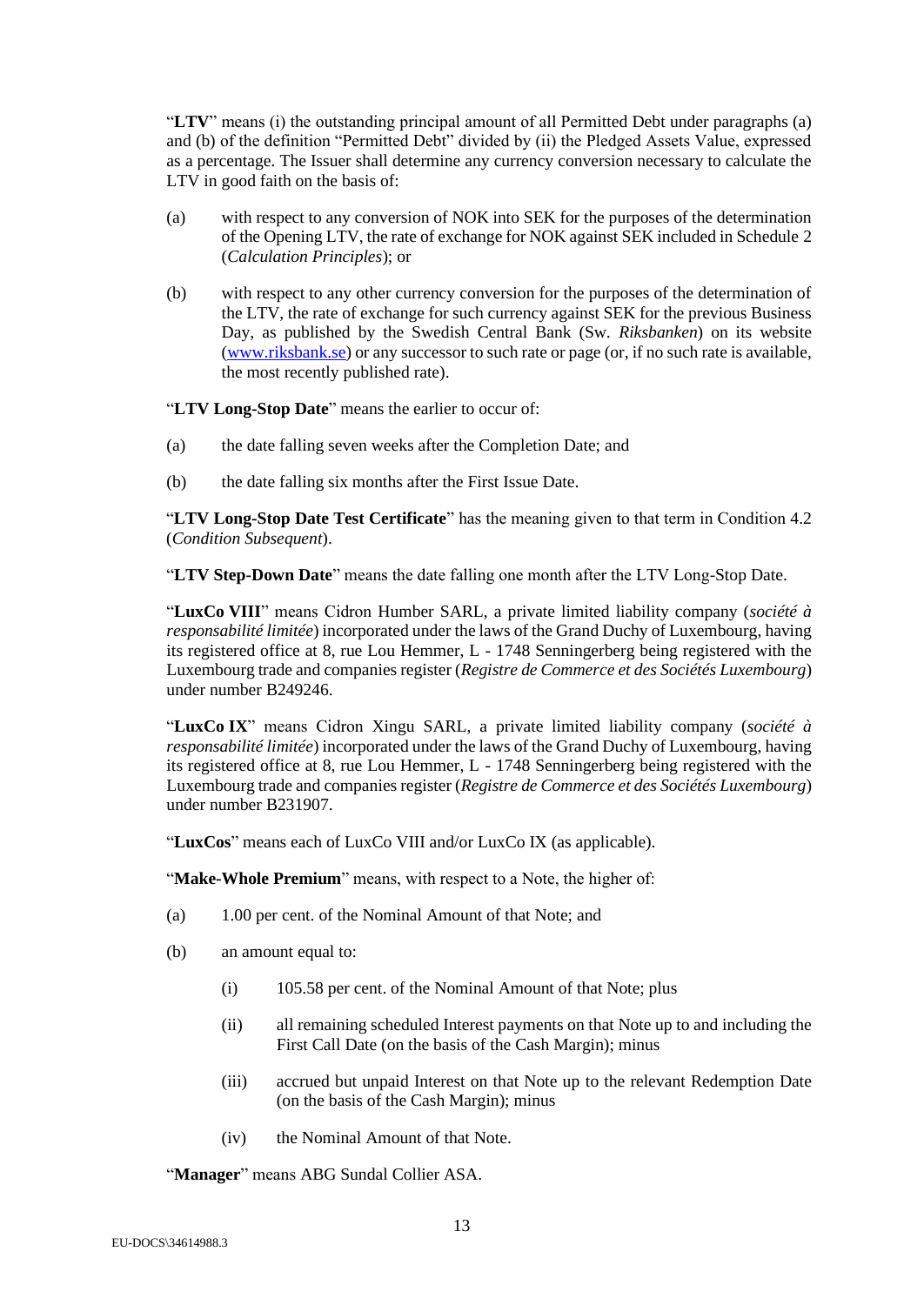"**Margin**" means the Cash Margin for the relevant Interest Period plus, if the Issuer has exercised the right to roll-up the Interest with respect to a Tranche for the relevant Interest Period in accordance with Conditio[n 9.2](#page-25-1) (*Interest*), an additional 0.75 per cent. per annum with respect to that Tranche for that Interest Period.

"**Material Adverse Effect**" means a material adverse effect on:

- (a) the ability of the Issuer to comply with its payment obligations under the Finance Documents;
- (b) the ability of the Issuer to comply with the Incurrence Test when required; and/or
- (c) the possibility to enforce the Transaction Security granted under the Finance Documents.

"**Material Company**" means any member of the Group which has gross assets representing 10 per cent. or more of the gross assets of the Group.

"**Material Distribution**" means any distribution or transfer of value from BidCo to its shareholders that does not constitute an Ordinary Distribution.

"**MIP HoldCo**" means NDX Intressenter Invest Holding AB (corporate identity no. 559149- 1542) (or any successor thereto).

"**MIP HoldCo Shares**" means all shares issued by MIP HoldCo from time to time.

"**MIP HoldCo Share Pledge Agreement (LuxCo VIII & Humber 3)**" means a share pledge agreement to be entered into among LuxCo VIII, Humber 3 and the Agent with respect to certain shares to be owned by Humber 3 and subsequently LuxCo VIII in MIP HoldCo, to secure the Issuer's obligations under the Notes.

"**MIP HoldCo Share Pledge Agreement (LuxCo IX)**" means a share pledge agreement to be entered into by LuxCo IX and the Agent with respect to certain shares to be owned by LuxCo IX in MIP HoldCo, to secure the Issuer's obligations under the Notes.

"**MIP HoldCo Share Pledge Agreements**" means the MIP HoldCo Share Pledge Agreement (LuxCo VIII & Humber 3) and the MIP HoldCo Share Pledge Agreement (LuxCo IX).

"**MTF**" means any multilateral trading facility (as defined in Directive 2014/65/EU on markets in financial instruments).

"**Net Proceeds**" means the gross proceeds from the offering of the Notes, minus the costs incurred by the Issuer in conjunction with the issuance and listing of the Notes.

"**NOK Mid-Swap Rate**" means, in relation to any Interest Period, the interest rate fixed for a period comparable to the relevant Interest Period expressed as an annual mid-swap rate for interest rate swap transactions in NOK with a term of 1 year commencing on the relevant Reset Date as displayed on Bloomberg screen "NKSW1V3" at 12:00 noon Central European Time or, if such rate is not displayed on such screen as at the relevant time, the mid-swap rate expressed as an annual rate for interest rate swap transactions in NOK with a term comparable to the relevant Interest Period commencing on the relevant Reset Date as displayed on such other page as reasonably selected by the Manager and as then notified to the Paying Agent by the Manager, or if no quotation is available, the interest rate which according to the reasonable assessment of the Manager, the Paying Agent and the Issuer best reflects the mid-swap rate for interest rate swap transactions in NOK with a term of 1 year for the relevant Interest Period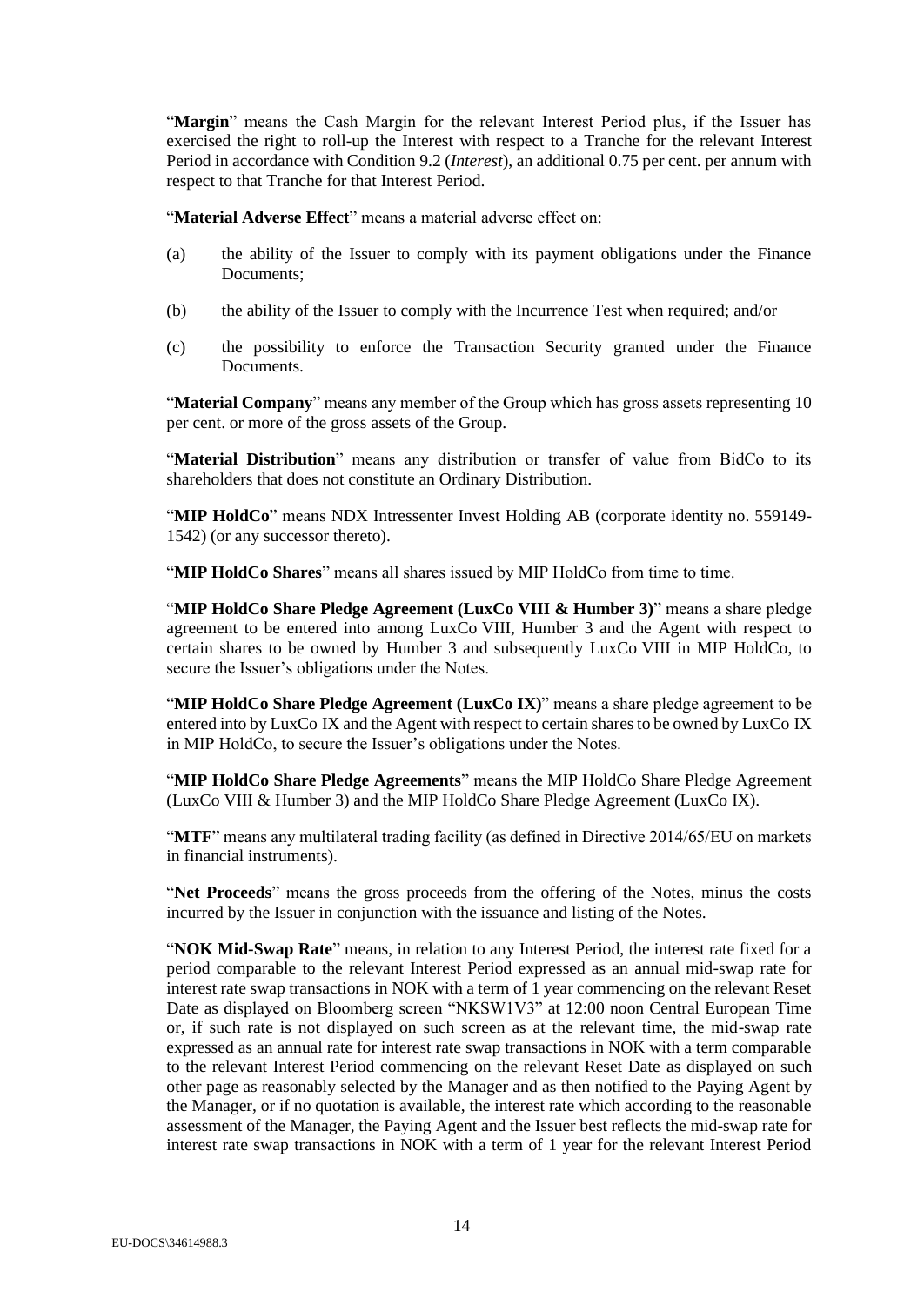where, in each case, if the NOK Mid-Swap Rate so determined is below zero, the rate shall be deemed to be zero.

"**NOK Note**" a debt instrument, denominated in NOK and which is governed by and issued under these Terms and Conditions, with ISIN NO0011134405.

"**NOK PIK Note**" has the meaning given to that term in Condition [9.2](#page-25-1) (*Interest*).

"**Nominal Amount**" means:

- (a) In relation to an Initial Note:
	- (i) in relation to an Initial SEK Note, SEK 2,000,000; and
	- (ii) in relation to an Initial NOK Note, NOK 2,000,000,

or, in each case, the nominal amount of any such Initial Note as in effect pursuant to a Note Split of that Initial Note; and

- (b) in relation to a PIK Note:
	- (i) in relation to a SEK PIK Note, the nominal amount of each Initial SEK Note in effect at the Issue Date of such SEK PIK Note; and
	- (ii) in relation to a NOK PIK Note, the nominal amount of each Initial NOK Note in effect at the Issue Date of such NOK PIK Note,

or, in each case, the nominal amount of any such PIK Note as in effect pursuant to a Note Split of that PIK Note.

"**Nordax Bank**" means Nordax Bank AB (publ) (corporate identity no. 556647-7286) (or any successor thereto)

"**Nordax Group**" means Nordax Group AB (publ) (corporate identity no. 556993-2485) (or any successor thereto).

"**Nordic Capital**" means (a) Nordic Capital VIII Alpha L.P., Nordic Capital VIII Beta L.P., Nordic Capital IX Alpha L.P., Nordic Capital IX Beta L.P., Nordic Capital X Alpha, L.P., Nordic Capital X Beta, L.P., Nordic Capital X Alpha, SCSp, Nordic Capital X Beta, SCSp and NC X Gamma Investor SCSp (each acting by their general partner or delegated portfolio manager), (b) Nordic Capital Epsilon SCA, SICAV-RAIF and/or (c) one or more other funds, special purpose vehicles, trusts, partnerships, other entities and/or compartments (including, in each case, any continuation fund or successor of any such entity or compartment) which are directly or indirectly owned, managed, sponsored, controlled and/or advised by (i) Nordic Capital VIII Limited, Nordic Capital IX Limited, Nordic Capital X, L.P. (acting through its general partner Nordic Capital X Limited), Nordic Capital X GP, SCSp (acting through its general partner Nordic Capital X SARL) and/or NC 10 Orthogranit SARL and/or (ii) any other 'Nordic Capital' entity acting in a similar capacity (each of (i) and (ii) being an "**NC Entity**") and/or (iii) any affiliate, direct or indirect subsidiary, subsidiary undertaking or holding company, partner, member or trustee of an NC Entity.

"**Norwegian Companies Act**" means the Norwegian Public Companies Act of 13 June 1997 No. 45.

"**Norwegian Krone**" and "**NOK**" means the lawful currency of Norway.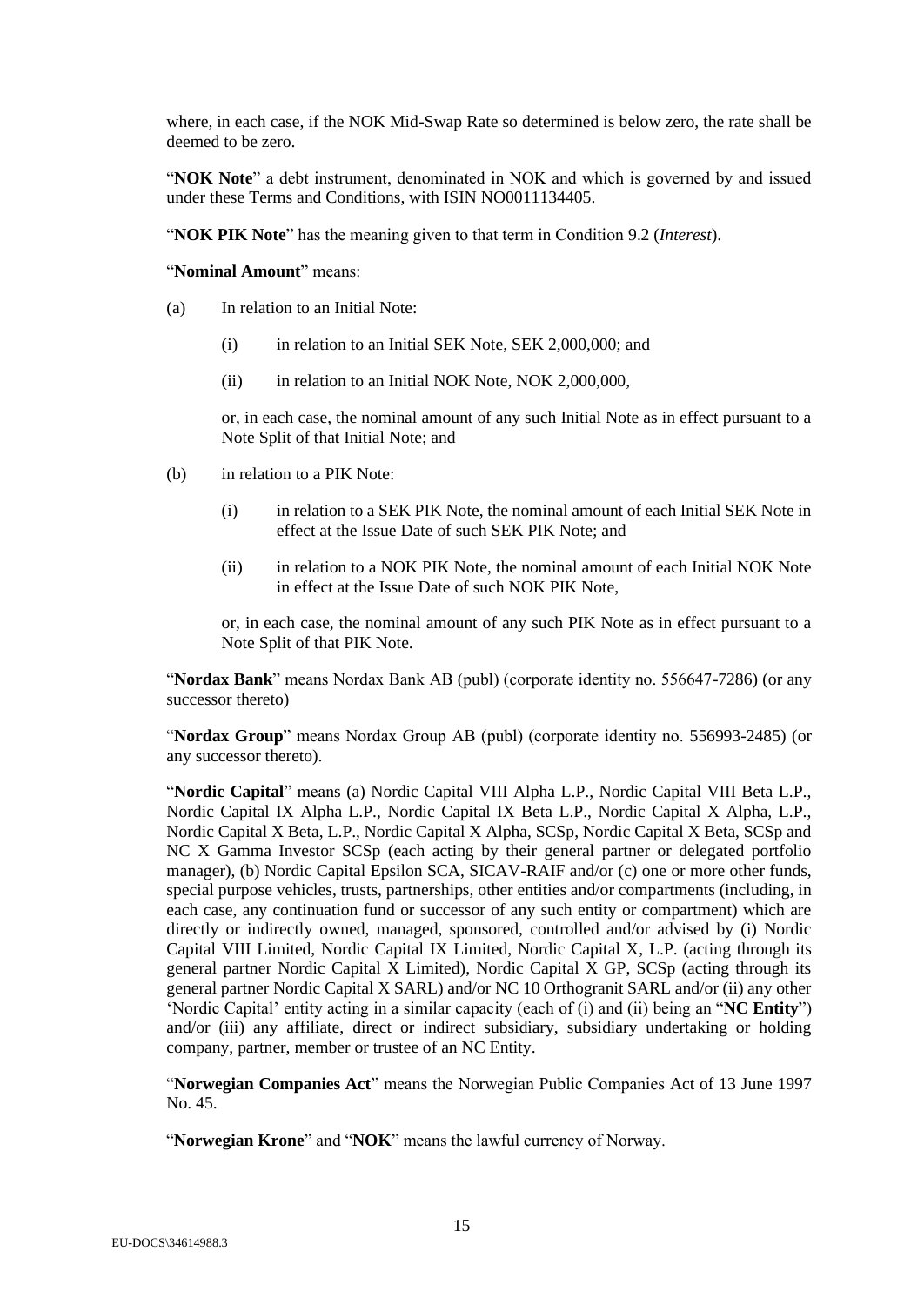"**Norwegian Securities Register Act**" means the Norwegian Act relating to registration of securities of 15 March 2019 No. 6.

"**Norwegian Securities Trading Act**" means the Norwegian Securities Trading Act of 29 June 2007 No. 75.

"**Noteholder**" means a person who is registered in the CSD as directly registered owner (Sw. *direktregistrerad ägare*) or nominee (Sw. *förvaltare*) with respect to a Note.

"**Noteholders' Meeting**" means a meeting among the Noteholders held in accordance with Condition [18](#page-44-0) (*Noteholders' Meeting*).

"**Notes**" or "**Note**" shall be references to the SEK Note(s) and the NOK Note(s).

"**Opening LTV**" means the LTV at 11.59 p.m. (Stockholm time) on the Voluntary Offer Settlement Date.

"**Ordinary Distribution**" means any distribution or other transfer of value from BidCo to its shareholders which does not in any financial year exceed an amount equal to 100 per cent. of the consolidated annual net profit of BidCo and its subsidiaries for the preceding financial year as shown in the audited annual financial statements of BidCo and its subsidiaries for that financial year, but:

- (a) excluding for these purposes any profit attributable to any Capital Gains or any profit or loss attributable to any material revaluations of tangible and/or intangible assets resulting from any acquisition related purchase price allocation; and
- (b) disregarding in the establishment of any net profit any amount attributable to linear amortisation of goodwill or any other tangible and/or intangible assets, net of deferred tax, resulting from any acquisition related purchase price allocation.

"**Paying Agent**" means the legal entity appointed by the Issuer to act as its paying agent with respect to the Notes in the CSD.

"**Permitted Debt**" means Financial Indebtedness of any Restricted Company:

- <span id="page-15-0"></span>(a) incurred under all Tranches of Notes then in issue;
- <span id="page-15-1"></span>(b) incurred under the issuance of other Debt Instruments or the entering into of any bilateral or syndicated facility, in each case subordinated to the Notes on terms reasonably acceptable to the Agent;
- <span id="page-15-2"></span>(c) arising under a Downstream Loan;
- <span id="page-15-3"></span>(d) arising under a Dilution Tracking Event Loan; or
- (e) arising as a result of a refinancing of all Tranches of the Notes in full.

"**Permitted Related Party Dealings**" means payments of (i) investor directors' fees, (ii) annual monitoring fees and/or (iii) expenses related to holding company activities of a holding company of any Restricted Company, in an aggregate amount not exceeding SEK 2,000,000 within any twelve (12) month period. Such 12 month periods shall commence initially on the First Issue Date and thereafter on each anniversary thereof.

#### "**Permitted Restructuring**" means:

(a) a solvent corporate merger between any two Restricted Companies;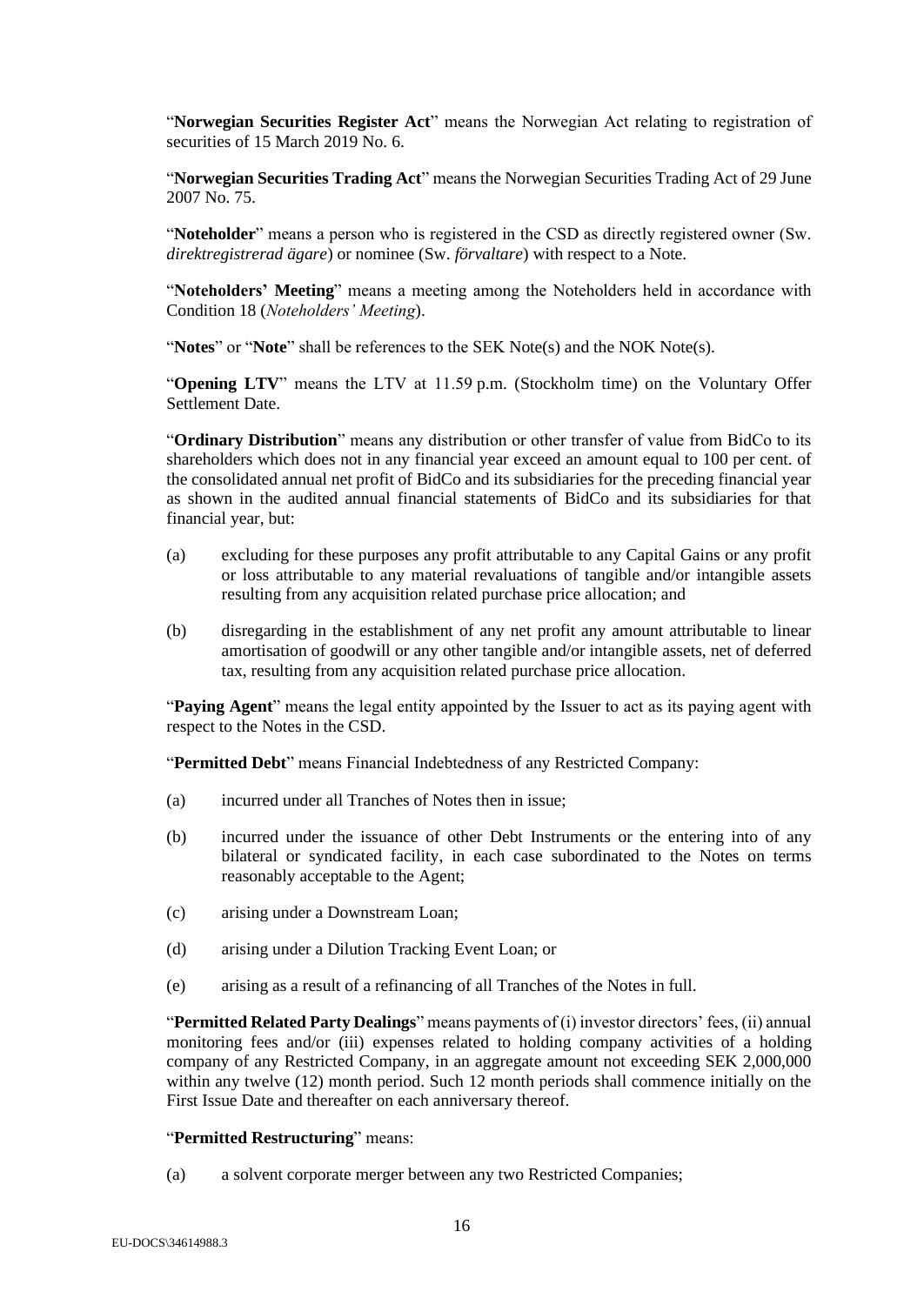- (b) a solvent contribution of Humber 3's BidCo Shares and/or MIP HoldCo Shares to LuxCo VIII;
- <span id="page-16-1"></span>(c) a solvent corporate merger between LuxCo VIII and Humber 3, or such other step, matter or transaction pursuant to which the BidCo Shares owned by LuxCo VIII become owned by Humber 3 and LuxCo VIII ceases to be a Restricted Company;
- <span id="page-16-0"></span>(d) a solvent corporate merger between LuxCo IX and Xingu 3, or such other step, matter or transaction pursuant to which the BidCo Shares owned by LuxCo IX become owned by Xingu 3 and LuxCo IX ceases to be a Restricted Company; and
- (e) a Public Offering Restructuring.

"**Permitted Security**" means any Security:

- (a) created under the Security Documents;
- (b) created in relation to any Permitted Debt (other than Permitted Debt under paragraphs [\(c\)](#page-15-2) or [\(d\)](#page-15-3) of such definition);
- (c) created for purposes of securing certain obligations to Verdipapirsentralen ASA;
- (d) provided in the form of a pledge over an escrow account to which the proceeds incurred in relation to a refinancing of the Notes in full (a "**Refinancing**") are intended to be received; and
- (e) agreed to be provided for the benefit of the financing providers in relation to a Refinancing, however provided always that any perfection requirements in relation thereto are satisfied after repayment of the Notes in full.

"**PIK Note**" means a NOK PIK Note and/or a SEK PIK Note, as the context requires.

"**Pledged Assets Value**" means the sum, calculated in each case in accordance with Schedule 2 (*Calculation Principles*), of:

- (a) the Fair Value attributable to the BidCo Shares pledged under the BidCo Share Pledge Agreements from time to time (or such other replacement Security granted in accordance with Condition [20.4](#page-46-0) (*Amendments and waivers*));
- (b) the value attributable to the MIP HoldCo Shares pledged under the MIP HoldCo Share Pledge Agreements from time to time, calculated on a *pro forma* basis having regard to MIP HoldCo's economic interest in BidCo Shares via BidCo's management investment programme and the Fair Value of the relevant BidCo Shares; and
- (c) any cash or cash equivalent assets standing to the credit of an account which has been secured in favour of the Secured Parties on terms reasonably satisfactory to the Agent.

"**Public Offering**" means an initial public offering of any shares in BidCo or any other Group Company.

"**Public Offering Entity**" means an entity whose shares are the subject of a Public Offering.

"**Public Offering Restructuring**" means any restructuring, reorganisation, step or other activity (including with respect to any Group Company, the Notes or the Security Documents) in preparation for or in connection with a Public Offering, including any restructuring, reorganisation, step or other activity pursuant to which BidCo is liquidated, dissolved, merged with another Group Company or otherwise ceases to exist, ceases to be affiliated with the Group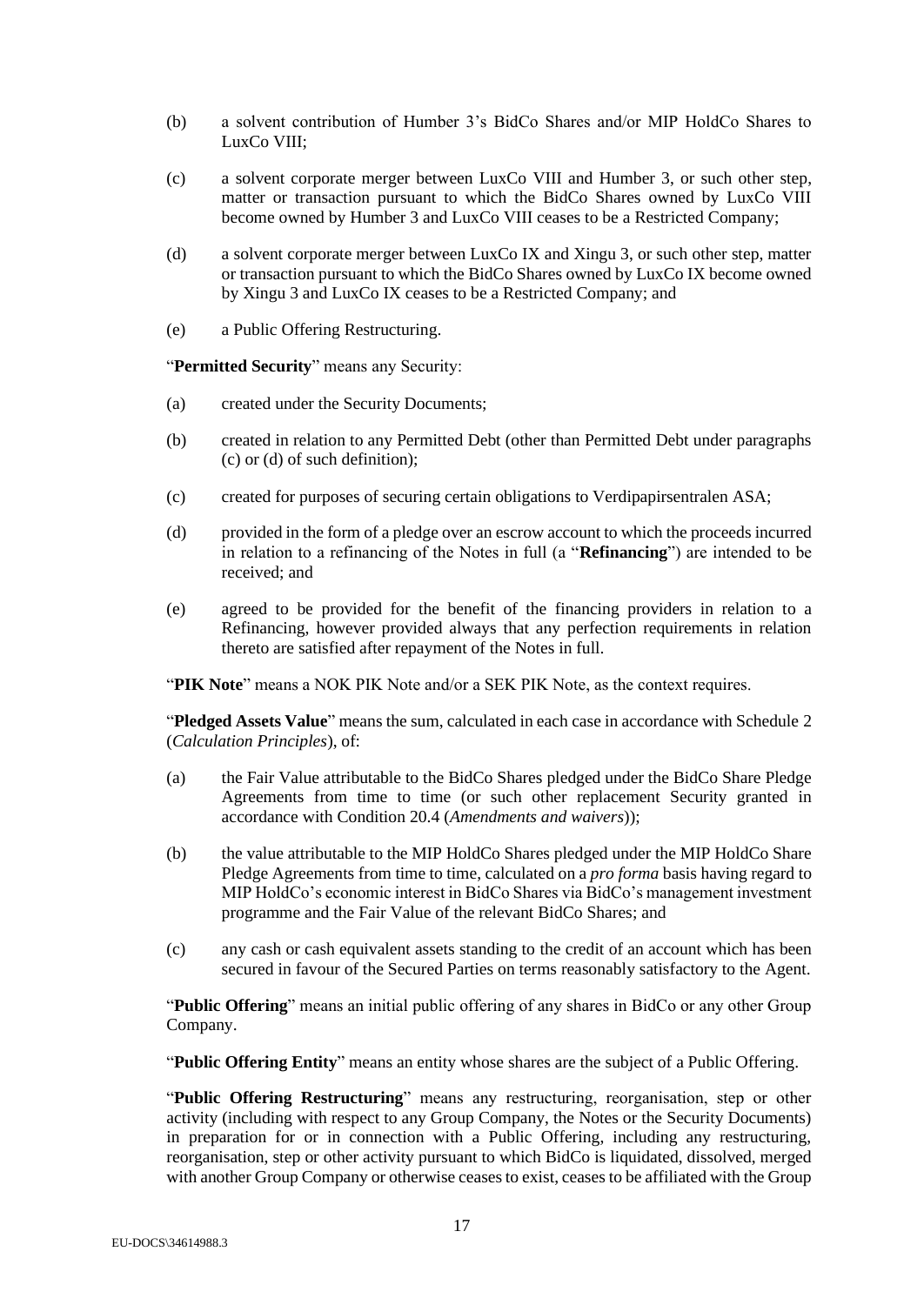Companies or otherwise ceases to be the appropriate entity to fulfil its role under the Finance Documents.

"**Quarter Date**" means the last day of each calendar quarter of the Issuer's financial year.

"**Record Date**" means in relation to any payments pursuant to these Terms and Conditions, the date designated as the Record Date in accordance with the CSD Regulations from time to time.

"**Redemption Date**" means the date on which the relevant Notes are to be redeemed or repaid in accordance with Condition [10](#page-26-1) (*Redemption and repurchase of the Notes*).

"**Regulated Market**" means any regulated market as defined in Directive 2014/65/EU on markets in financial instruments (MiFID II), as amended.

"**Relevant Jurisdiction**" means Jersey or any political subdivision or any authority thereof or therein having power to tax or any other jurisdiction or any political subdivision or any authority thereof or therein having power to tax to which the Issuer becomes subject in respect of payments made by it of principal and interest on the Notes or any other payments made in respect of the Finance Documents.

"**Reset Date**" means the date falling two Business Days prior to the first day of any Interest Period.

"**Restricted Companies**" means Xingu 3, Humber 3, the Issuer, LuxCo VIII and LuxCo IX.

"**Restricted Payment**" has the meaning given to that term in Condition [14.2](#page-35-0) (*Distributions*).

"**Retained Ordinary Distribution**" means the amount of any potential Ordinary Distribution which has not been distributed to the shareholders of BidCo.

#### "**Re-Valuation Event**" means:

- (a) the occurrence of a Dilution Event; or
- (b) the receipt by LuxCo IX and LuxCo VIII at any time after the LTV Long-Stop Date of the proceeds of any Material Distribution.

"**Secured Obligations**" means all present and future obligations and liabilities of any member of the Group to the Secured Parties under the Finance Documents.

"**Secured Parties**" means the Noteholders, the Agent and the Paying Agent.

"**Securities Account**" means the account for dematerialised securities maintained by and held with the CSD pursuant to the Norwegian Securities Register Act, in which (i) an owner of such security is directly registered or (ii) an owner's holding of securities is registered in the name of a nominee.

"**Securities Act**" means the U.S. Securities Act of 1933, as amended.

"**Security**" means a mortgage, charge, pledge, lien, security assignment or other security interest securing any obligation of any person, or any other agreement or arrangement having a similar effect.

#### "**Security Documents**" means:

(a) any Account Pledge Agreement;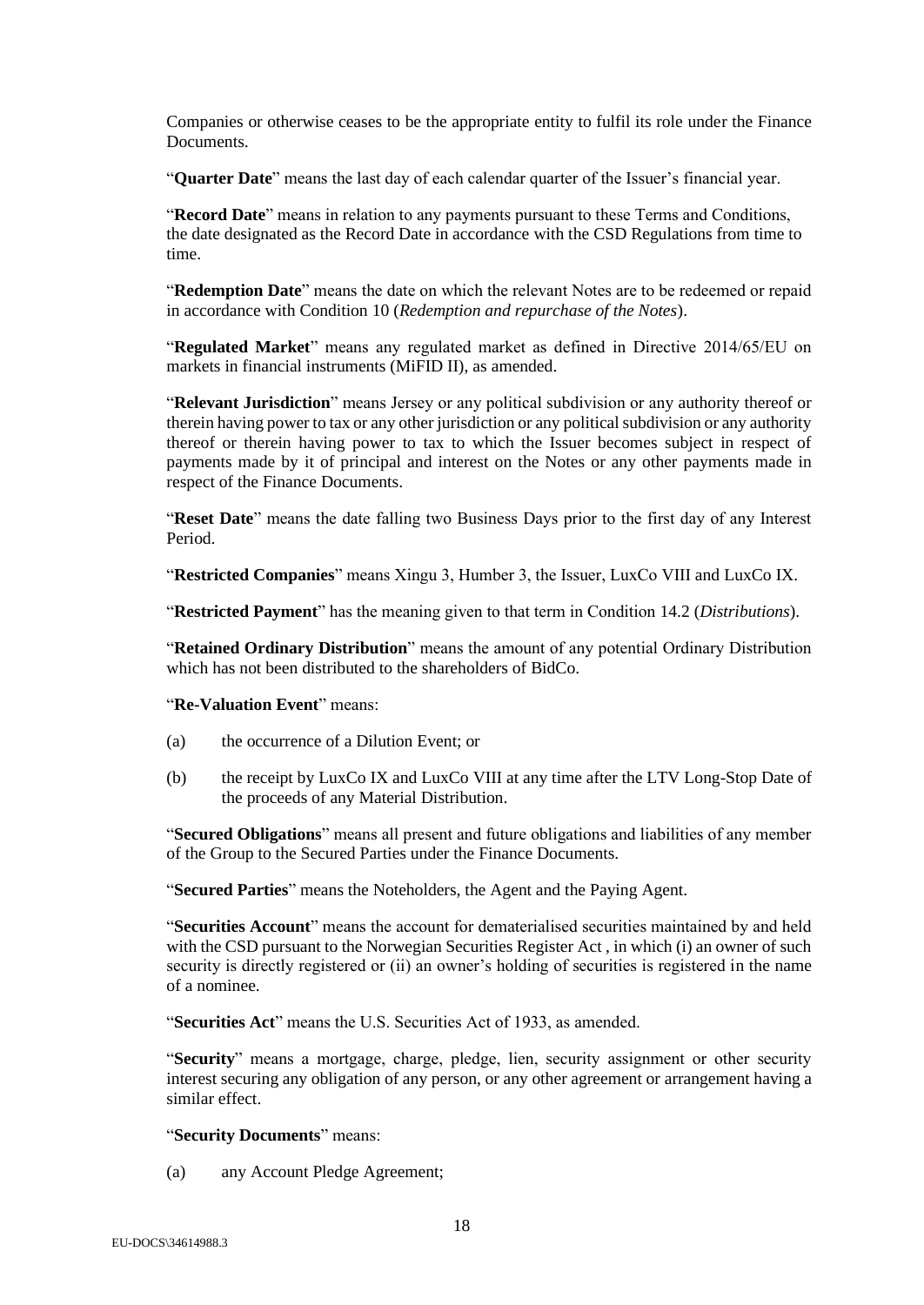- (b) the BidCo Share Pledge Agreements;
- (c) the MIP HoldCo Share Pledge Agreements; and
- (d) any other document designated by the Issuer and the Agent (on behalf of itself and the Noteholders) as a Security Document.

"**Security Ratio**" means:

- (a) at any time prior to the LTV Long-Stop Date, a Pledged Assets Value equal to an amount which is at least two point eighty-five (2.85) times greater than the Total Nominal Amount;
- (b) at any time on or after the LTV Long-Stop Date but on or prior to the LTV Step-Down Date, a Pledged Assets Value equal to an amount which is at least three point thirtythree (3.33) times greater than the Total Nominal Amount; and/or
- (c) at any time after the LTV Step-Down Date, a Pledged Assets Value equal to an amount which is at least four (4) times greater than the Total Nominal Amount at such time taking into account all relevant Notes in issue,

in each case calculated as set out in Schedule 2 (*Calculation Principles*).

"**SEK Mid-Swap Rate**" means, in relation to any Interest Period, the interest rate fixed for a period comparable to the relevant Interest Period expressed as an annual mid-swap rate for interest rate swap transactions in SEK with a term of 1 year commencing on the relevant Reset Date as displayed on Bloomberg screen "SKSW1" at 12:00 noon Central European Time or, if such rate is not displayed on such screen as at the relevant time, the mid-swap rate expressed as an annual rate for interest rate swap transactions in SEK with a term comparable to the relevant Interest Period commencing on the relevant Reset Date as displayed on such other page as reasonably selected by the Manager and as then notified to the Paying Agent by the Manager, or if no quotation is available, the interest rate which according to the reasonable assessment of the Manager, the Paying Agent and the Issuer best reflects the mid-swap rate for interest rate swap transactions in SEK with a term of 1 year for the relevant Interest Period where, in each case, if the SEK Mid-Swap Rate so determined is below zero, the rate shall be deemed to be zero.

"**SEK Note**" a debt instrument denominated in SEK and which are governed by and issued under these Terms and Conditions, with ISIN NO0011134413.

"**SEK PIK Note**" has the meaning given to that term in Condition [9.2](#page-25-1) (*Interest*).

"**Shareholders' Agreement**" means the amended and restated shareholders' agreement dated 3 May 2021 and made among the shareholders of BidCo, as amended, restated and/or replaced from time to time.

"**Shareholder Contribution**" means the aggregate amount contributed, directly or indirectly, by the direct or indirect shareholders of BidCo to BidCo whether in the form of subscription of shares or unconditional shareholder's contributions and contributed after the First Issue Date. For the avoidance of doubt:

- (a) any contribution to BidCo of the proceeds of the Notes shall constitute a Shareholder Contribution;
- (b) any contribution to BidCo of any Target Shares by BidCo's direct or indirect shareholders shall constitute a Shareholder Contribution, and the amount of such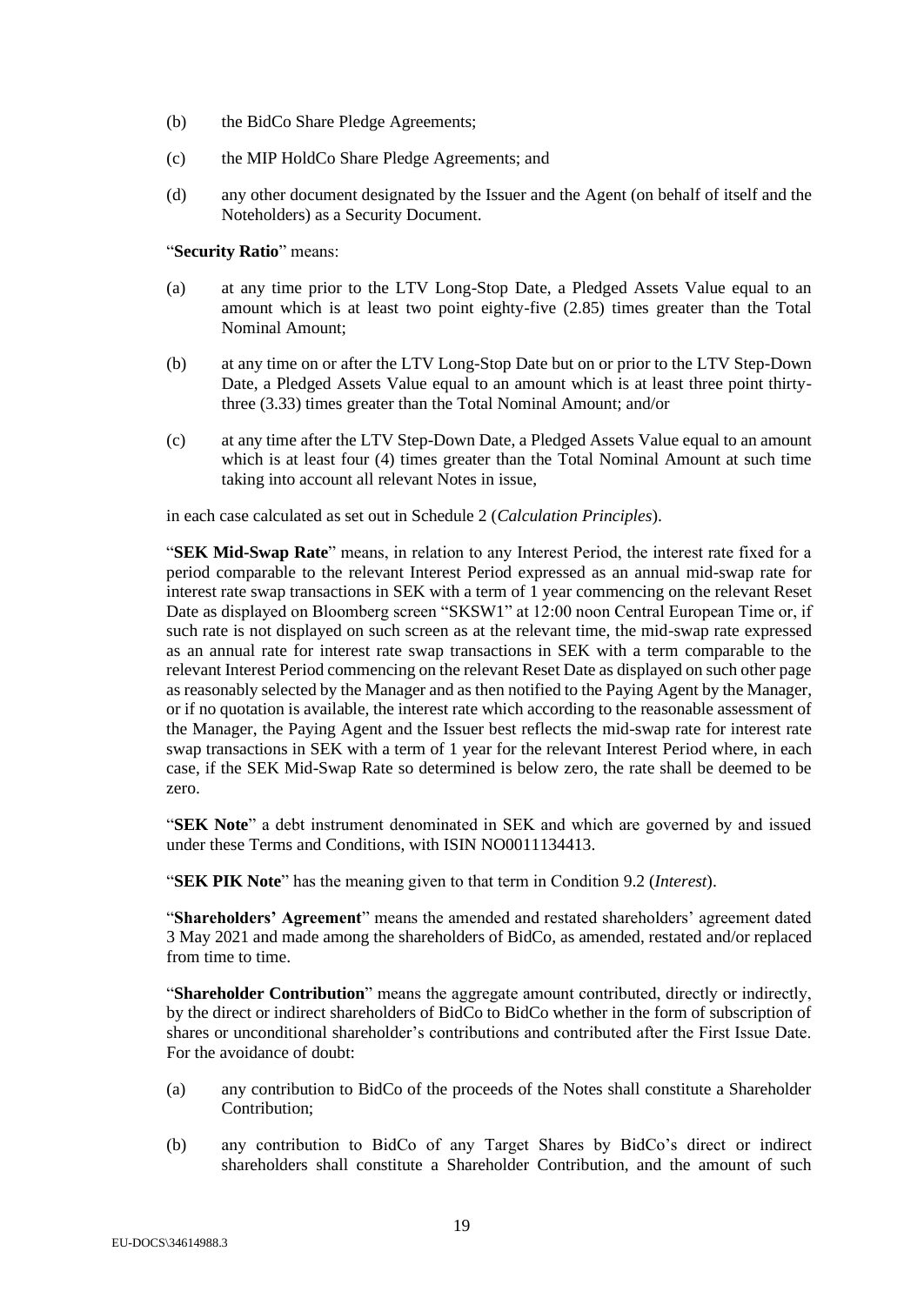contribution shall be the number of Target Shares so contributed multiplied by the offer price per Target Share in the Voluntary Offer as at the date on which the Voluntary Offer is declared unconditional; and

(c) any conversion in whole or part of a loan made by any direct or indirect shareholder of BidCo into equity by way of a capital contribution of such loan receivable to BidCo, issuance of shares by BidCo in redemption of such loan or otherwise shall constitute a Shareholder Contribution, and the amount of such contribution shall be the principal amount of the loan so converted.

"**Squeeze-Out Procedure**" means any acquisition for cash made by Nordax Bank in accordance with (a) section 4-25 of the Norwegian Companies Act or (b) section 6-22 of the Norwegian Securities Trading Act for the compulsory acquisition of any minority shareholding in the Target, in each case once 90 per cent. or more of the shares and votes of the Target is owned by Nordax Bank.

"**Squeeze-Out Procedure Settlement Date**" the last day for settlement any acquisition of Target Shares pursuant to the Squeeze-Out Procedure.

"**Subsidiary**" means, with respect to a person, a subsidiary of that person according to Chapter 1 Section 11 of the Swedish Companies Act (or under such provision as may replace this provision).

"**Swedish Kronor**" and "**SEK**" means the lawful currency of Sweden.

"**Target**" means Bank Norwegian ASA.

"**Target Shares**" means shares issued in the capital of the Target (including any shares in the capital of the Target issued or to be issued whilst the Squeeze-Out Procedure remains ongoing).

"**Total Nominal Amount**" means the total aggregate Nominal Amount of the Notes outstanding at the relevant time.

"**Tranche**" means the SEK Notes or the NOK Notes.

"**Transaction Security**" means the Security provided for the Secured Obligations pursuant to the Security Documents.

"**U.S. persons**" has the meaning given in Regulation S under the Securities Act.

"**Voluntary Offer**" means a voluntary offer for the Target Shares to be made by Nordax Bank pursuant to section 6-19 of the Norwegian Securities Trading Act.

"**Voluntary Offer Settlement Date**" means the last day for settlement of any acquisition of Target Shares pursuant to the Voluntary Offer in accordance with its terms.

"**Written Procedure**" means the written or electronic procedure for decision making among the Noteholders in accordance with Conditio[n 19](#page-45-0) (*Written Procedure*).

"**Xingu 2**" means Cidron Xingu 2 Limited, a private limited company incorporated under the laws of Jersey with registration no. 133310 whose registered office is at 26 Esplanade, St Helier, Jersey JE2 3QA.

"**Xingu 3**" means Cidron Xingu 3 Limited, a private limited company incorporated under the laws of Jersey with registration no. 133311 whose registered office is at 26 Esplanade, St Helier, Jersey JE2 3QA.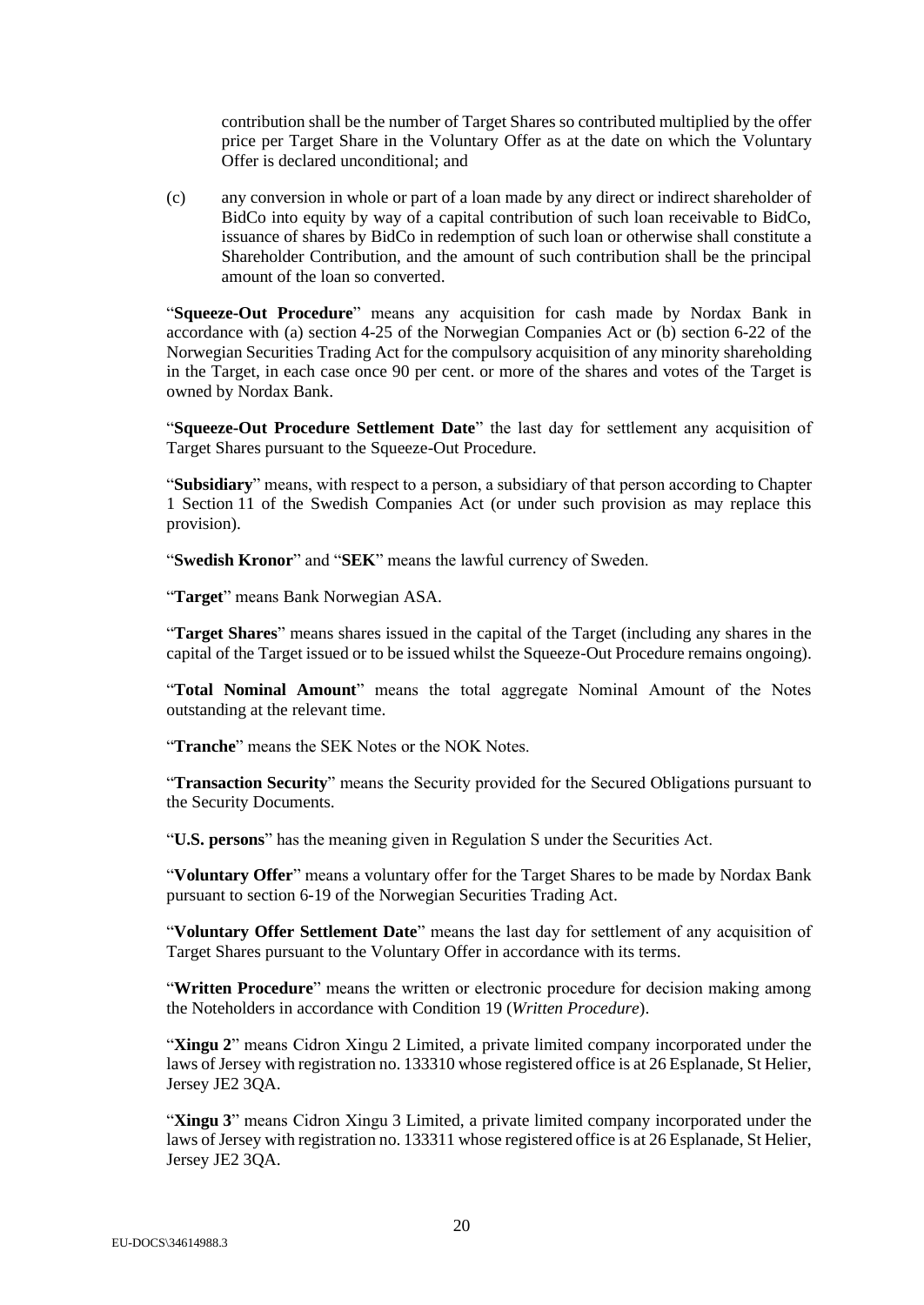# 1.2 **Construction**

- 1.2.1 Unless a contrary indication appears, any reference in these Terms and Conditions to:
	- (a) "**assets**" includes present and future properties, revenues and rights of every description;
	- (b) any agreement or instrument is a reference to that agreement or instrument as supplemented, amended, novated, extended, restated or replaced from time to time;
	- (c) a "**regulation**" includes any regulation, rule or official directive, request or guideline (whether or not having the force of law) of any governmental, intergovernmental or supranational body, agency, department or regulatory, self-regulatory or other authority or organisation;
	- (d) a provision of law is a reference to that provision as amended or re-enacted; and
	- (e) a time of day is a reference to Stockholm time.
- 1.2.2 An Event of Default is continuing if it has not been remedied or waived and if remedied or waived shall not be treated as continuing.
- 1.2.3
- (a) In ascertaining the Total Nominal Amount and the Adjusted Nominal Amount for the purpose of calculating the requisite percentage of Noteholders to approve any request for a consent, waiver, amendment or other vote under the Notes Documents, for the purposes of taking any step, decision, direction or exercise of discretion which is calculated by reference to any Notes denominated in NOK, the rate of exchange for NOK against SEK, as published by the Swedish Central Bank (Sw. *Riksbanken*) on its website [\(www.riksbank.se\)](http://www.riksbank.se/) at 12:00 (noon) on the First Issue Date.
- (b) Save as provided in the definition of "LTV", when ascertaining whether a limit or threshold specified in SEK has been attained or broken, an amount in another currency shall, at the Company's election, be determined on the basis of the rate of exchange for such currency against SEK for the previous Business Day, as published by the Swedish Central Bank (Sw. *Riksbanken*) on its website (www.riksbank.se) or any successor to such rate or page (or, if no such rate is available, the most recently published rate).
- 1.2.4 Where any person gives a certificate on behalf of any of the parties to the Finance Documents pursuant to any provision thereof and such certificate proves to be incorrect, the individual shall incur no personal liability in consequence of such certificate being incorrect save where such individual acted fraudulently or recklessly in giving such certificate (in which case any liability of such individual shall be determined in accordance with applicable law).
- 1.2.5 No delay or omission of the Agent, the Paying Agent or of any Noteholder to exercise any right or remedy under the Finance Documents shall impair or operate as a waiver of any such right or remedy.
- 1.2.6 Any reference in these Terms and Conditions: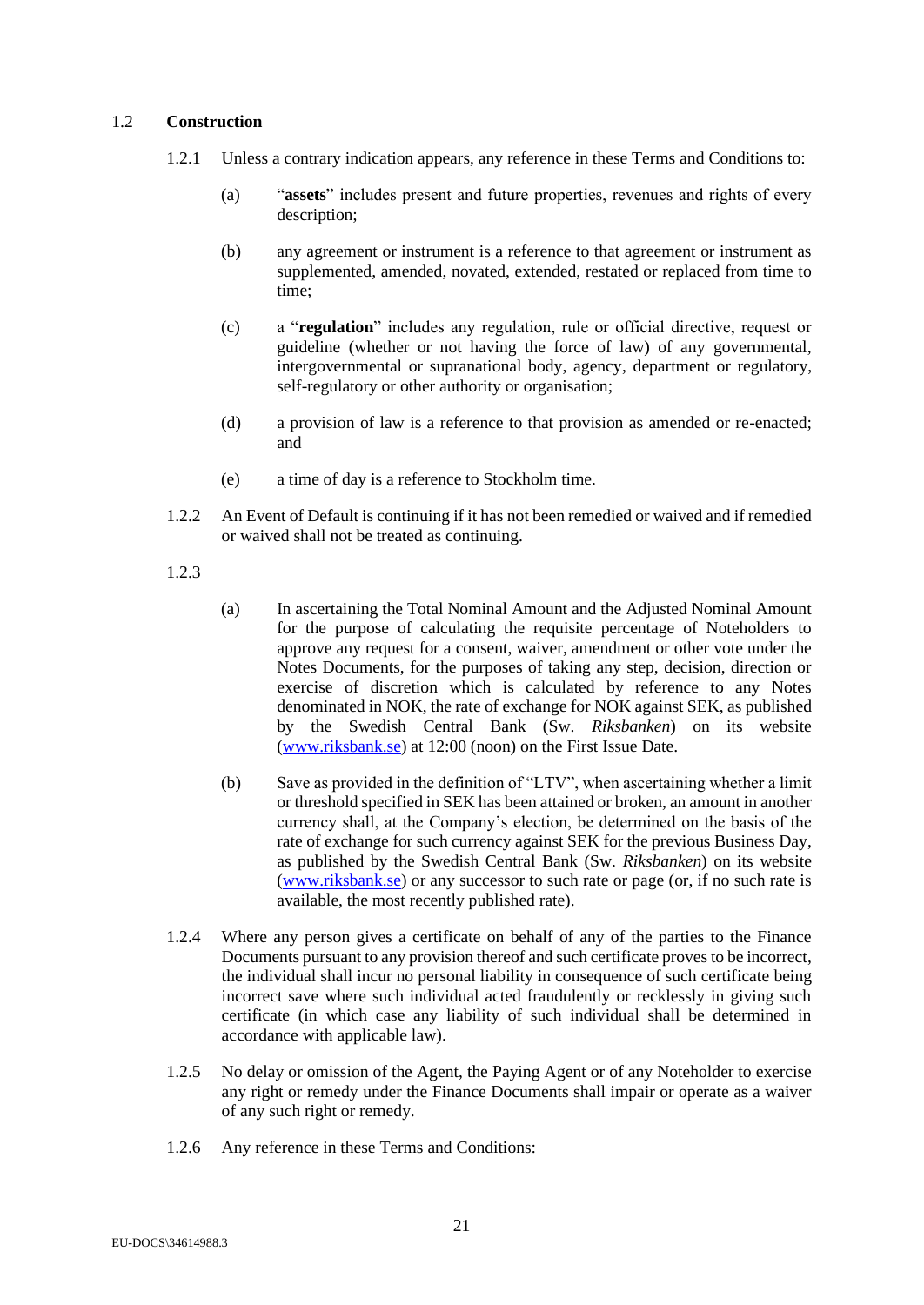- (a) to an entity that is the subject of a merger shall be to the surviving entity of that merger;
- (b) to any other entity that ceases to exist, ceases to be affiliated with the Restricted Companies or otherwise ceases to be the appropriate entity to fulfil its role under the Finance Documents, in each case following a Permitted Restructuring, shall be to:
	- (i) in the case of LuxCo IX, to Xingu 3 or such other entity as agreed between the Agent and the Issuer
	- (ii) in the case of LuxCo VIII, to Humber 3 or such other entity as agreed between the Agent and the Issuer; and
	- (iii) in the case of BidCo following a Public Offering Restructuring, the Public Offering Entity or such other entity as agreed between the Agent and the Issuer; and
	- (iv) in all other cases, such other entity as agreed between the Agent and the Issuer.

# <span id="page-21-1"></span>**2. STATUS OF THE NOTES**

- <span id="page-21-0"></span>2.1 The SEK Notes are denominated in Swedish Kronor and the NOK Notes are denominated in Norwegian Kroner and each Note is constituted by these Terms and Conditions. The Issuer undertakes to make payments in relation to the Notes and to comply with these Terms and Conditions.
- 2.2 By subscribing for Notes, each initial Noteholder agrees that the Notes shall benefit from and be subject to the Finance Documents and by acquiring Notes, each subsequent Noteholder confirms such agreement.
- 2.3 As at the First Issue Date, the nominal amount of each Initial NOK Note is NOK 2,000,000 and of each Initial SEK Note is SEK 2,000,000. The Total Nominal Amount of the Notes as at the First Issue Date is the aggregate of SEK 2,550,000,000 and NOK 2,500,000,000 (or its equivalent in NOK or SEK). All Notes are or will be issued on a fully paid basis at an issue price of 100 per cent. of the Nominal Amount of that Note.
- 2.4 The Notes constitute direct, general, unconditional, and unsubordinated and secured obligations of the Issuer and shall at all times rank *pari passu* and without any preference among them and at least *pari passu* with all other direct, general, unconditional, and unsubordinated obligations of the Issuer, except obligations which are preferred by mandatory regulation and except as otherwise provided in the Finance Documents.
- <span id="page-21-2"></span>2.5 Except as set out in Condition [5](#page-23-0) (*Transfer restrictions*), and subject to any restrictions to which a Noteholder may be subject due to local law or otherwise, the Notes are freely transferable. Each Noteholder must ensure compliance with such restrictions at its own cost and expense.
- 2.6 The CSD, initially being Verdipapirsentralen ASA, shall perform its obligations as CSD in accordance with the rules and regulations as regularly applied to it in relation to Norwegian bond offerings.
- 2.7 No action is being taken in any jurisdiction that would or is intended to permit a public offering of the Notes or the possession, circulation or distribution of any document or other material relating to the Issuer or the Notes other than (i) Sweden, where action for that purpose is required and (ii) Jersey, where no invitation to the public to acquire or apply for the Notes which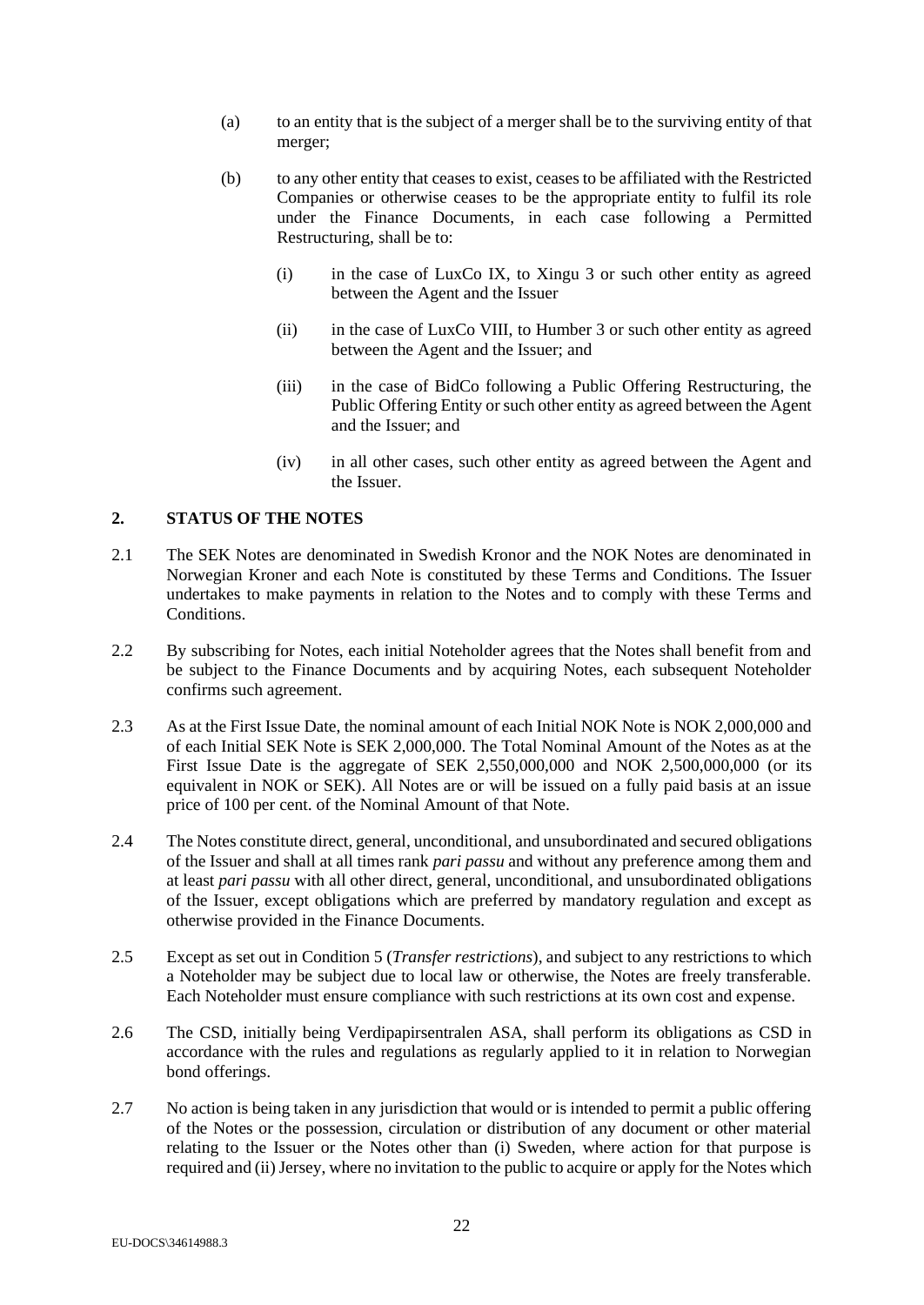constitutes a prospectus for the purposes of the Companies (Jersey) Law 1991 and the circulation of which requires the consent of the Registrar of Companies in Jersey under the Companies (General Provisions) (Jersey) Order 2002 may be made unless such consent has first been obtained and remains in effect. The Jersey Financial Services Commission (the "**JFSC**") has given, and has not withdrawn, or will have given prior to the issue of the Notes and not withdrawn, its consent under Article 4 of the Control of Borrowing (Jersey) Order 1958 (as amended) to the issue of the Notes. The JFSC is protected by the Control of Borrowing (Jersey) Law 1947 (as amended) against liability arising from the discharge of its functions under that law. Each Noteholder must inform itself about, and observe, any applicable restrictions to the transfer of material relating to the Issuer or the Notes.

# **3. USE OF PROCEEDS**

3.1 The Net Proceeds from the issuance of the Notes shall be used by the Issuer for the purpose of financing, directly or indirectly, Nordax Bank's acquisition of Target Shares pursuant to the Voluntary Offer, related fees, costs and expenses and/or general corporate purposes of the Group.

# **4. CONDITIONS PRECEDENT AND CONDITIONS SUBSEQUENT**

# <span id="page-22-3"></span><span id="page-22-1"></span>4.1 **Conditions precedent**

- 4.1.1 The Issuer shall provide to the Agent, on or prior to the First Issue Date the following, in form and substance satisfactory to the Agent (acting reasonably):
	- (a) copies of constitutional documents of each Restricted Company that is a party to any Finance Document;
	- (b) copies of necessary corporate resolutions (including authorisations) from each Restricted Company that is a party to any Finance Document;
	- (c) a duly executed copy of each BidCo Share Pledge Agreement;
	- (d) a duly executed copy of each MIP HoldCo Share Pledge Agreement;
	- (e) a certified Group structure chart;
	- (f) a certificate confirming that the Opening LTV will not be in excess of 35 per cent. (together with details as to its calculation); and
	- (g) the Legal Opinions.
- <span id="page-22-2"></span>4.1.2 The Agent may assume that the documentation delivered to it pursuant to Condition [4.1](#page-22-1) is accurate, correct and complete unless it has actual knowledge that this is not the case, and the Agent does not have to verify the contents of any such documentation.
- 4.1.3 The Agent shall confirm to the Issuer and the Paying Agent(s) when the conditions in Condition [4.1](#page-22-1) have been satisfied.
- 4.1.4 For the avoidance of doubt, the Paying Agent will have no involvement in confirming that the conditions in Conditions [4.1](#page-22-1) have been satisfied.

# <span id="page-22-4"></span><span id="page-22-0"></span>4.2 **Conditions subsequent**

4.2.1 Unless the certificate provided pursuant to paragraph [\(f\)](#page-22-2) of Condition [4.1.1](#page-22-3) confirmed that the Opening LTV would not be in excess of 30 per cent., the Issuer shall provide to the Agent, no later than 10 Business Days after the LTV Long-Stop Date, a certificate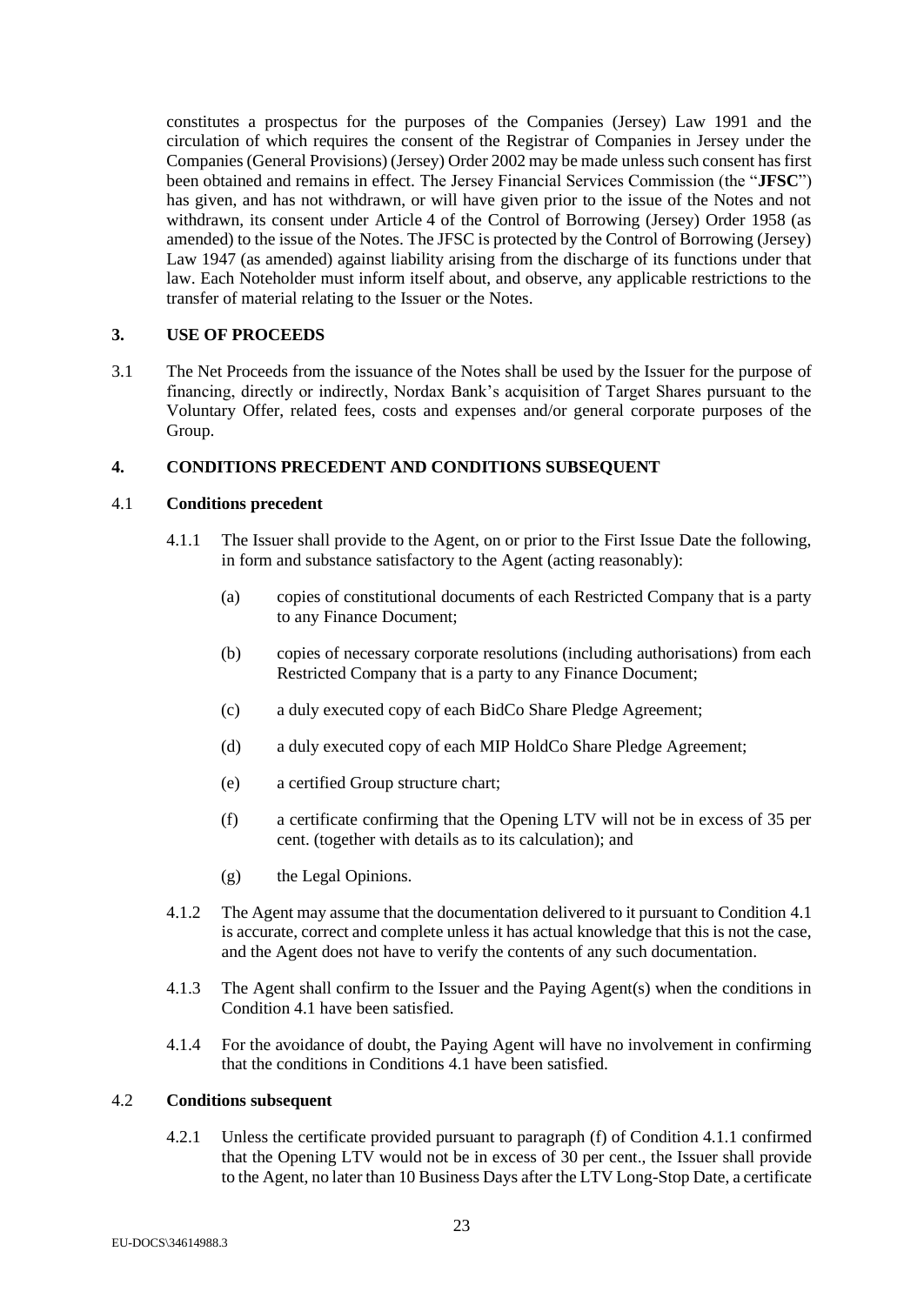(the "**LTV Long-Stop Date Test Certificate**") evidencing that the LTV as at the LTV Long-Stop Date or such earlier date specified by the Issuer in the LTV Long-Stop Date Test Certificate (if applicable, *pro forma* for any redemption of Notes of which the Issuer has given notice pursuant to Condition [10.3.2](#page-27-1) (*Voluntary total or partial redemption (time limited call option)*)) was equal to or less than 30 per cent. (together with details as to its calculation).

- 4.2.2 The Agent may assume that the documentation delivered to it pursuant to Condition [4.2.1](#page-22-4) is accurate, correct and complete unless it has actual knowledge that this is not the case, and the Agent does not have to verify the contents of any such documentation.
- 4.2.3 The Agent shall confirm to the Issuer and the Paying Agent when the conditions in Conditio[n 4.2.1](#page-22-4) have been satisfied.
- 4.2.4 For the avoidance of doubt, the Paying Agent will have no involvement in confirming that the conditions in Condition [4.2.1](#page-22-4) have been satisfied.

# <span id="page-23-0"></span>**5. TRANSFER RESTRICTIONS**

- 5.1 The Notes have not been and will not be registered under the Securities Act. The Notes may not be offered, sold or delivered within the United States of America or to, or for the account or benefit of, U.S. persons.
- 5.2 The Notes have not been and will not be registered in Australia, Japan, Canada, or in any other country where the offering, sale and delivery of the Notes may be restricted by law.
- 5.3 Each Noteholder shall comply with purchase or transfer restrictions with regard to the Notes, as applicable from time to time under local law to which such Noteholder may be subject (due to its nationality, its residency, its registered address or its place of business or otherwise).
- 5.4 Each Noteholder must at all times ensure compliance with applicable local law and regulations at their own cost and expense.

# <span id="page-23-2"></span>**6. NOTES IN BOOK-ENTRY FORM**

- 6.1 The Notes will be registered for the Noteholders on their respective Securities Accounts and no physical notes will be issued. Accordingly, the Notes will be registered in accordance with the Norwegian Securities Register Act and the CSD Regulations. Registration requests relating to the Notes shall be directed to an Account Operator. The debt register kept by the CSD shall constitute conclusive evidence of the persons who are Noteholders and their holdings of Notes.
- 6.2 Those who according to assignment, Security, the provisions of the Swedish Children and Parents Code (*föräldrabalken (1949:381)*), conditions of will or deed of gift or otherwise have acquired a right to receive payments in respect of a Note shall register their entitlements to receive payment in accordance with the Norwegian Securities Register Act.
- <span id="page-23-1"></span>6.3 Subject to the CSD Regulations, the Issuer and the Agent shall at all times be entitled to obtain information from the debt register kept by the CSD. For the purpose of carrying out any administrative procedure that arises out of the Finance Documents, the Paying Agent shall be entitled to obtain information from the debt register kept by the CSD.
- 6.4 The Issuer, the Agent and the Paying Agent may use the information referred to in Condition [6.2](#page-23-1) only for the purposes of carrying out their duties and exercising their rights in accordance with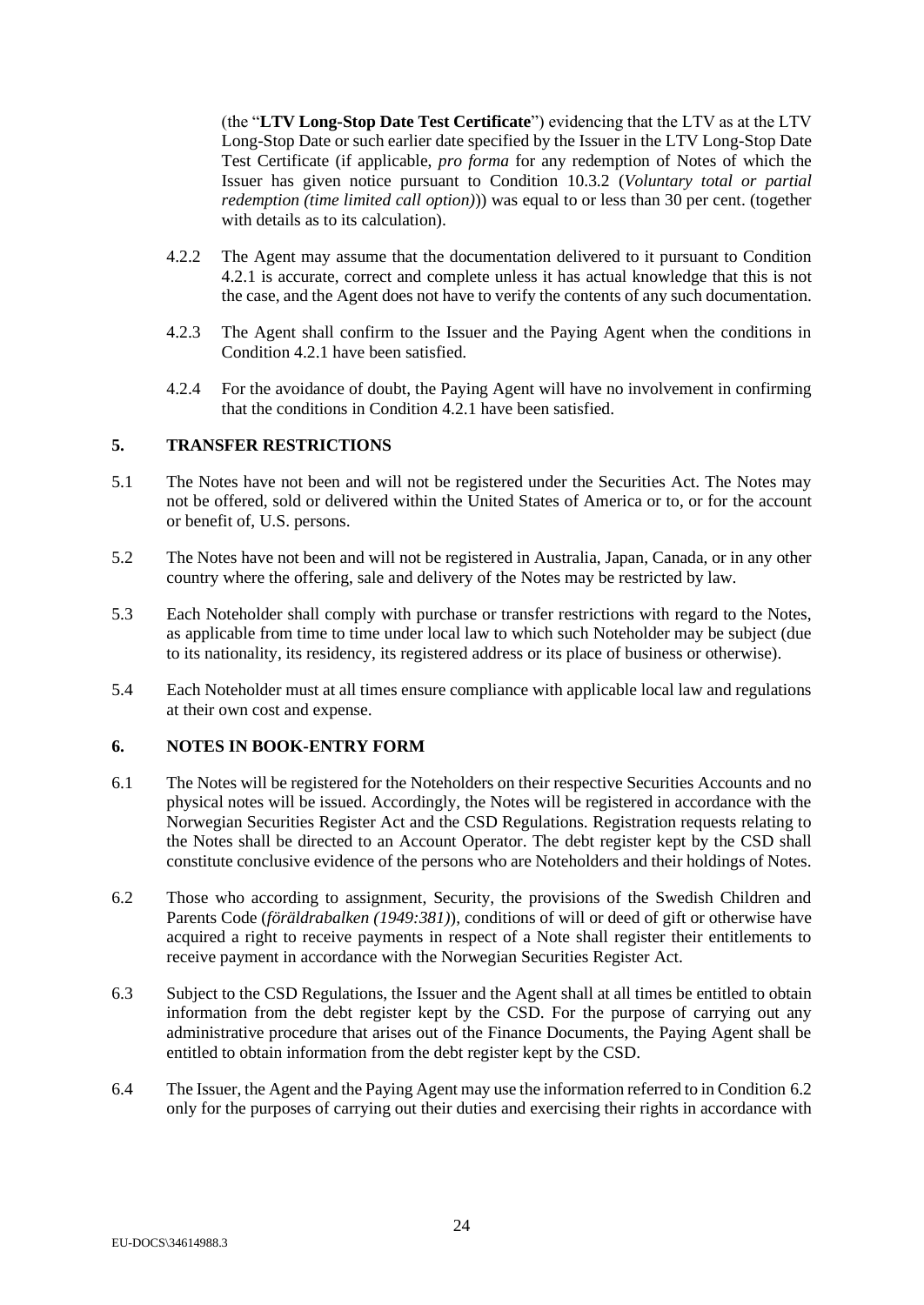the Finance Documents and shall not disclose such information to any Noteholder or third party unless necessary for such purposes.

# **7. RIGHT TO ACT ON BEHALF OF A NOTEHOLDER**

- 7.1 If any person other than a Noteholder wishes to exercise any rights under the Finance Documents, it must obtain a power of attorney or other proof of authorisation from the Noteholder or a successive, coherent chain of powers of attorney or proofs of authorisation starting with the Noteholder and authorising such person.
- <span id="page-24-0"></span>7.2 A Noteholder may issue one or several powers of attorney to third parties to represent it in relation to some or all of the Notes held by it. Any such representative may act independently under the Finance Documents in relation to the Notes for which such representative is entitled to represent the Noteholder and may further delegate its right to represent the Noteholder by way of a further power of attorney.
- 7.3 The Agent shall only have to examine the face of a power of attorney or other proof of authorisation that has been provided to it pursuant to Condition [7.2](#page-24-0) and may assume that it has been duly authorised, is valid, has not been revoked or superseded and that it is in full force and effect, unless otherwise apparent from its face or the Agent has actual knowledge to the contrary.

# **8. PAYMENTS IN RESPECT OF THE NOTES**

- <span id="page-24-1"></span>8.1 Any payment or repayment under the Finance Documents, or any amount due in respect of a repurchase of any Notes requested by a Noteholder pursuant to these Terms and Conditions, shall be made to such person who is registered as a Noteholder in the CSD on the Record Date immediately preceding the relevant payment date, by way of (if no specific order is made by the Agent) crediting the relevant amount to the bank account nominated by such Noteholder in connection with its Securities Account in the CSD.
- 8.2 If a Noteholder has registered, through an Account Operator, that principal and interest shall be deposited in a certain bank account, such deposits will be effected by the CSD on the relevant payment date. In other cases, payments will be transferred by the CSD to the Noteholder at the address registered with the CSD on the Record Date. Should the CSD, due to a delay on behalf of the Issuer or some other obstacle, not be able to effect payments as aforesaid, the Issuer shall procure that such amounts are paid to the persons who are registered as Noteholders on the relevant Record Date as soon as possible after such obstacle has been removed.
- 8.3 All amounts payable under the Finance Documents shall be payable in the denomination of the Notes set out in Conditio[n 2.1](#page-21-0) (*Status of the Notes*) above. If, however, the denomination differs from the currency of the bank account connected to the Noteholder's Securities Account in the CSD, any cash settlement may be exchanged and credited to this bank account in accordance with the procedures of the CSD.
- 8.4 Any specific payment instructions, including foreign exchange bank account details, to be connected to the Noteholder's account in the CSD must be provided by the relevant Noteholder to the Paying Agent (either directly or through its Account Operator in the CSD) within five Business Days prior to a payment date. Depending on any currency exchange settlement agreements between each Noteholder's bank and the Paying Agent, and opening hours of the receiving bank, cash settlement may be delayed, and payment shall be deemed to have been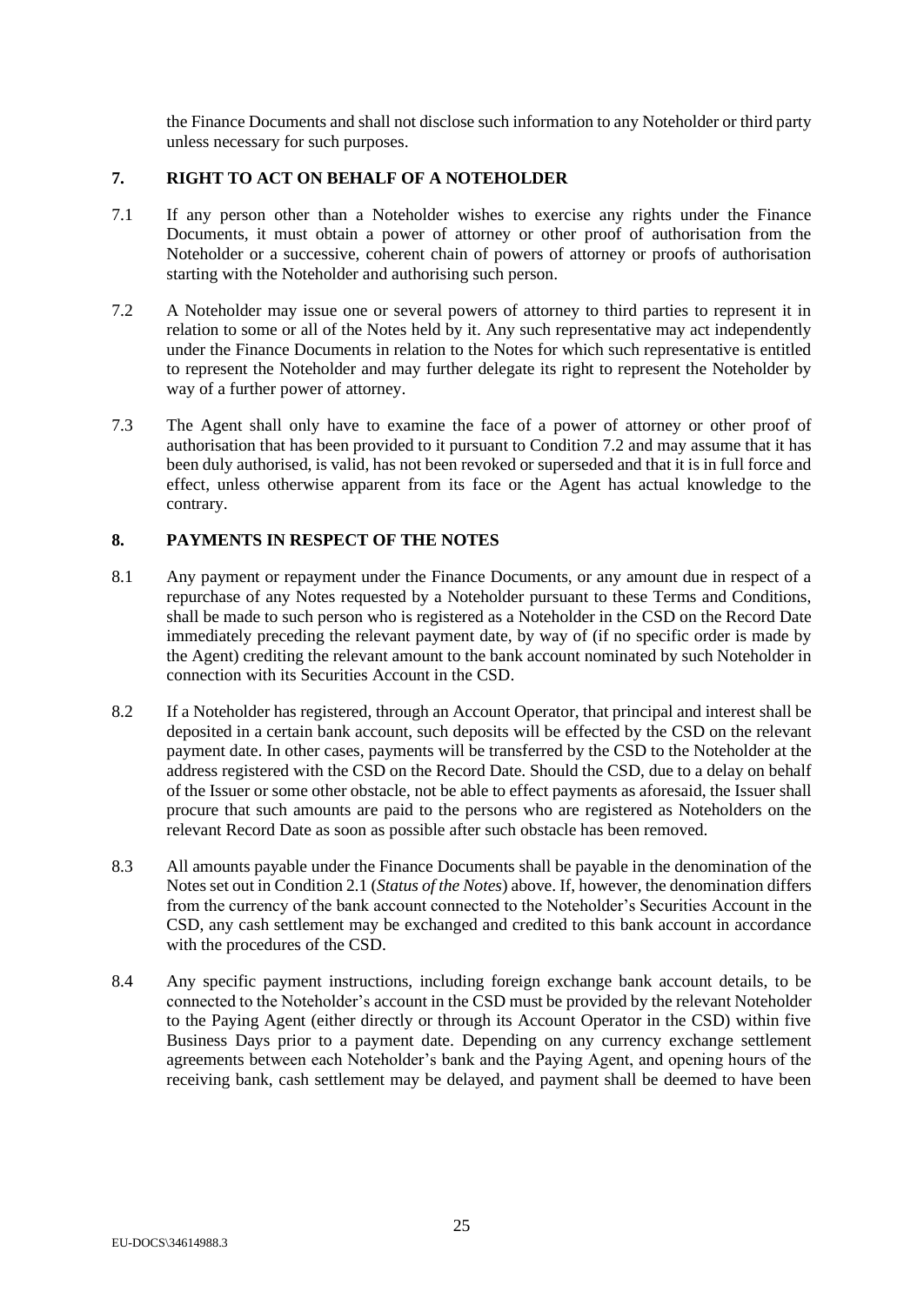made once the cash settlement has taken place, provided, however, that no default interest or other penalty shall accrue for the account of the Issuer for such delay.

- 8.5 If, due to any obstacle for the CSD, the Issuer cannot make a payment or repayment, such payment or repayment may be postponed until the obstacle has been removed. Interest shall accrue in accordance with Condition [9.1](#page-25-0) (*Interest*) during such postponement.
- 8.6 If payment or repayment is made in accordance with this Condition 8, the Issuer shall be deemed to have fulfilled its obligation to pay, irrespective of whether such payment was made to a person not entitled to receive such amount.
- 8.7 Any payment which shall be made under these Terms and Conditions on a date which is not a CSD Business Day, shall be made on the following CSD Business Day in accordance with the Business Day Convention.
- 8.8 Notwithstanding anything to the contrary in these Terms and Conditions, the Notes shall be subject to, and any payments made in relation thereto shall be made in accordance with, the rules and procedures of the CSD.
- 8.9 Payment constituting good discharge of the Issuer's payment obligations to the Noteholders under these Terms and Conditions will be deemed to have been made to each Noteholder once the amount has been credited to the bank holding the bank account nominated by the Noteholder in connection with its Securities Account in the CSD. If the paying bank and the receiving bank are the same, payment shall be deemed to have been made once the amount has been credited to the bank account nominated by the Noteholder in question.
- 8.10 All payments in respect of the Notes and the Finance Documents by or on behalf of the Issuer shall be made without withholding or deduction for, or on account of, any present or future taxes, duties, assessments or governmental charges of whatever nature ("**Taxes**") imposed or levied by or on behalf of the Relevant Jurisdiction, unless the withholding or deduction of the Taxes is required by law. In the event any such deduction is required by law the Issuer will make such payment net of the relevant withholding and will have no obligation to pay any additional amounts to Noteholders in respect thereof.

# <span id="page-25-2"></span>**9. INTEREST**

- <span id="page-25-0"></span>9.1 Each Note accrues Interest from (and including) its Issue Date up to (and excluding) the relevant Redemption Date during each Interest Period (each a "**Relevant Interest Period**") at the Interest Rate applied to the sum of:
	- (a) the Nominal Amount of that Note (as at the final day of the Relevant Interest Period); and
	- (b) the sum of all amounts of Interest for such Note calculated in respect of any Interest Period prior to the Relevant Interest Period for which the relevant Interest Payment Date has not yet occurred.
- <span id="page-25-1"></span>9.2 Interest accrues during an Interest Period. Payment of Interest in respect of the Notes shall be made to the Noteholders in arrear on each Interest Payment Date in respect of the Interest Period ending on such Interest Payment Date, unless the Issuer no later than ten (10) Business Days before an Interest Payment Date notifies the Paying Agent that the Interest falling due on such Interest Payment Date in respect of a Note shall be rolled up (the "**PIK Interest**"), *provided that* if the Issuer exercises its right to roll up interest on a Note (the "**Relevant Note**") in accordance with this Condition 9.2, (x) the Issuer must elect to roll up all of the Interest falling due with respect to the Relevant Note on the relevant Interest Payment Date and may not roll up the Interest falling due with respect to the Relevant Note on an Interest Payment Date only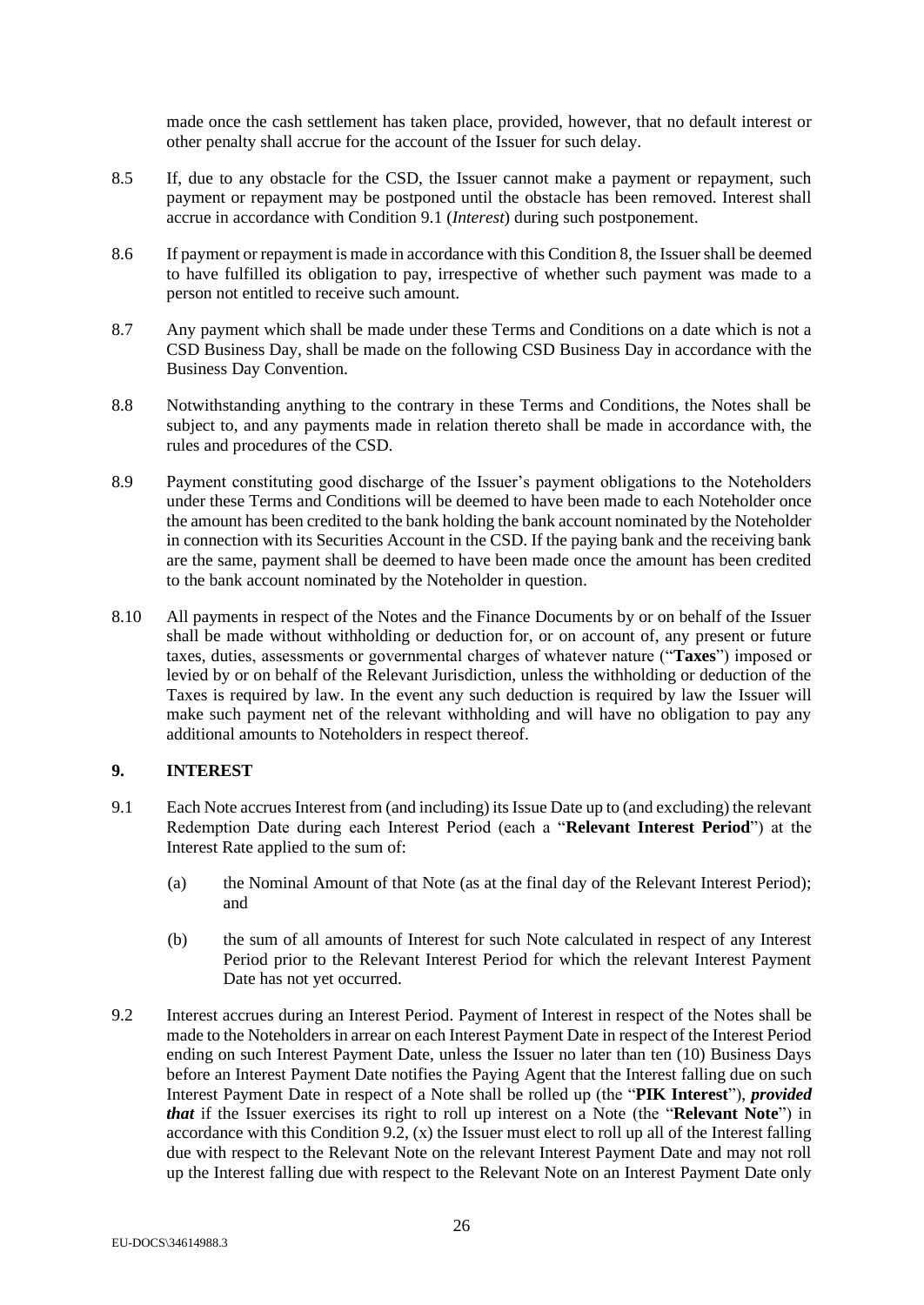in part and (y) the Issuer must elect to roll up all of the Interest falling due on all Notes in the same Tranche as the Relevant Note and may not roll up the Interest falling due on an Interest Payment Date with respect to only some but not all of the Notes in a Tranche. For the avoidance of doubt, the Issuer may elect to roll up interest falling due on an Interest Payment Date in respect of one or both Tranches. Any accrued PIK Interest shall be capitalised on the Interest Payment Date by way of issuance of new NOK Notes (the "**NOK PIK Notes**") in respect of the NOK Notes and new SEK Notes (the "**SEK PIK Notes**") in respect of the SEK Notes. Interest shall accrue on each PIK Note from, and including, the applicable Interest Payment Date on which such PIK Note is issued, on the same principles as set out in this Condition [9.](#page-25-2)

- 9.3 In relation to any Interest due on a Redemption Date which is not an Interest Payment Date, the Issuer will pay any accrued but unpaid Interest on a Note for the Interest Period (or part thereof) from (but excluding) the preceding Interest Payment Date or, if none, the Issue Date for that Note (as applicable) to (and including) the applicable Redemption Date calculated by reference to the Nominal Amount of the Notes being redeemed.
- 9.4 Interest for each Interest Period shall be calculated by the Issuer on the basis of the actual number of days in the relevant Interest Period divided by 360 (actual/360-day count basis).
- <span id="page-26-0"></span>9.5 If the Issuer fails to pay any amount payable by it under the Finance Documents on its due date, default interest shall accrue on the overdue amount from (but excluding) the due date up to (and including) the date of actual payment at a rate which is two (2) per cent. higher than the then applicable Interest Rate. Accrued default interest shall not be capitalised. At least 5 Business Days before any due date for payment of default interest, the Issuer will (failing which the Agent will) notify the Paying Agent of the amount of default interest payable and the date on which the default interest is to be paid.

#### <span id="page-26-1"></span>**10. REDEMPTION AND REPURCHASE OF THE NOTES**

#### 10.1 **Redemption at maturity**

The Issuer shall redeem all, but not some only, of the outstanding Notes in full on the Final Maturity Date at an amount per Note equal to the Nominal Amount of that Note together with all accrued but unpaid Interest. If the Final Maturity Date is not a Business Day, then the redemption shall occur on the first following Business Day.

# 10.2 **Purchase of Notes by the Issuer/Group Companies**

- 10.2.1 The Issuer and any other Group Company may at any time purchase Notes. Notes held by a Group Company may at such Group Company's discretion be retained, sold or cancelled.
- 10.2.2 Notes owned by a Group Company or an Affiliate shall not have voting rights in respect of any matter put to the vote of the Noteholders, unless at the time of the relevant vote, all of the outstanding Notes are held by any Group Company and/or any Affiliate.

#### <span id="page-26-2"></span>10.3 **Voluntary total or partial redemption (time limited call option)**

10.3.1 In addition to and without limiting its separate rights under this Conditio[n 10,](#page-26-1) the Issuer may at any time on or prior to the LTV Step-Down Date redeem all or part of the outstanding Notes at a price per Note equal to 101 per cent. of the Nominal Amount of that Note, together with accrued but unpaid Interest on that Note such that (i) the LTV (calculated by the Issuer on a pro forma basis) after the redemption of all such Notes must to the extent possible be as close as possible to but not exceed 30 per cent. and (ii) the number of each relevant Noteholder's Notes being redeemed by such partial or full redemption must be an integral number of Notes for each Noteholder.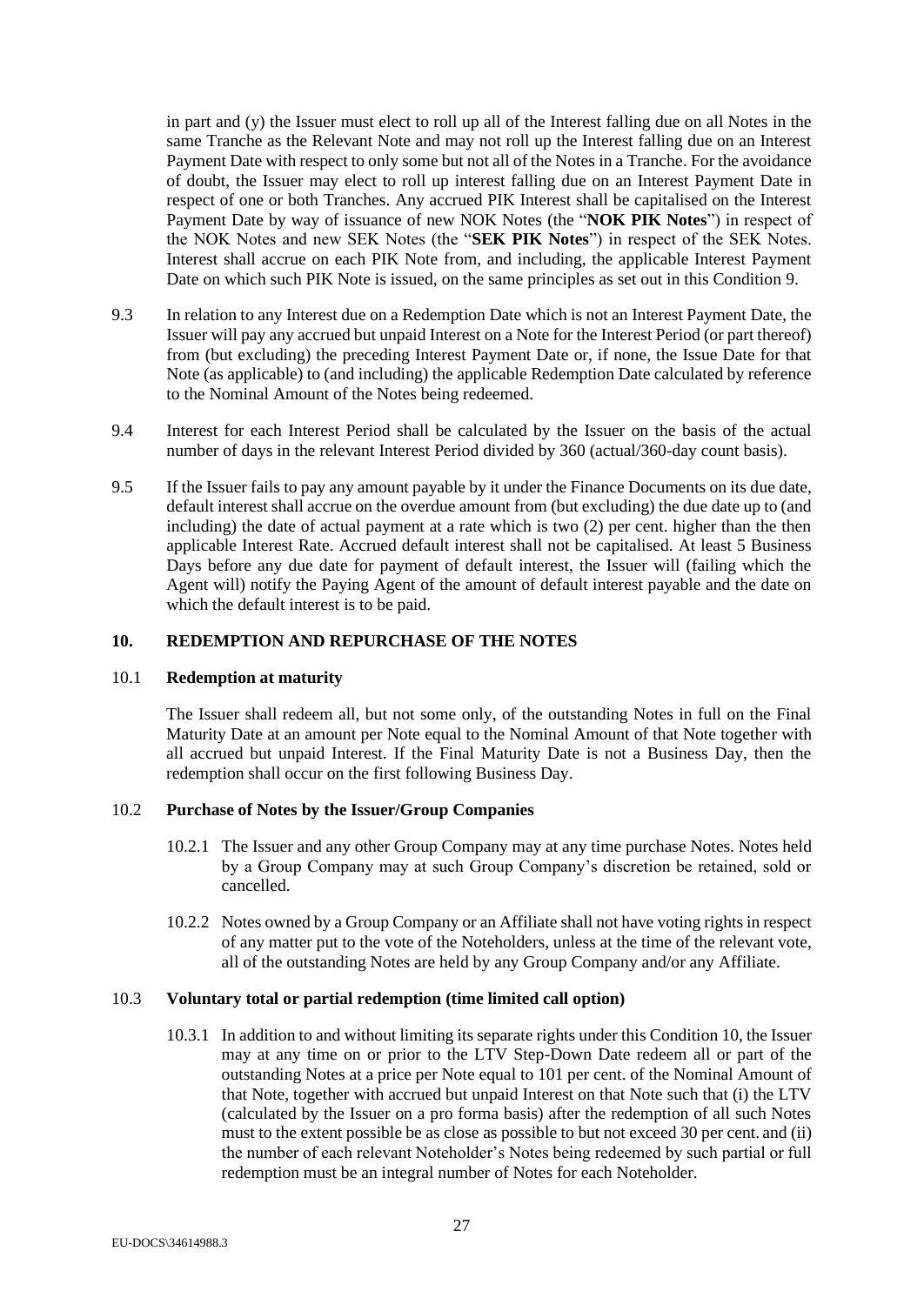- <span id="page-27-1"></span>10.3.2 Redemption in accordance with this Condition [10.3](#page-26-2) shall be made by the Issuer giving not less than three (3) and not more than thirty (30) Business Days' notice to the Noteholders, the Agent and the Paying Agent prior to the relevant Redemption Date (being a date that is not within the 5 Business Day period immediately prior to an Interest Payment Date) which should be specified in the relevant notice. The notice from the Issuer shall specify the Redemption Date and also the Record Date on which a person shall be registered as a Noteholder to receive the amounts due on such Redemption Date. The notice is irrevocable but may, at the Issuer's discretion, contain one or more conditions precedent that shall be satisfied prior to the Record Date. Upon fulfilment of the conditions precedent (if any), the Issuer shall redeem Notes at the applicable amount on the specified Redemption Date. The applicable amount shall be an even amount in Swedish Kronor or Norwegian Krone (as applicable) and rounded down to the nearest SEK 1 or NOK 1 (as applicable).
- 10.3.3 The Issuer must apply a redemption of Notes made under this Condition [10.3](#page-26-2) on a *pro rata* basis as between all of the Tranches of Notes.

#### <span id="page-27-2"></span>10.4 **Voluntary partial redemption (equity claw)**

- 10.4.1 In addition to and without limiting its separate rights under this Condition [10,](#page-26-1) pursuant to this Condition [10.4](#page-27-2) the Issuer may redeem Notes in an aggregate amount not exceeding forty (40) per cent. of the Total Nominal Amount at a price per Note equal to 103 per cent. of the Nominal Amount of such Note together with accrued but unpaid Interest on that Note, **provided that**such redemption is made pursuant to, in connection with or with the proceeds of, an equity offering or issuance of any member of the Group (including a Public Offering).
- 10.4.2 The Issuer must apply a redemption of Notes made under this Condition [10.4](#page-27-2) on a pro rata basis as between all of the Tranches , and any such redemption will be used towards pro rata payment to the Noteholders holding Notes in each Tranche in accordance with the CSD Regulations.
- <span id="page-27-4"></span>10.4.3 Partial redemption in accordance with this Condition [10.4](#page-27-2) shall be made by the Issuer giving not less than fifteen (15) and not more than thirty (30) Business Days' notice to the Noteholders, the Agent and the Paying Agent prior to the relevant Redemption Date (being a date that is not within the 5 Business Day period immediately prior to an Interest Payment Date) which should be specified in the relevant notice. The notice from the Issuer shall specify the Redemption Date and also the Record Date on which a person shall be registered as a Noteholder to receive the amounts due on such Redemption Date. The notice is irrevocable but may, at the Issuer's discretion, contain one or more conditions precedent that shall be satisfied prior to the Record Date. Upon fulfilment of the conditions precedent (if any), the Issuer shall redeem each Note in part at the applicable amount on the specified Redemption Date. The applicable amount shall be an even amount in Swedish Kronor or Norwegian Krone (as applicable) and rounded down to the nearest SEK 1 or NOK 1 (as applicable).

## <span id="page-27-3"></span><span id="page-27-0"></span>10.5 **Voluntary total or partial redemption (time unlimited call option)**

10.5.1 In addition to and without limiting its separate rights under this Conditio[n 10,](#page-26-1) the Issuer may at any time redeem all or (subject to Condition [10.5.4](#page-28-0) below) some of the outstanding Notes at an amount per Note equal to (i) 100 per cent. of the Call Option Amount for that Note applicable to the relevant period for the redemption of the Notes or, (ii) in the case of partial redemption, a part of the Call Option Amount for that Note applicable to the relevant period for the redemption of the Notes where such part is equal to the percentage of the Call Option Amount elected by the Issuer at its option for redemption and which it will specify by notice to the Noteholders.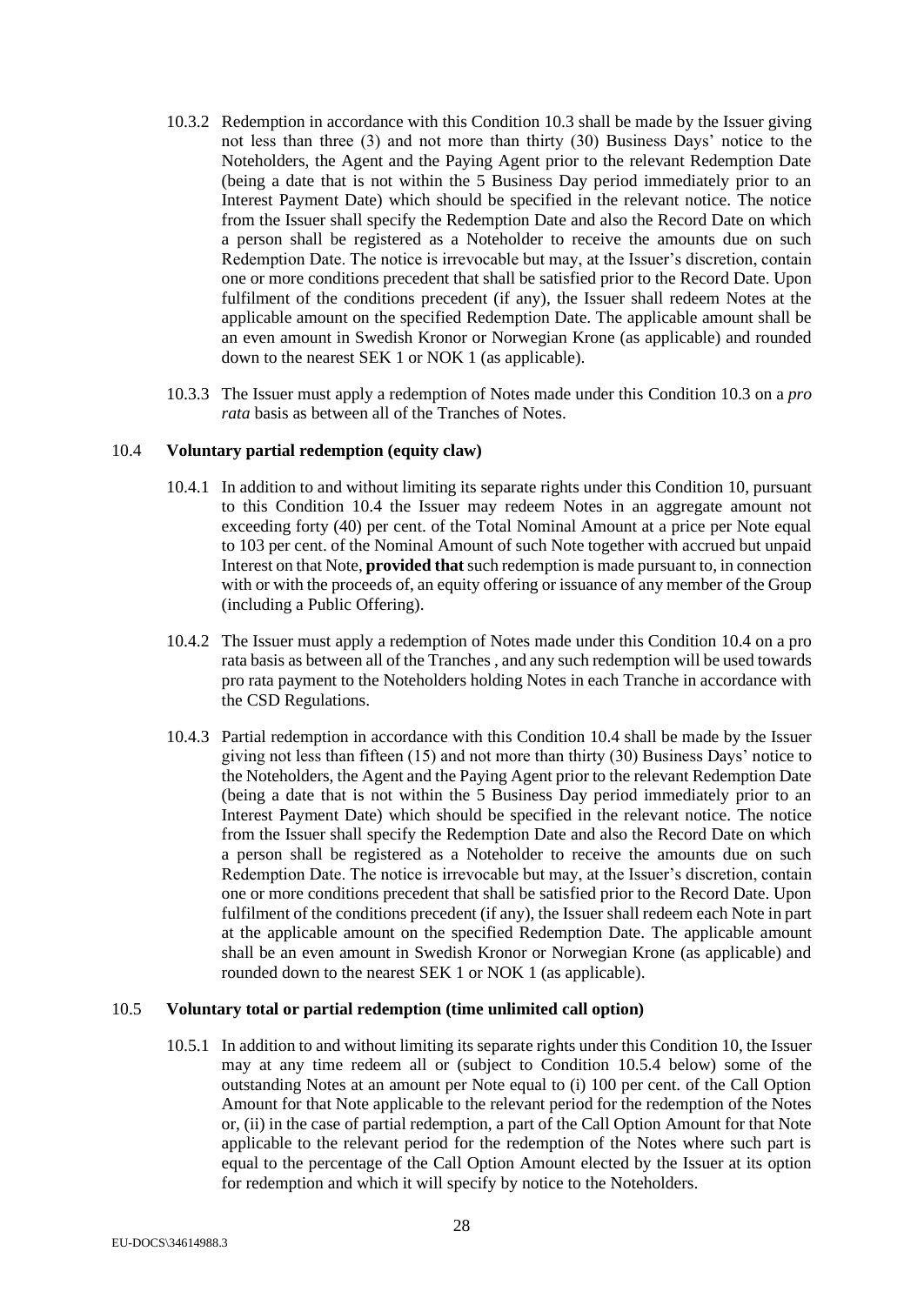- 10.5.2 The Issuer must apply a redemption of Notes made under this Condition [10.5](#page-27-0) on a pro rata basis as between all of the Tranches , and any such redemption will be used towards pro rata payment to the Noteholders holding Notes in each Tranche in accordance with the CSD Regulations.
- <span id="page-28-2"></span>10.5.3 Redemption in accordance with this Condition [10.5](#page-27-0) shall be made by the Issuer giving not less than fifteen (15) and not more than thirty (30) Business Days' notice to the Noteholders, the Agent and the Paying Agent prior to the relevant Redemption Date (being a date that is not within the 5 Business Day period immediately prior to an Interest Payment Date) which should be specified in the relevant notice. The notice from the Issuer shall specify the Redemption Date and also the Record Date on which a person shall be registered as a Noteholder to receive the amounts due on such Redemption Date. The notice is irrevocable but may, at the Issuer's discretion, contain one or more conditions precedent that shall be satisfied prior to the Record Date. Upon fulfilment of the conditions precedent (if any), the Issuer shall redeem each Note in whole or in part (as applicable) at the applicable amount on the specified Redemption Date. The applicable amount shall be an even amount in Swedish Kronor or Norwegian Krone (as applicable) and rounded down to the nearest SEK 1 or NOK 1 (as applicable).
- <span id="page-28-0"></span>10.5.4 A partial redemption of outstanding Notes under Condition [10.5.1](#page-27-3) made with the proceeds of a Public Offering shall not be made if it would result in:
	- (a) the total aggregate Nominal Amount of the SEK Notes outstanding immediately following such redemption being less than forty (40) per cent. of the total aggregate Nominal Amount of the Initial SEK Notes outstanding at the First Issue Date; or
	- (b) the total aggregate Nominal Amount of the NOK Notes outstanding immediately following such redemption being less than forty (40) per cent. of the total aggregate Nominal Amount of the Initial NOK Notes outstanding at the First Issue Date,

**provided that**, for the avoidance of doubt, this Condition [10.5.4](#page-28-0) shall be without prejudice to the Issuer's right to redeem (i) all of the outstanding Notes with the proceeds of a Public Offering or (ii) some of the outstanding Notes with any amount not representing the proceeds of a Public Offering, in each case in accordance with Condition [10.5.1](#page-27-3) above.

# <span id="page-28-1"></span>10.6 **Early redemption due to illegality (call option)**

- 10.6.1 The Issuer may redeem all, but not some only, of the outstanding Notes at an amount per Note equal to the Nominal Amount of such Note together with accrued but unpaid Interest on that Note on a date determined by the Issuer if it is or would become unlawful for the Issuer to perform its obligations under the Finance Documents. For the avoidance of doubt, illegality shall for these purposes not include the circumstance that the Issuer would be deemed to form part of the Capital Adequacy Group and a redemption would be required or desirable in order to comply with capital adequacy requirements applicable to it.
- 10.6.2 The Issuer shall give notice of any redemption pursuant to this Condition [10.6](#page-28-1) not less than fifteen (15) and not more than thirty (30) Business Days' after having received actual knowledge of any event specified therein (after which time period such right shall lapse).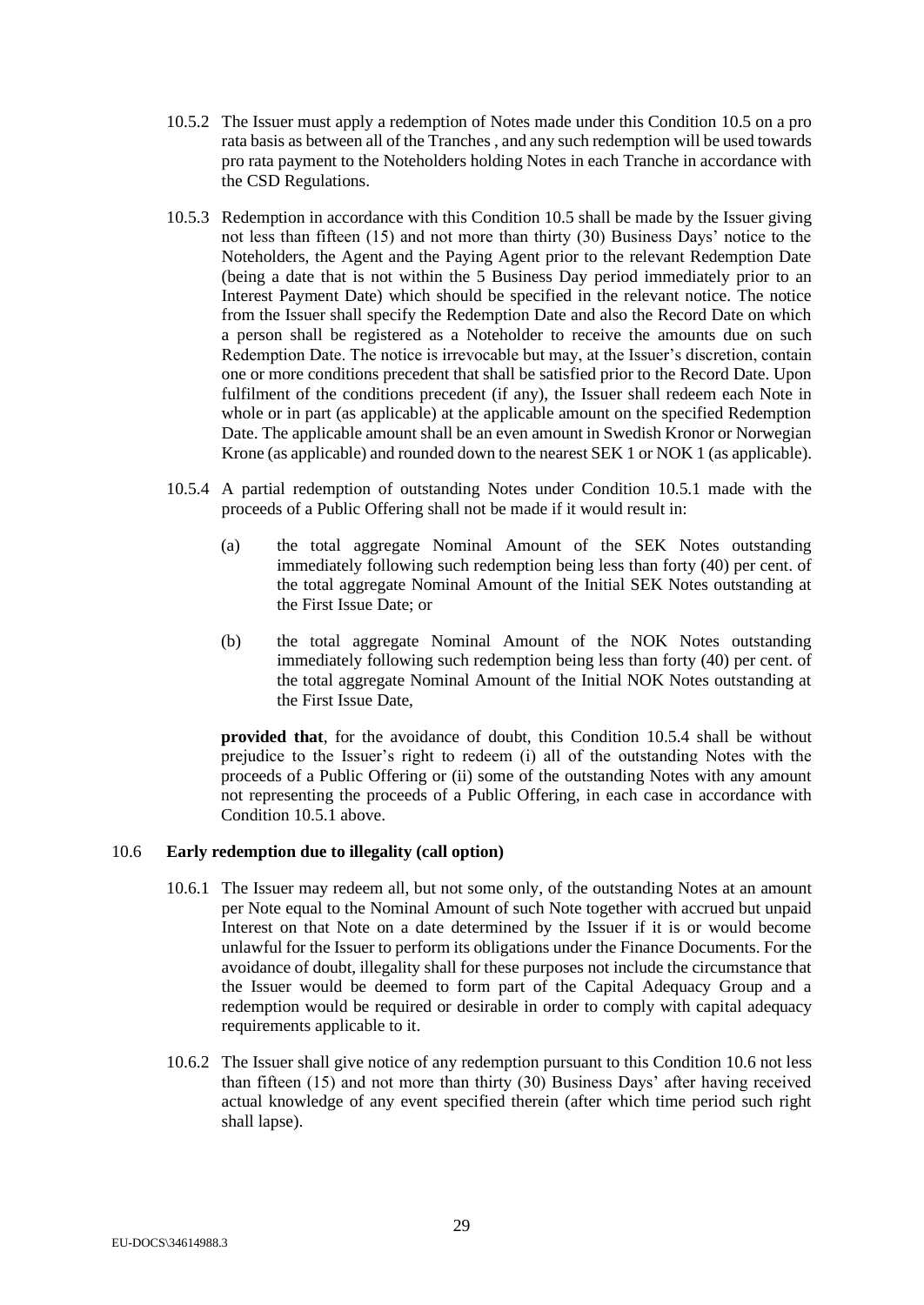#### <span id="page-29-3"></span>10.7 **Mandatory redemption due to a Change of Control Event (put option)**

- 10.7.1 In accordance with Condition [12.1.3](#page-32-0) (*Information among the Noteholders*), the Issuer shall promptly notify the Noteholders and the Agent upon becoming aware of the occurrence of a Change of Control Event (a "**CCE Notice**"). A CCE Notice must include the proposed Redemption Date which must be a date (i) no earlier than thirty (30) Business Days and no later than forty (40) Business Days after the date of the CCE Notice and (ii) that is not within the 5 Business Day period immediately prior to an Interest Payment Date.
- <span id="page-29-0"></span>10.7.2 Upon receipt of a CCE Notice, each Noteholder shall have the right to request that all, or some only, of its Notes be redeemed on the relevant Redemption Date specified in the CCE Notice at a price per Note equal to 101.00 per cent. of the Nominal Amount of such Note together with accrued but unpaid Interest on that Note, during a period of fifteen (15) Business Days following the date of the CCE Notice (after which time period such rights lapse). Such request shall be irrevocable.
- <span id="page-29-1"></span>10.7.3 The Issuer may seek to identify, during a period of fifteen (15) Business Days following the date of the CCE Notice, a third party who is willing to purchase all Notes validly tendered in accordance with Condition [10.7.2,](#page-29-0) at no less than the amount and on the terms set out in Condition [10.7.2](#page-29-0) save that the repurchase date must occur prior to the 20th Business Day after the date of the CCE Notice and that interest will be calculated up to and including the repurchase date (or on terms more favourable to the Noteholders, as determined by the Agent). If such a third party is identified, the Issuer shall notify the Agent and the Noteholders that the put option set out in Conditio[n 10.7.2](#page-29-0) is cancelled and of such third party and all relevant arrangements for the repurchase (including settlement arrangements which will include a requirement for Noteholders to set up settlement instructions which match those of the relevant third party) no later than the 4th Business Day prior to the repurchase date and from the date of that notification the redemption will be treated as a mandatory repurchase with the third party acting as the purchaser.
- 10.7.4 If the third party does not purchase all Notes validly tendered in accordance with Condition [10.7.3](#page-29-1) on the purchase date, the Issuer shall redeem any such Notes in the manner and on the terms set out in Conditio[n 10.7.2](#page-29-0) on the Redemption Date specified in the CCE Notice.

#### <span id="page-29-4"></span>10.8 **Mandatory redemption due to a Listing Failure Event (put option)**

- 10.8.1 In accordance with Condition [12.1.3](#page-32-0) (*Information among the Noteholders*), the Issuer shall promptly notify the Listing Failure Event Noteholders and the Agent upon becoming aware of the occurrence of a Listing Failure Event (a "**LFE Notice**"). A LFE Notice must include the proposed Redemption Date which must be a date (i) no earlier than thirty (30) Business Days and no later than forty (40) Business Days after the date of the LFE Notice and (ii) that is not within the 5 Business Day period immediately prior to an Interest Payment Date.
- <span id="page-29-2"></span>10.8.2 Upon receipt of a LFE Notice, each Listing Failure Event Noteholder shall have the right to request that all, or some only, of its Notes be redeemed on the relevant Redemption Date specified in the LFE Notice at a price per Note equal to 101 per cent. of the Nominal Amount of such Note together with accrued but unpaid Interest on that Note, during a period of fifteen (15) Business Days following the date of the LFE Notice (after which time period such rights lapse). Such request shall be irrevocable.
- 10.8.3 The Issuer may seek to identify, during a period of fifteen (15) Business Days following the date of the LFE Notice, a third party who is willing to purchase all Notes validly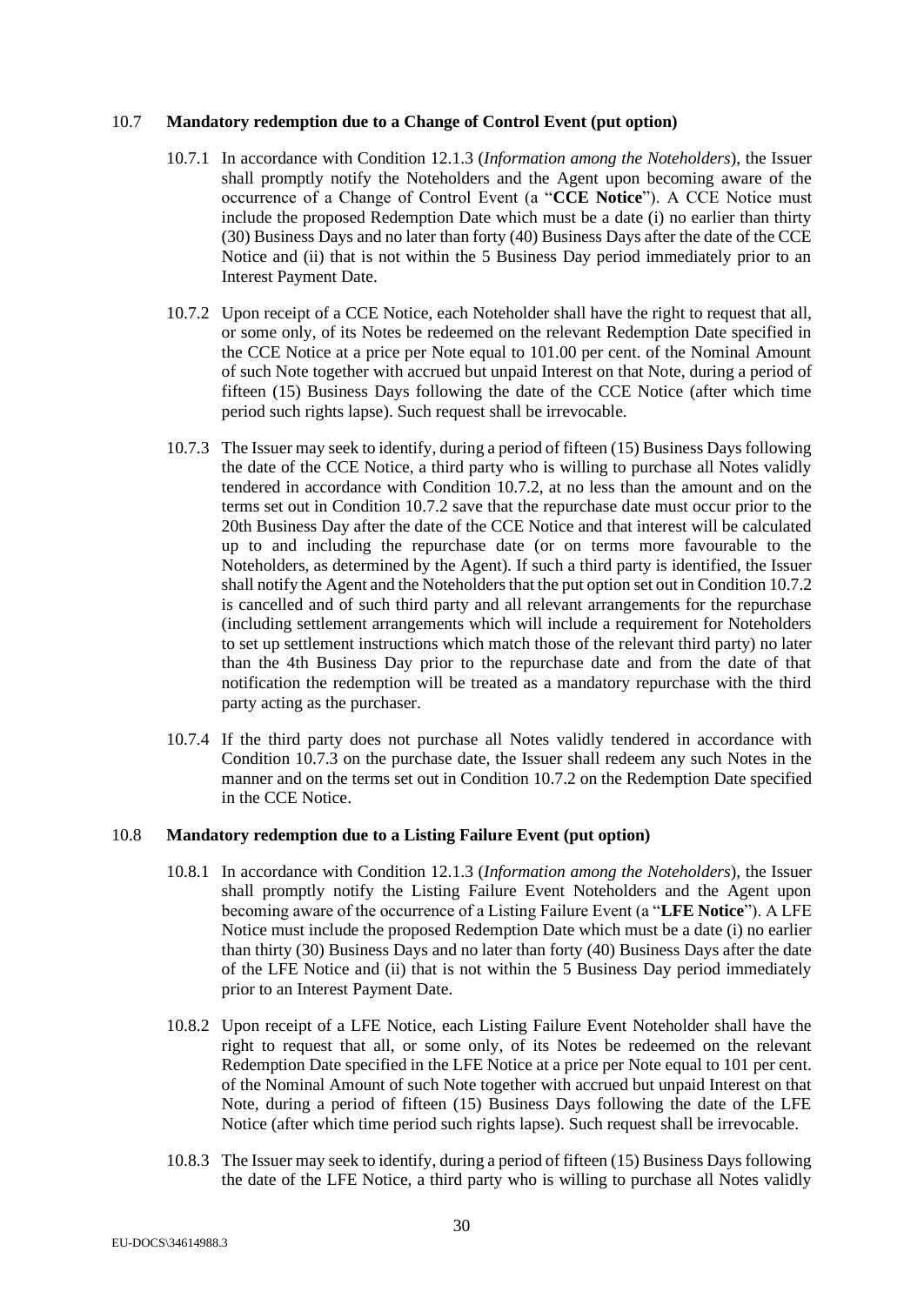tendered in accordance with Condition [10.8.2](#page-29-2) in the manner, at no less than the amount and on the terms set out in Condition [10.8.2](#page-29-2) save that the repurchase date must occur prior to the 20th Business Day after the date of the LFE Notice and that interest will be calculated up to and including the repurchase date (or on terms more favourable to the Listing Failure Event Noteholders, as determined by the Agent). If such a third party is identified, the Issuer shall notify the Agent and the Listing Failure Event Noteholders that the put option set out in Condition [10.8.2](#page-29-2) is cancelled and of such third party and all relevant arrangements for the repurchase (including settlement arrangements which will include a requirement for Listing Failure Event Noteholders to set up settlement instructions which match those of the relevant third party) no later than the 4th Business Day prior to the repurchase date and from the date of that notification the redemption will be treated as a mandatory repurchase with the third party acting as the purchaser.

10.8.4 If the third party does not purchase all Notes validly tendered in accordance with Condition [10.8.2](#page-29-2) on the purchase date, the Issuer shall redeem any such Notes in the manner and on the terms set out in Conditio[n 10.8.2](#page-29-2) on the Redemption Date specified in the LFE Notice.

# <span id="page-30-4"></span><span id="page-30-3"></span>10.9 **Mandatory redemption due to a Re-Valuation Event or Dilution Tracking Event (put option)**

- 10.9.1 Upon the occurrence of a Re-Valuation Event or a Dilution Tracking Event as evidenced by a Compliance Certificate delivered pursuant to Condition [12.1.6,](#page-33-0) each Noteholder shall have the right to request, during the Right to Request Period (as defined in Condition [10.9.3](#page-30-0) below), that all or some of its Notes are redeemed at an amount per Note equal to the Nominal Amount of that Note together with accrued but unpaid Interest on that Note such that to the extent possible the LTV (calculated by the Issuer (i) on the 20th Business Day following the date of the notice from the Issuer of a Re-Valuation Event or Dilution Tracking Event and (ii) on a pro forma basis) after the redemption of all such Notes does not exceed  $(x)$  where the date of such notice is on or prior to the LTV Step-Down Date, 30 per cent. and (y) where the date of such notice is following the LTV Step-Down Date, 25 per cent (the "**Re-Valuation LTV**").
- <span id="page-30-1"></span>10.9.2 Partial or full redemption shall apply to the Notes held by Noteholders who have requested during the Right to Request Period that all or some of their Notes are redeemed and a number of each such Noteholder's Notes will be redeemed *pro rata* to the Notes in respect of which such redemption is requested such that (i) the LTV (calculated by the Issuer (a) on the 20th Business Day following the date of the notice from the Issuer of a Re-Valuation Event or Dilution Tracking Event and (b) on a pro forma basis) after the redemption of all such Notes must to the extent possible be as close as possible to but not exceed the Re-Valuation LTV. It should be noted that if such request(s) are made in relation to an insufficient number of Notes in aggregate then it may not be possible for the LTV to be equal to or less than the Re-Valuation LTV following redemption of all such Notes. In this case all such Notes in respect of which redemption is requested will nevertheless be redeemed in full.
- <span id="page-30-0"></span>10.9.3 The right to request such redemption shall apply during a period of twenty (20) Business Days immediately following the date of the notice from the Issuer of a Re-Valuation Event or Dilution Tracking Event (after which time period such rights lapse) (the "**Right to Request Period**"). However, such period may not start earlier than upon the occurrence of the relevant Re-Valuation Event or Dilution Tracking Event.
- <span id="page-30-2"></span>10.9.4 The Issuer shall notify the Agent and the Noteholders no later than five (5) Business Days after the last day of the Right to Request Period the number of each such Noteholder's Notes which are to be redeemed in accordance with Condition [10.9.2.](#page-30-1) The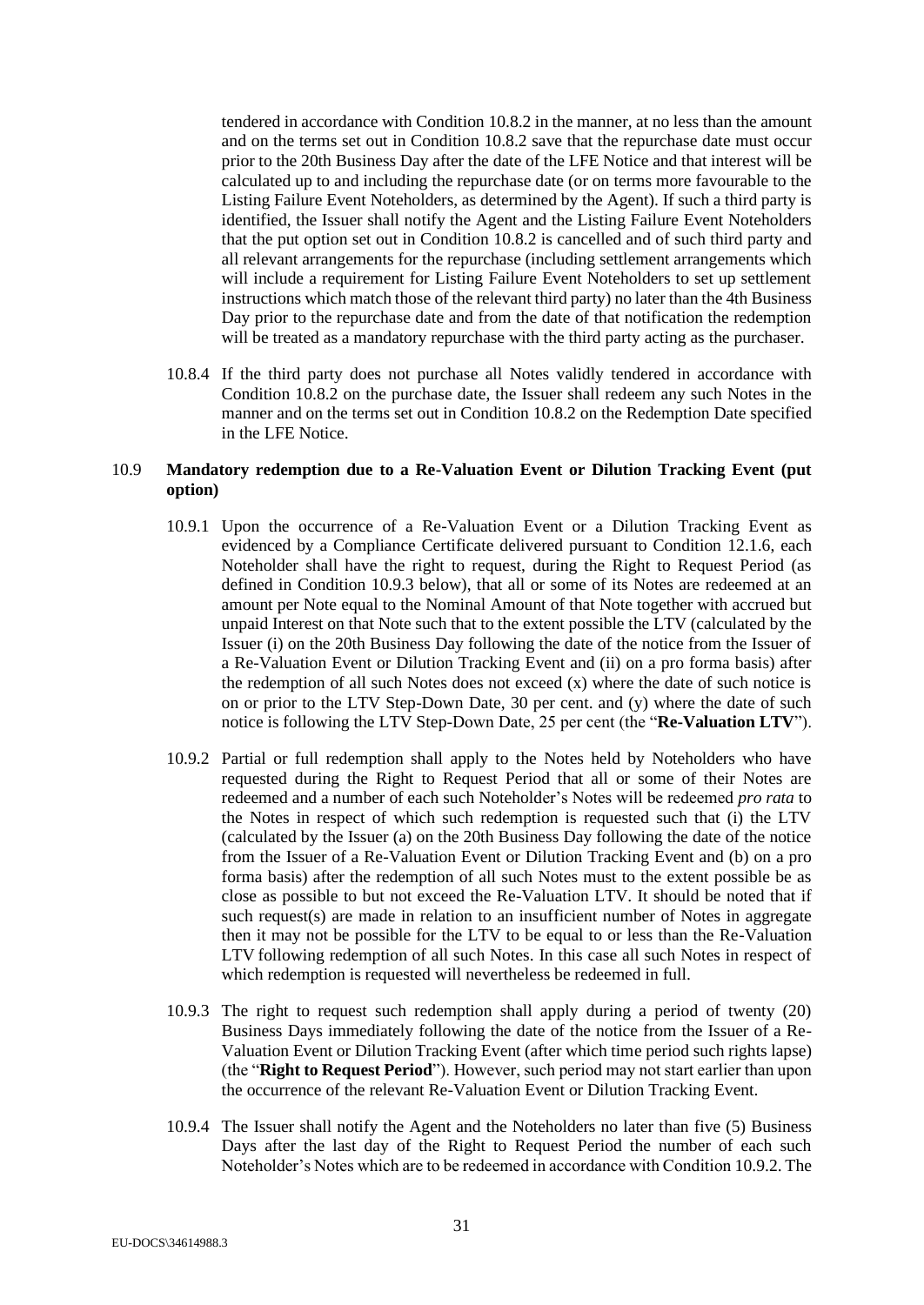notice delivered under this Condition [10.9.4](#page-30-2) will prevail over the request made under Conditio[n 10.9.1](#page-30-3) (including the number of Notes stated therein to be redeemed).

10.9.5 The Redemption Date must (i) fall no earlier than thirty (30) Business Days and no later than forty (40) Business Days after the last day of the Right to Request Period and (ii) not be within the five (5) Business Day period immediately prior to an Interest Payment Date. The Issuer is not required to recalculate the LTV for the purposes of this Condition during the period from (but excluding) the 20th Business Day following the date of the notice from the Issuer of a Re-Valuation Event or Dilution Tracking Event as referred to in Conditio[n 10.9.2](#page-30-1) to (and including) the relevant Redemption Date.

#### <span id="page-31-0"></span>**10.10 Voluntary redemption (PIK Notes)**

- 10.10.1 In addition to and without limiting its separate rights under this Condition [10,](#page-26-1) pursuant to this Condition [10.10,](#page-31-0) on any Interest Payment Date (or, to the extent necessary to permit the making of a Restricted Payment in accordance with Condition [14.2.4](#page-36-0) or [14.2.5,](#page-37-0) on any other date) the Issuer may redeem Notes in an aggregate amount not to exceed the Nominal Amount of the outstanding PIK Notes at such redemption date at an amount per Note equal to the Nominal Amount of such Note together with accrued but unpaid Interest on that Note.
- 10.10.2 The Issuer shall notify the Agent and the Noteholders no later than ten (10) Business Days prior to the relevant redemption date.
- 10.10.3 Any redemption in accordance with this Condition [10.10](#page-31-0) will be used for pro rata payment to the relevant Noteholders in accordance with the CSD Regulations.

## **10.11 Adjustment of Nominal Amount**

10.11.1 The Agent may instruct the CSD to split each Note in several Notes with a lower nominal value (a "**Note Split**") in order to facilitate the issuance of a PIK Note in accordance with Condition [9.2](#page-25-1) (*Interest*) or a partial redemption of Notes pursuant to, and in accordance with, Condition [10.](#page-26-1)

#### **11. TRANSACTION SECURITY**

#### 11.1 **Granting of the Transaction Security**

- 11.1.1 The Transaction Security shall serve as continuing Security for the due and punctual fulfilment of the Secured Obligations. The Agent shall hold the Transaction Security on behalf of the Secured Parties in accordance with the Security Documents.
- 11.1.2 The Agent shall, on behalf of the Secured Parties, keep all certificates and other documents that are bearers of rights relating to the Transaction Security in safe custody.
- 11.1.3 Unless and until the Agent has received instructions from the Noteholders in accordance with Condition [17](#page-41-0) (*Decisions by Noteholders*), the Agent shall (without first having to obtain the Noteholders' consent) be entitled to enter into agreements with the Issuer or a third party or take any other actions, if it is, in the Agent's reasonable opinion, necessary for the purpose of maintaining, altering, releasing or enforcing the Transaction Security, creating further Security for the benefit of the Secured Parties or for the purpose of settling the Noteholders' or the Issuer's rights to the Transaction Security, in each case in accordance with the terms of the Finance Documents.
- 11.1.4 The Agent shall be entitled to release all Transaction Security upon the full discharge of the Secured Obligations, or, with respect to Transaction Security granted under an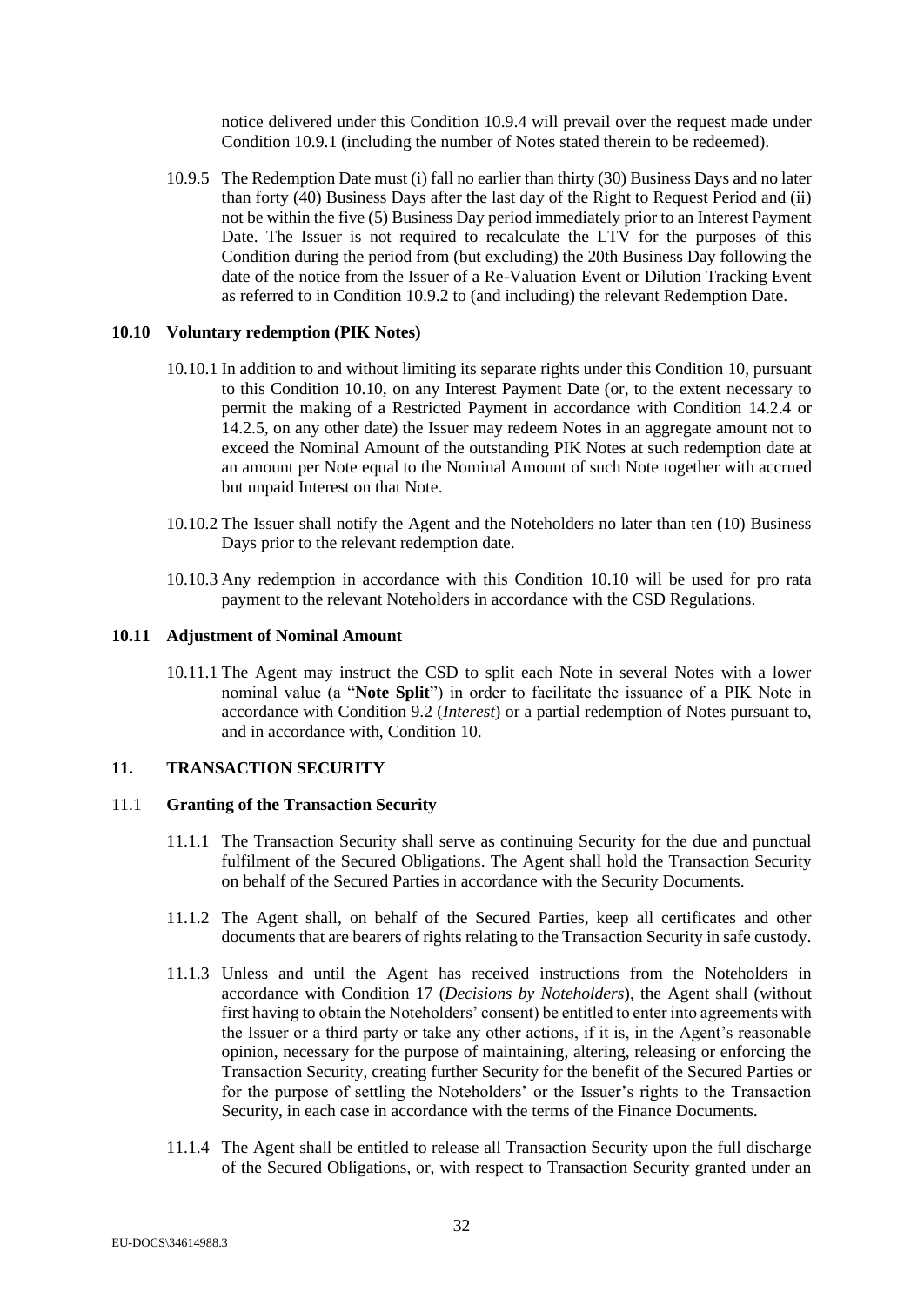individual Security Document, as contemplated by Condition [20.4](#page-46-0) (*Amendments and waivers*) or the terms of the relevant Security Document.

## 11.2 **Enforcement of Security**

- 11.2.1 The Agent may only take any action to accelerate or enforce any Transaction Security in accordance with the terms of the Security Documents.
- <span id="page-32-2"></span>11.2.2 Upon an enforcement of the Transaction Security, the proceeds shall be distributed in accordance with Condition [16](#page-40-1) (*Distribution of Proceeds*).

# **12. INFORMATION TO NOTEHOLDERS**

#### 12.1 **Information from the Issuer**

- <span id="page-32-1"></span>12.1.1 The Issuer shall make the following information available in the English language to the Noteholders by publishing this information on its website [\(www.cidronromanov.com, o](http://www.cidronhumber.com/)r such other site as it may notify under Condition [26.2](#page-53-1) (*Notices*) from time to time):
	- (a) as soon as the same become available, but in any event within 120 calendar days after the end of each financial year (the first financial year for this purpose ending on 31 December of the calendar year in which the Completion Date occurs), the audited annual financial statements of the Issuer; and
	- (b) as soon as the same become available, but in any event within 60 days after each Quarter Date, the quarterly unaudited consolidated reports of Nordax Bank.
- 12.1.2 At the request of the Agent:
	- (a) the Issuer shall take all reasonable steps to procure that senior management of Nordax Bank shall once in every financial year (starting in 2022) hold a presentation for Noteholders in relation to the on-going business and financial performance of the Group and any other matter which a Noteholder (through the Agent) may reasonably request; and
	- (b) the Issuer shall take all reasonable steps to procure that representatives of NC Advisory AB shall make themselves available twice in every financial year for discussions about the on-going business and financial performance of the Group and any other matter which a Noteholder (through the Agent) may reasonably request.
- <span id="page-32-0"></span>12.1.3 The Issuer shall promptly notify the Noteholders (but in the case of a Listing Failure Event, only the Listing Failure Event Noteholders) and the Agent (a) upon becoming aware of the occurrence of a Change of Control Event, Listing Failure Event or Re-Valuation Event or Dilution Tracking Event, and shall provide the Agent with such further information as the Agent may request (acting reasonably) following receipt of such notice, or (b) of a proposed Restricted Payment set out in paragraph [14.2.4](#page-36-0) of Conditio[n 14.2](#page-35-0) (*Distribution*).
- 12.1.4 The Issuer shall as soon as possible upon becoming aware of any potential Dilution Tracking Event inform the Agent thereof and provide any information and details made available to it regarding a potential Dilution Tracking Event.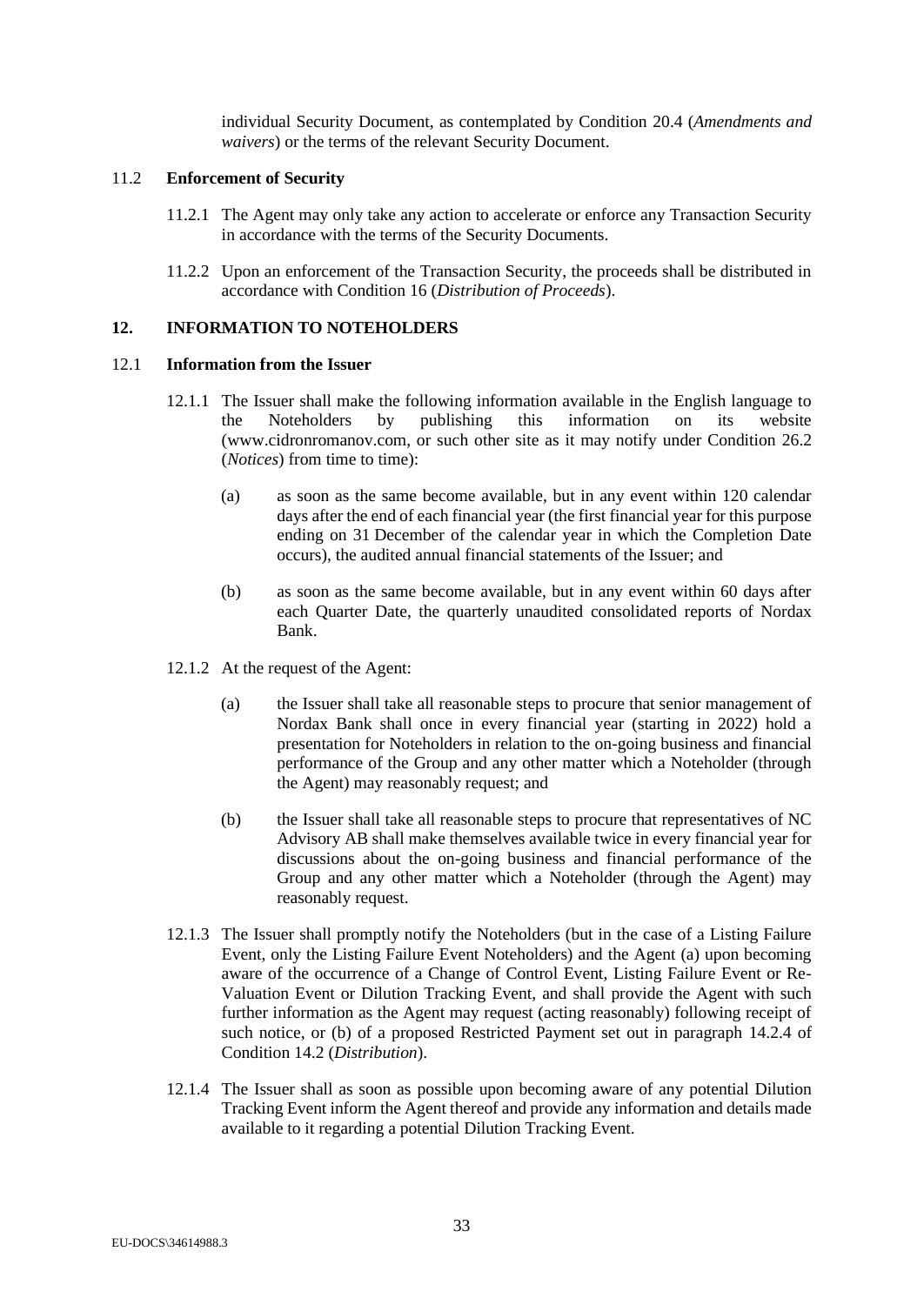- 12.1.5 When the financial statements and other information are made available to the Noteholders pursuant to Condition [12.1](#page-32-1) (*Information to Noteholders*), the Issuer shall send copies of such financial statements and other information to the Agent.
- <span id="page-33-0"></span>12.1.6 The Issuer shall in connection with:
	- (a) a Restricted Payment made in accordance with paragraph [14.2.4](#page-36-0) of Condition [14.2](#page-35-0) (*Distribution*);
	- (b) a Dilution Tracking Event;
	- (c) a redemption of Notes in accordance with Condition [10.9](#page-30-4) (*Force Majeure And Limitation of Liability*); and/or
	- (d) a Re-Valuation Event,

submit to the Agent a Compliance Certificate which shall contain calculations and figures in respect of the LTV on a pro forma basis and show compliance with the Incurrence Test.

- <span id="page-33-1"></span>12.1.7 The Issuer shall promptly notify the Agent (with full particulars) upon becoming aware of the occurrence of any event or circumstance which constitutes an Event of Default, or any event or circumstance which would (with the expiry of a grace period, the giving of notice, the making of any determination or any combination of any of the foregoing) constitute an Event of Default, and shall provide the Agent with such further information as it may reasonably request in writing following receipt of such notice.
- 12.1.8 Should the Agent not receive such information, the Agent is entitled to assume that no such event or circumstance exists or can be expected to occur, **provided that** the Agent does not have actual knowledge of such event or circumstance.
- 12.1.9 The Issuer is only obliged to inform the Agent according to this Condition [12](#page-32-2) if informing the Agent would not conflict with any applicable laws or, when the Notes are listed, the Issuer's listing obligations to the Regulated Market on which the Notes are listed. If such a conflict would exist pursuant to the listing contract with the Regulated Market on which the Notes are listed or otherwise, the Issuer shall however be obliged to either seek approval from the Regulated Market on which the Notes are listed or undertake other reasonable measures, including if applicable and if permitted entering into a non-disclosure agreement with the Agent, in order to be able to timely inform the Agent in a timely manner according to this Condition [12.](#page-32-2)

# 12.2 **Information from the Agent**

12.2.1 The Agent is entitled to disclose to the Noteholders any event or circumstance directly or indirectly relating to the Issuer or the Notes. Notwithstanding the foregoing, the Agent may if it considers it to be beneficial to the interests of the Noteholders delay disclosure or refrain from disclosing certain information other than in respect of an Event of Default that has occurred and is continuing. Information from the Agent to the Noteholders will be provided through the Paying Agent and the CSD.

# 12.3 **Information among the Noteholders**

12.3.1 Subject to applicable regulations, the Agent shall promptly upon request by a Noteholder forward by post any information from such Noteholder to the Noteholders which relates to the Notes. The Agent may require that the requesting Noteholder reimburses any costs or expenses incurred, or to be incurred, by it in doing so (including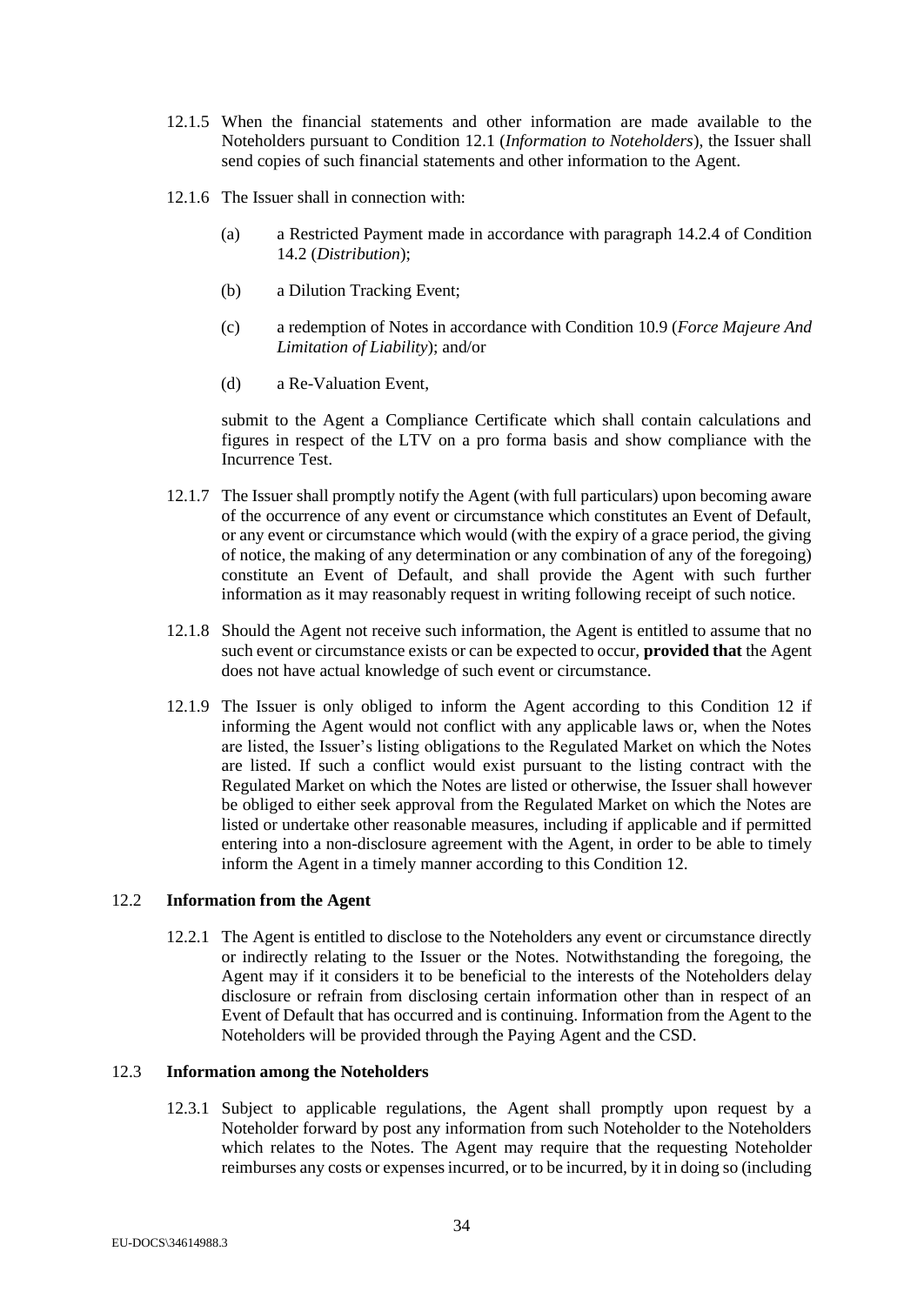a reasonable fee for its work). Information from the Agent to the Noteholders will be provided through the Paying Agent and the CSD.

#### <span id="page-34-3"></span>12.4 **Availability of Finance Documents**

- 12.4.1 The latest version of these Terms and Conditions (including any document amending these Terms and Conditions) shall be available on the websites of the Issuer and the Agent.
- 12.4.2 The latest versions of the Security Documents, (including any document amending such Security Documents]) shall upon written request be made available by the Agent to any person by way of email or at the office of the Agent. The Agent may require that the requesting person reimburses any costs or expenses incurred, or to be incurred, by it in doing so (including a reasonable fee for its work).

## <span id="page-34-0"></span>**13. INCURRENCE COVENANT AND DILUTION TRACKING EVENT**

#### 13.1 **Incurrence Test**

The Incurrence Test is met, in respect of any relevant date while any Note is outstanding, if the LTV at such date does not exceed (x) on or prior to the LTV Step-Down Date, 30 per cent. and (y) following LTV Step-Down Date, 25 per cent.

#### 13.2 **Calculation Adjustments**

The calculation of LTV shall be made as of a testing date determined by the Issuer, falling no more than ten (10) Business Days prior to the event relevant for the application of the Incurrence Test on a pro forma basis assuming the implementation of the proposed transaction(s) in respect of which the Incurrence Test is being measured.

# <span id="page-34-1"></span>13.3 **Dilution Tracking Event**

- 13.3.1 Upon the occurrence of a Dilution Tracking Event where LuxCo VIII and/or LuxCo IX participate (directly or indirectly) with an amount equal to the maximum amount represented by all subscription rights carried by the shares in BidCo indirectly owned by LuxCo VIII and/or LuxCo IX where one or several Noteholders have not exercised their rights to request repurchase of Notes as set out in Condition [10.9](#page-30-4) (*Mandatory redemption due to a Re-Valuation Event or Dilution Tracking Event (put option)*), LuxCo VIII and/or LuxCo IX (as applicable) shall grant a pledge over shares in BidCo or cash or cash equivalent assets under an Account Pledge Agreement required to maintain the relevant Security Ratio pursuant the terms of the Security Documents.
- <span id="page-34-2"></span>13.3.2 Upon the occurrence of a Dilution Tracking Event in which LuxCo VIII and/or LuxCo IX does not participate to an extent equal to the maximum amount that would be permitted by all subscription rights carried by the shares in BidCo directly or indirectly owned by LuxCo VIII and/or LuxCo IX and where Noteholder(s) representing at least 25 per cent. of the Total Nominal Amount have not exercised their rights to request repurchase of Notes as set out in Condition [10.9](#page-30-4) (*Mandatory repurchase due to a Re- Valuation Event or Dilution Tracking Event (put option)*), the Issuer shall (i) instruct the Agent to instigate a Written Procedure (in accordance with Conditio[n 20,](#page-45-1) as modified by Condition [13.3.4](#page-35-1) below) in order to allow Noteholders to make a request under this Condition and (ii) ensure that, upon any request of Noteholders representing at least 25 per cent. of the Total Nominal Amount:
	- (a) procure that LuxCo VIII and/or LuxCo IX participate in such Dilution Tracking Event with an amount up to the maximum amount represented by all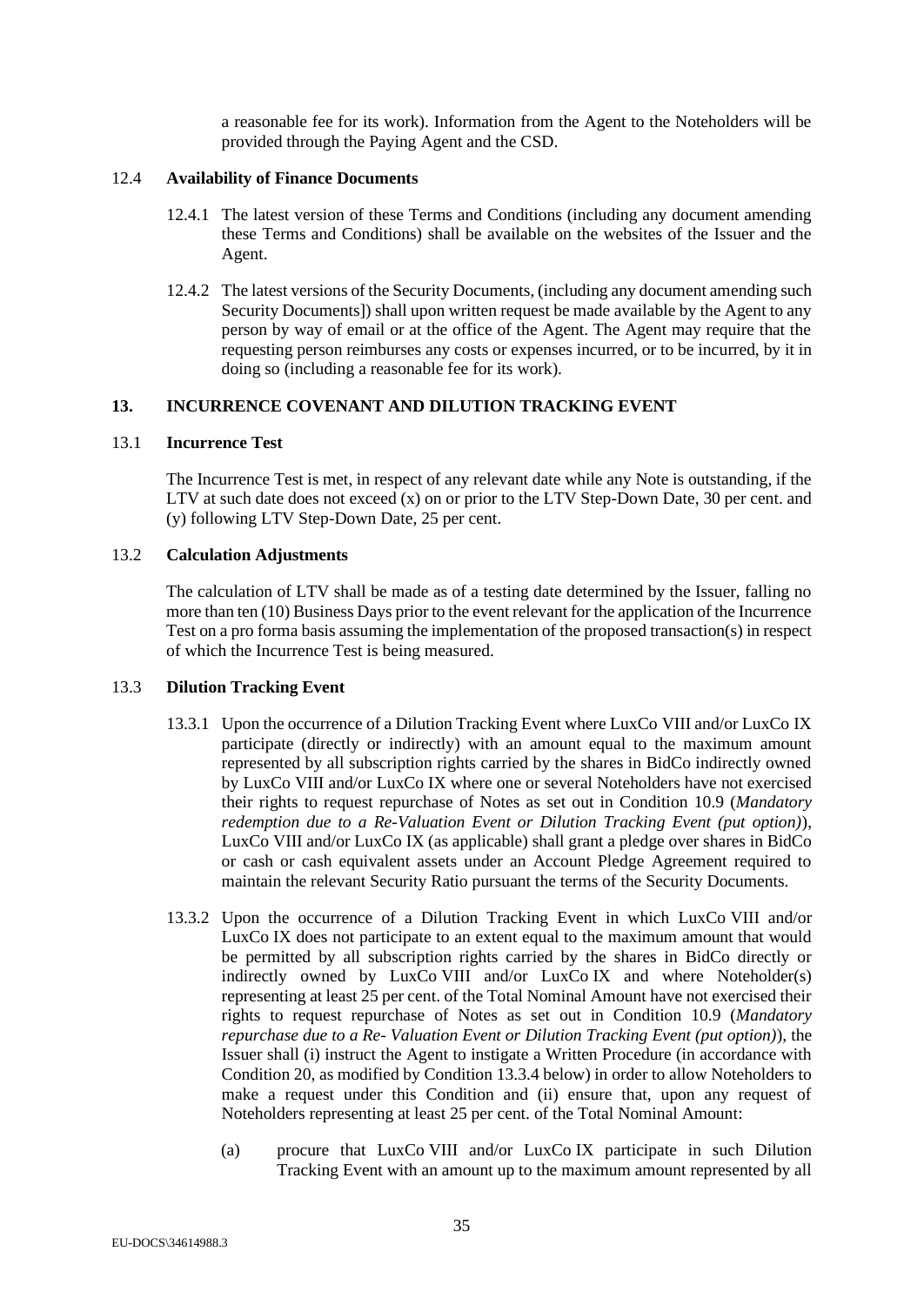subscription rights carried by the shares in BidCo directly or indirectly owned by LuxCo VIII and/or LuxCo IX;

- (b) it funds the participation in its entirety by way of a Dilution Tracking Event Loan, the proceeds of which shall be provided to LuxCo VIII and/or LuxCo IX; and
- (c) it enters into (or otherwise completes or procures that LuxCo VIII and/or LuxCo IX enter into or complete) the Derivative Arrangements.
- 13.3.3 A Noteholder must not make a request under both this Condition [13.3](#page-34-1) (*Dilution Tracking Event*) and Condition [10.9](#page-30-4) (*Mandatory redemption due to a Re-Valuation Event or Dilution Tracking Event (put option)*) in respect of the same Dilution Tracking Event. If a Noteholder makes a request under both this Condition [13.3](#page-34-1) (*Dilution Tracking Event*) and Condition [10.9](#page-30-4) (*Mandatory redemption due to a Re- Valuation Event or Dilution Tracking Event (put option)*), such Noteholder shall not be included when determining whether the thresholds set out in Condition [13.3.2](#page-34-2) are met.
- <span id="page-35-1"></span>13.3.4 The Written Procedure referred to in Condition [13.3.2](#page-34-2) above shall be instigated in accordance with Condition [20](#page-45-1) (*Amendments and waivers*) with the following modifications:
	- (a) no quorum requirements will apply;
	- (b) the requisite majority will be Noteholders representing at least 25 per cent. of the Total Nominal Amount; and
	- (c) requests will only be valid if received during a period of forty (40) Business Days (unless otherwise agreed) following notice from the Issuer of a Dilution Tracking Event (after which time period such rights lapse).

# <span id="page-35-2"></span>**14. GENERAL UNDERTAKINGS**

# 14.1 **General**

The Issuer undertakes to (and shall, where applicable, procure that each Group Company will) comply with the undertakings set out in this Condition [14](#page-35-2) for as long as any Notes remain outstanding.

# <span id="page-35-3"></span><span id="page-35-0"></span>14.2 **Distribution**

- 14.2.1 The Issuer shall not (and shall procure that neither Xingu 3 nor Humber 3 will) (i) repurchase its shares, (ii) redeem its share capital or other restricted equity with repayment to shareholders, (iii) make any dividend payments, (iv) make any payment of principal or interest under any debt permitted under paragraph [\(b\)](#page-15-1) of the definition of "Permitted Debt" or (v) make other distributions or transfers of value to its shareholders or Affiliates (items (i)-(v) above are together and individually referred to as a "**Restricted Payment**").
- 14.2.2 For the avoidance of doubt Permitted Related Party Dealings shall not constitute Restricted Payments and shall be permitted until an Event of Default has occurred and is continuing.
- 14.2.3 The restriction set out in paragraph [14.2.1](#page-35-3) above will not apply to any Restricted Payment made no later than the LTV Step-Down Date **provided that** the LTV Long-Stop Date Test Certificate (or the certificate provided pursuant to paragraph [\(f\)](#page-22-2) of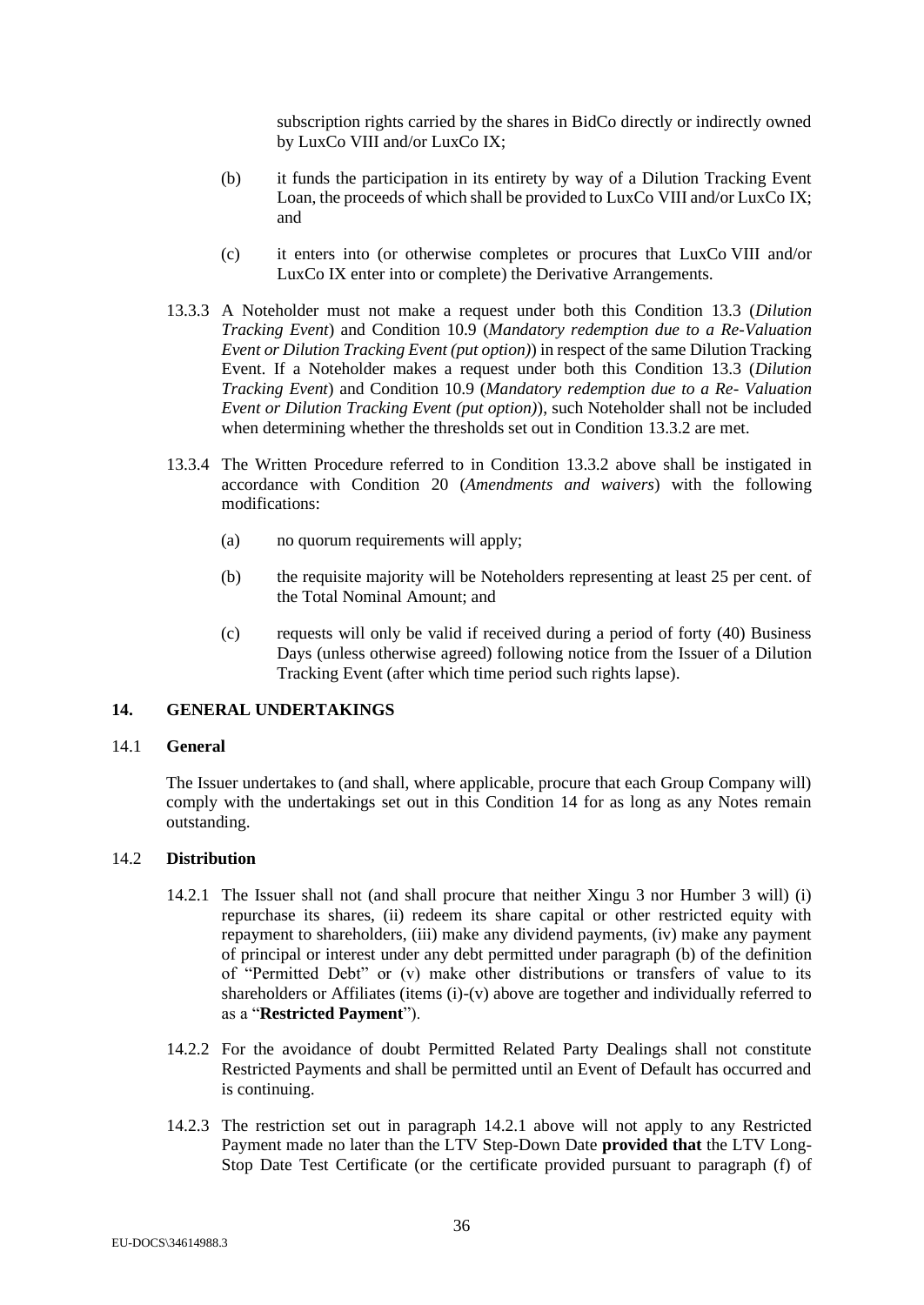Condition [4.1.1](#page-22-3) or such other Compliance Certificate) has been delivered to the Agent evidencing that the LTV on a *pro forma* basis for such Restricted Payment will be equal to or less than 30 per cent (together with details as to its calculation).

- <span id="page-36-0"></span>14.2.4 The restriction set out in paragraph [14.2.1](#page-35-3) above will not apply to a Restricted Payment made after the LTV Step-Down Date of:
	- (a) the Restricted Companies' aggregate *pro rata* share of any Ordinary Distribution or Retained Ordinary Distribution **provided that**:
		- (i) the Incurrence Test is met on a *pro forma* basis;
		- (ii) no Event of Default is continuing or would result from such Restricted Payment;
		- (iii) all interest due in respect of the Notes has been duly paid and no PIK Notes have been issued, or if PIK Notes have been issued, Notes with an aggregate Nominal Amount equal to the aggregate Nominal Amount of the PIK Notes issued have been redeemed in accordance with Condition [10.10](#page-31-0) (*Voluntary redemption (PIK Notes)*);
		- (iv) the Issuer will after the making of the Restricted Payment maintain the Liquidity Buffer; and
		- (v) the Capital Adequacy Group will after the making of the Restricted Payment comply with all applicable material capital adequacy laws and regulations applicable to it; or
	- (b) the proceeds of a Material Distribution **provided that**:
		- (i) no Event of Default is continuing or would result from such Restricted Payment;
		- (ii) the exercise period referred to in Condition [10.9.3](#page-30-0) (*Mandatory redemption due to a Re-Valuation Event or Dilution Tracking Event (put option)*) has lapsed and, if applicable, the repurchase of Notes required thereunder has occurred;
		- (iii) the Issuer will after the making of the Restricted Payment maintain the Liquidity Buffer;
		- (iv) all interest due in respect of the Notes has been duly paid and no PIK Notes have been issued, or if PIK Notes have been issued, Notes with an aggregate Nominal Amount equal to the aggregate Nominal Amount of the PIK Notes issued have been redeemed in accordance with Condition [10.10](#page-31-0) (*Voluntary redemption (PIK Notes)*);
		- (v) the Capital Adequacy Group will after the making of the Restricted Payment comply with all applicable material capital adequacy laws and regulations applicable to it;
		- (vi) no Dilution Tracking Event under Condition [13.3](#page-34-1) (*Dilution Tracking Event*) has occurred during the relevant financial year and/or the preceding financial year; and
		- (vii) the Incurrence Test is met and, if applicable, the Issuer has granted or procured to be granted a pledge over additional shares in BidCo or cash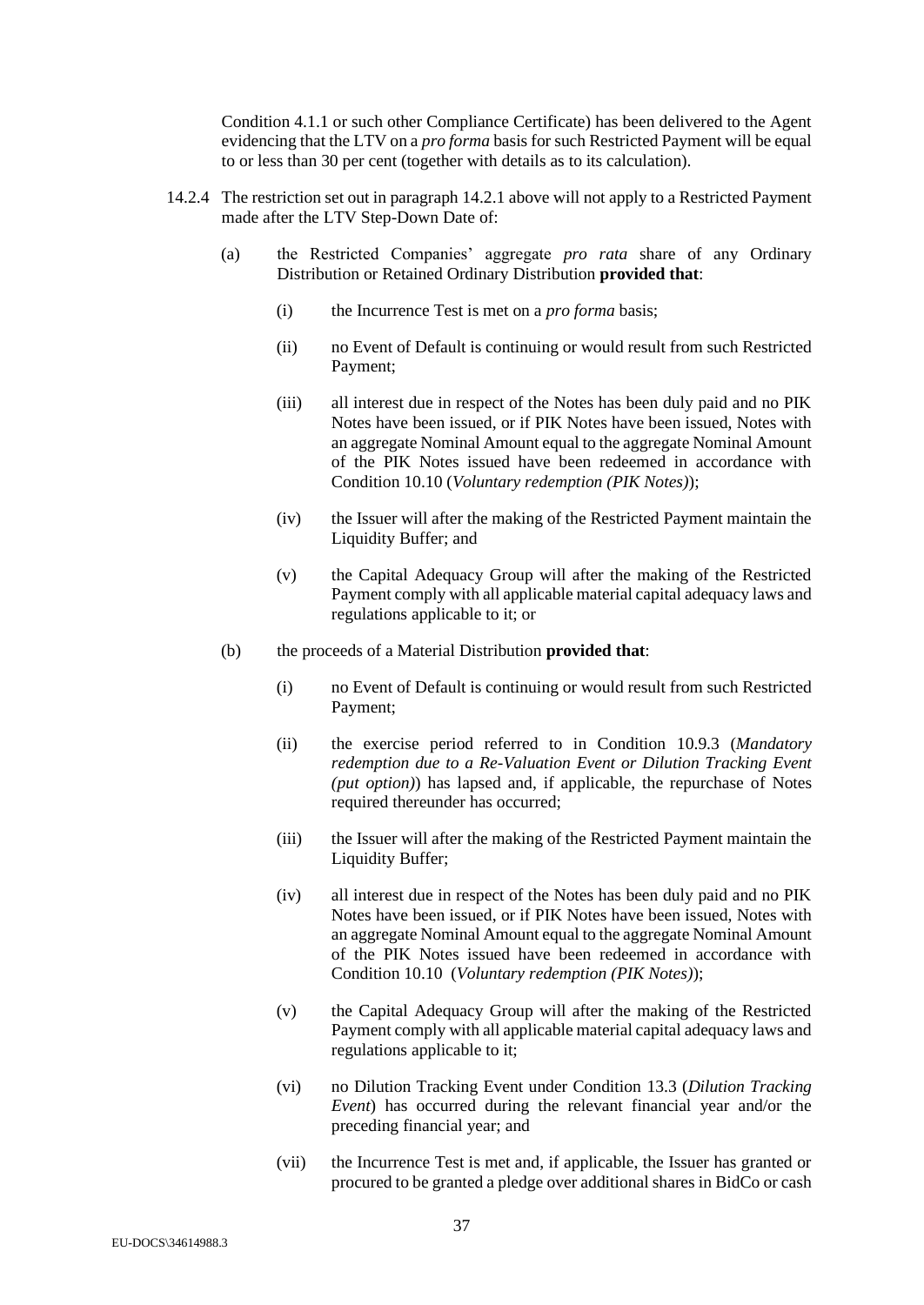or cash equivalent assets under an Account Pledge Agreement corresponding to the relevant Security Ratio pursuant to the terms of the Security Documents;

- <span id="page-37-0"></span>14.2.5 The restriction set out in paragraph [14.2.1](#page-35-3) above will not apply to a Restricted Payment made with the proceeds of an equity offering or issuance of any member of the Group (including a Public Offering) **provided that**:
	- (a) a Compliance Certificate has been delivered to the Agent evidencing that the LTV on a *pro forma* basis for such Restricted Payment will be equal to or less than 17.5 per cent (together with details as to its calculation);
	- (b) no Event of Default is continuing or would result from such Restricted Payment;
	- (c) all interest due in respect of the Notes has been duly paid and no PIK Notes have been issued, or if PIK Notes have been issued, Notes with an aggregate Nominal Amount equal to the aggregate Nominal Amount of the PIK Notes issued have been redeemed in accordance with Condition [10.10](#page-31-0) (*Voluntary redemption (PIK Notes)*);
	- (d) the Issuer will after the making of the Restricted Payment maintain the Liquidity Buffer; and
	- (e) the Capital Adequacy Group will after the making of the Restricted Payment comply with all applicable material capital adequacy laws and regulations applicable to it.

## 14.3 **Nature of business**

The Issuer shall procure that no substantial change is made to the general nature of the business of the Group from that carried on immediately after the Completion Date.

#### 14.4 **Financial Indebtedness**

No Restricted Company shall incur or allow to remain outstanding any Financial Indebtedness other than Permitted Debt.

#### 14.5 **Dealings with Affiliates**

Each Restricted Company shall conduct all dealings with any Affiliates at arm's length terms, except for Permitted Related Party Dealings.

# 14.6 **Negative pledge**

No Restricted Company shall create or allow to subsist, retain, provide, prolong or renew any security over any of its assets (present or future), provided however that any such Restricted Company shall have the right to retain, allow to subsist, provide, prolong and renew any Permitted Security.

# 14.7 **Admission to trading**

14.7.1 The Issuer shall procure that the Initial Notes are admitted to trading on Oslo Børs (the Oslo Stock Exchange) or other Regulated Market within six (6) months, and that they remain admitted to trading on a Regulated Market.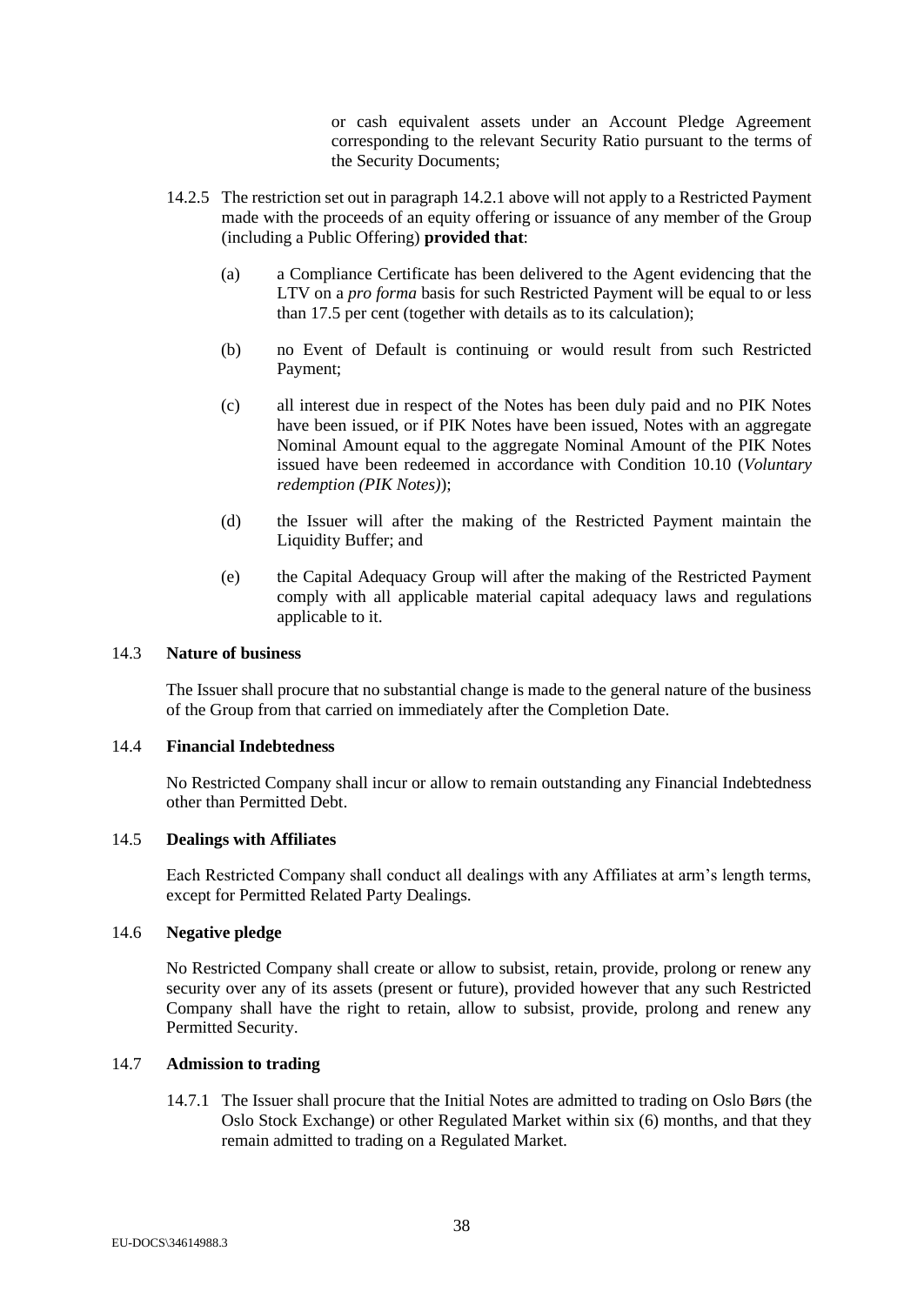14.7.2 Following an admission to trading, the Issuer shall take all actions on its part to maintain the admission as long as any Initial Notes are outstanding, but not longer than up to and including the last day on which the admission to trading reasonably can, pursuant to the then applicable regulations of any relevant Regulated Market, subsist.

#### 14.8 **Pari Passu**

The Issuer shall ensure that its payment obligations under the Notes at all times rank at least *pari passu* with all its other direct, general, unconditional, unsubordinated and unsecured obligations, except for those obligations which are mandatorily preferred by law, and without any preference among them.

#### 14.9 **Compliance with laws etc.**

The Issuer shall (and the Issuer shall procure that each other Restricted Company will) comply in all material respects with all laws and regulations to which it may be subject, if failure so to comply would have a Material Adverse Effect.

#### 14.10 **Shareholders' Agreement**

The Issuer shall procure that each of LuxCo IX and LuxCo VIII at all times shall use its commercially best efforts to exercise its rights under the Shareholders' Agreement if the nonexercise of such rights would have a Material Adverse Effect.

#### 14.11 **Structuring undertaking**

The Issuer shall procure that, subject to any Permitted Restructuring:

- (a) there will only be one class of shares in BidCo;
- (b) no additional holding companies shall be introduced as between any two Restricted Companies (excluding any special purpose vehicle established in connection with BidCo's management investment programme); and
- (c) neither Nordic Capital nor any Affiliate of it shall contribute any funds (whether in the form of equity or debt) to BidCo and/or any of its Subsidiaries other than through the Restricted Companies and their respective Subsidiaries from time to time.

# 14.12 **Undertakings until the Completion Date**

The Issuer shall procure that:

- (a) the Completion Date occurs by the date falling 19 weeks after the First Issue Date; and
- (b) prior to the Completion Date, there is compliance in all material respects with the Norwegian Securities Trading Act and all other applicable laws, regulations and stockexchange rules in relation to the acquisition of the Target Shares (including, without limitation in relation to the Voluntary Offer and the Squeeze-Out Procedure).

# <span id="page-38-0"></span>**15. EVENTS OF DEFAULT AND ACCELERATION OF THE NOTES**

Each of the events and circumstances set out in this Condition [15](#page-38-0) (other than Condition [15.10](#page-40-2) (*Acceleration of the Notes*)) is an Event of Default.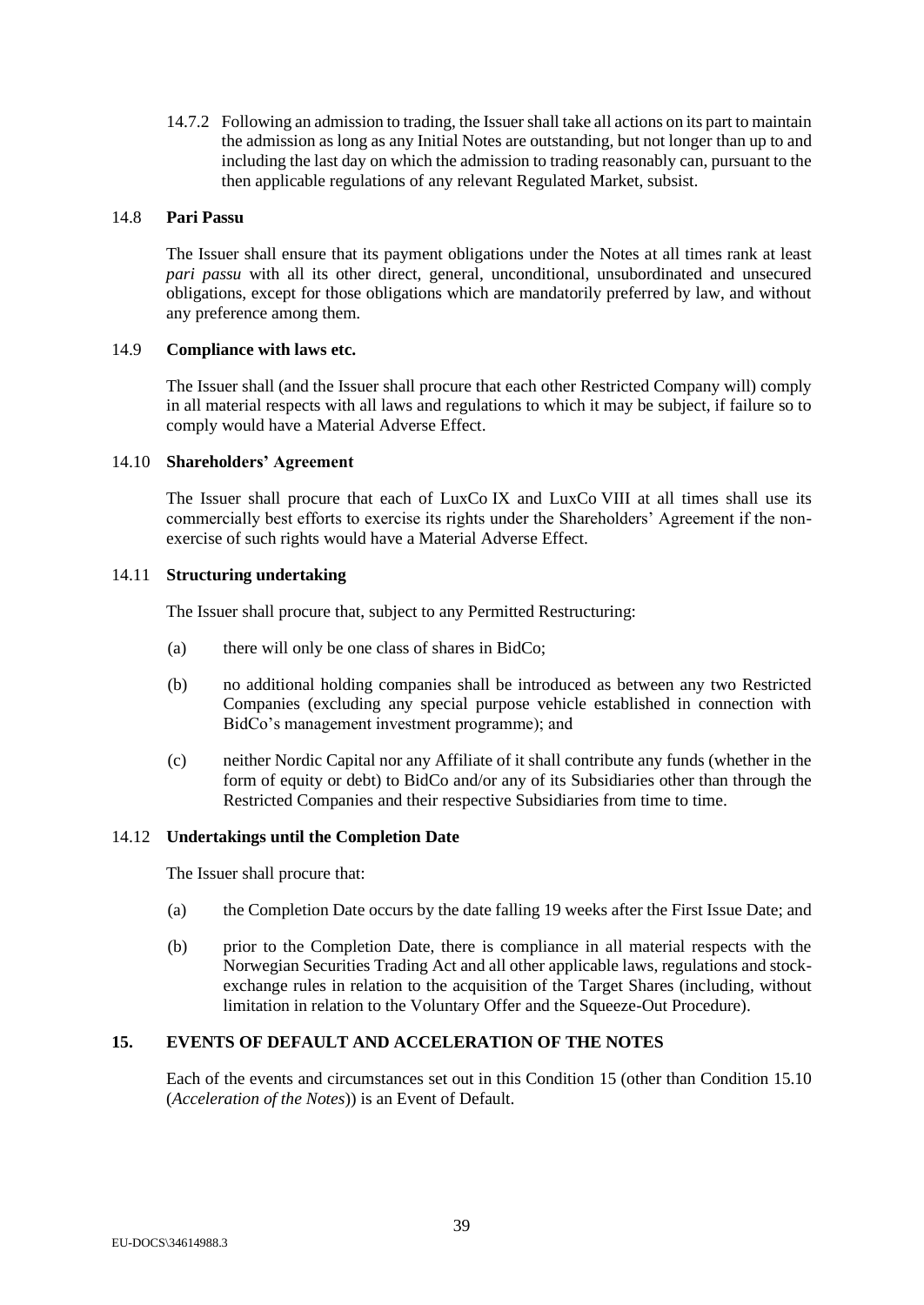#### <span id="page-39-0"></span>15.1 **Non-Payment**

The Issuer fails to pay an amount on the date it is due in accordance with the Finance Documents unless its failure to pay:

- (a) is caused by technical or administrative or error; and
- (b) is remedied within five (5) Business Days from the due date.

#### <span id="page-39-1"></span>15.2 **Conditions subsequent**

The Issuer or any other party to the Finance Documents (other than the Noteholders, the Paying Agent and the Agent) does not comply with Condition [4.2](#page-22-0) (*Condition Subsequent*) unless the non-compliance (i) is capable of remedy; and (ii) is remedied within ten (10) Business Days of the earlier of Agent giving notice and the Issuer becoming aware of the non-compliance.

#### 15.3 **Other Obligations**

The Issuer or any other party to the Finance Documents (other than the Noteholders, the Paying Agent and the Agent) does not comply with the Finance Documents to which it is a party in any way other than as set out in Condition [15.1](#page-39-0) (*Non-Payment*) and Condition [15.2](#page-39-1) (*Conditions subsequent*), above unless the non-compliance (i) is capable of remedy; and (ii) is remedied within twenty (20) Business Days of the earlier of Agent giving notice and the Issuer becoming aware of the non-compliance.

#### 15.4 **Cross-acceleration/cross payment default**

Any Financial Indebtedness of any Restricted Company is not paid when due as extended by any originally applicable grace period (if there is one), or ten (10) Business Days from the due date (if there is no grace period), or is declared to be or otherwise becomes due and payable prior to its specified maturity as a result of an event of default (however described), **provided that** no Event of Default will occur under this paragraph if the aggregate amount of Financial Indebtedness is less than SEK 75,000,000, (or its equivalent in other currencies).

# 15.5 **Insolvency**

A Restricted Company or a Material Company is, or is deemed for the purposes of any applicable law to be, Insolvent.

## 15.6 **Merger**

A decision is made that any Restricted Company shall be merged or demerged (other than a merger where a Restricted Company is the surviving entity), unless the Agent has given its consent (not to be unreasonably withheld or delayed) in writing prior to the merger and/or demerger.

# 15.7 **Creditors' process**

Any attachment, sequestration, distress or execution or any analogous process in any jurisdiction affects any asset or assets of any Restricted Company having an aggregate value equal to or exceeding SEK 75,000,000 (or its equivalent in other currencies) and is not discharged within sixty (60) calendar days.

# 15.8 **Invalidity etc.**

It becomes impossible or unlawful for the Issuer to fulfil or perform any of the provisions of the Finance Document or the Security created or expressed to be created thereby is varied or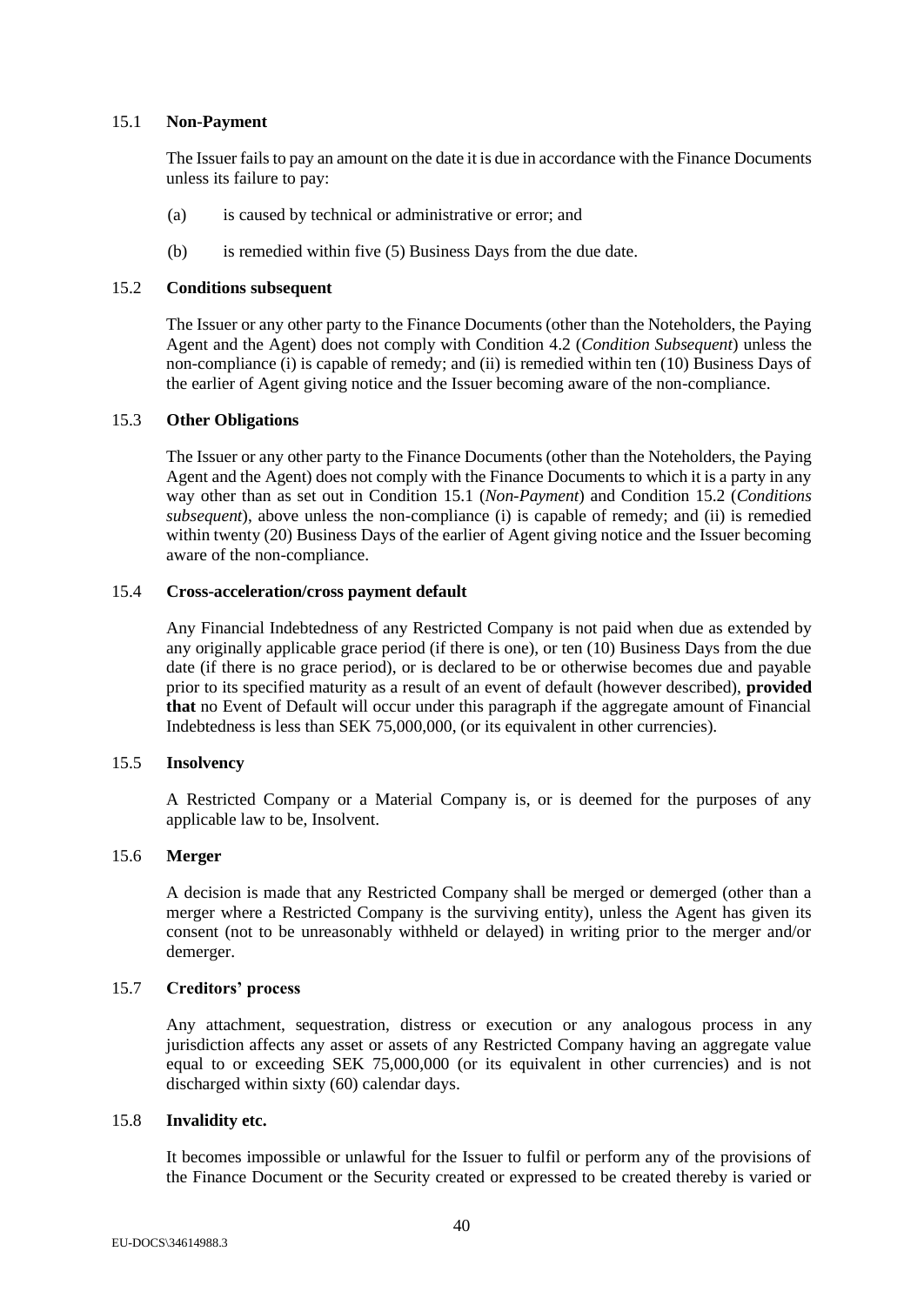ceases to be effective and such invalidity, ineffectiveness or variation has a detrimental effect on the interests of the Noteholders.

## <span id="page-40-0"></span>15.9 **Regulatory event**

The bank licence of Nordax Bank and/or the Target is revoked (excluding, for the avoidance of doubt, any lapse or cessation of such license as a result of a merger or other combination not prohibited by these Terms and Conditions, including a merger or combination between Nordax Bank and the Target, provided, in each case, that the bank licence of the surviving entity remains in full force and effect following the completion of any such merger or combination) unless the revocation is remedied within sixty (60) days of the earlier of the Agent giving notice and the Issuer becoming aware of the revocation.

#### <span id="page-40-2"></span>15.10 **Acceleration of the Notes**

- <span id="page-40-4"></span>(a) If an Event of Default has occurred and for as long as it is continuing the Agent (acting on the instruction in writing of Noteholders of at least sixty-six and two thirds  $(66^2/s)$ per cent. of the Total Nominal Amount (such instruction may only be validly made by a person who is a Noteholder on the Business Day immediately following the day on which the instruction is received by the Agent)) may declare that all, but not some only, of the outstanding Notes (including for the avoidance of doubt, any PIK Notes) due and payable together with any other amounts payable under the Finance Documents.
- (b) If the Noteholders (in accordance with these Terms and Conditions) instruct the Agent to accelerate the Notes, the Agent shall promptly declare the Notes due and payable and take such actions as, in the opinion of the Agent, may be necessary or desirable to enforce the rights of the Noteholders under the Finance Documents, unless the relevant Event of Default is no longer continuing.
- (c) If the right to accelerate the Notes is based upon a decision of a court of law, an arbitrational tribunal or a government authority, it is not necessary that the decision has become enforceable under law or that the period of appeal has expired in order for cause of acceleration to be deemed to exist.
- (d) In the event of an acceleration of the Notes in accordance with this Condition [15,](#page-38-0) the Issuer shall redeem all Notes with an amount equal to the redemption amount specified in Condition [10.5](#page-27-0) (*Voluntary total or partial redemption (time unlimited call option*)), as applicable considering when the acceleration occurs.

#### <span id="page-40-1"></span>**16. DISTRIBUTION OF PROCEEDS**

- <span id="page-40-3"></span>16.1 All payments by the Issuer relating to the Notes and the Finance Documents following an acceleration of the Notes in accordance with Condition [15](#page-38-0) (*Events of Default and Acceleration of the Notes*) and any proceeds received from an enforcement of the Transaction Security shall be distributed in the following order of priority, in accordance with the instructions of the Agent:
	- (a) firstly, in or towards payment of unpaid fees, costs, expenses and indemnities payable by the Issuer to the Agent;
	- (b) secondly, in or towards payment *pro rata* of unpaid fees, costs, expenses, liabilities and indemnities payable by the Issuer to the Paying Agent;
	- (c) thirdly, in or towards payment *pro rata* of accrued but unpaid interest under the Notes (interest due on an earlier Interest Payment Date to be paid before any interest due on a later Interest Payment Date);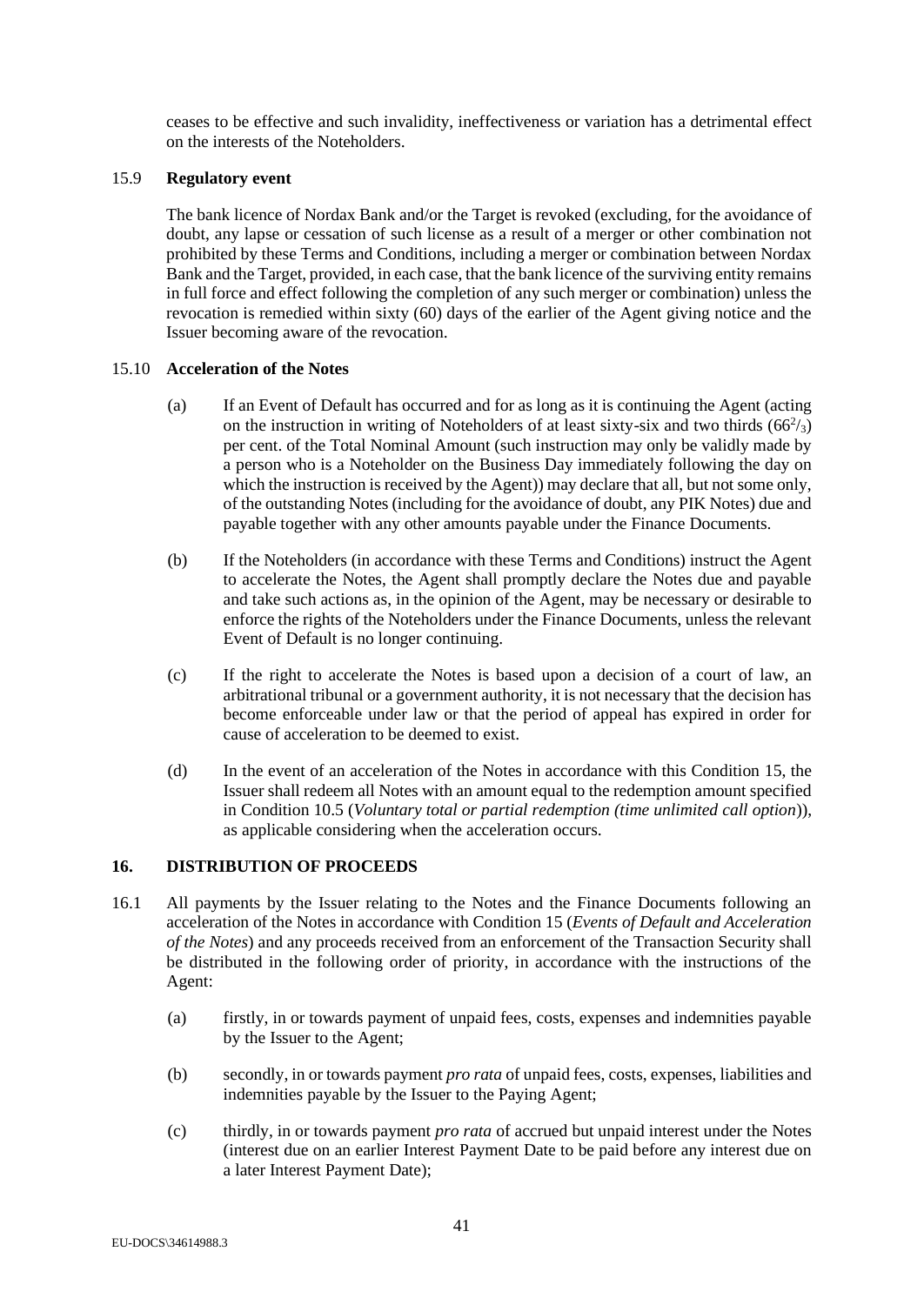- (d) fourthly, in or towards payment *pro rata* of any unpaid principal under the Notes; and
- <span id="page-41-1"></span>(e) fifthly, in or towards payment *pro rata* of any other costs or outstanding amounts unpaid under these Terms and Conditions.

Any excess funds after the application of proceeds in accordance with paragraphs [\(a\)](#page-40-3) to [\(e\)](#page-41-1) above shall be paid to each of LuxCo VIII and/or LuxCO IX in proportion to the proceeds received from the enforcement of the Transaction Security granted by that LuxCo, and to the extent such funds have been distributed to the LuxCos proportionally, any excess funds thereafter to the Issuer.

- 16.2 Funds that the Agent receives (directly or indirectly) in connection with the acceleration of the Notes or the enforcement of the Transaction Security constitute escrow funds (Sw. *redovisningsmedel*) and must be held on a separate interest-bearing account on behalf of the Noteholders and the other interested parties. The Agent shall arrange for payments of such funds in accordance with this Condition [16](#page-40-1) as soon as reasonably practicable.
- 16.3 If the Issuer or the Agent shall make any payment under this Condition [16,](#page-40-1) the Issuer or the Agent, as applicable, shall notify the Noteholders of any such payment at least ten (10) Business Days before the payment is made. The notice from the Issuer shall specify the Redemption Date and also the Record Date on which a person shall be registered as a Noteholder to receive the amounts due on such Redemption Date. Notwithstanding the foregoing, for any Interest due but unpaid, the Record Date specified in Condition [8.1](#page-24-1) (*Payments in respect of the Notes*) shall apply and for any partial redemption in accordance with Condition [10.3](#page-26-2) (*Voluntary total or partial redemption (time limited call option)*)*,* Condition [10.4](#page-27-2) (*Voluntary partial redemption (equity call)*) o[r 10.5](#page-27-0) (*Voluntary or partial redemption (time unlimited call option)*) due but not made, the Record Date specified in Conditions [10.3.2,](#page-27-1) [10.4.3](#page-27-4) an[d 10.5.3](#page-28-2) shall apply.

# <span id="page-41-3"></span><span id="page-41-0"></span>**17. DECISIONS BY NOTEHOLDERS**

- 17.1 A request by the Agent for a decision by the Noteholders on a matter relating to the Finance Documents shall (at the option of the Agent) be dealt with at a Noteholders' Meeting or by way of a Written Procedure.
- 17.2 Any request from the Issuer or a Noteholder (or Noteholders) representing at least ten (10) per cent. of the Adjusted Nominal Amount (such request may only be validly made by a person who is a Noteholder on the Business Day immediately following the day on which the request is received by the Agent and shall, if made by several Noteholders, be made by them jointly) for a decision by the Noteholders on a matter relating to the Finance Documents shall be directed to the Agent and dealt with at a Noteholders' Meeting or by way a Written Procedure, as determined by the Agent. The person requesting the decision may suggest the form for decision making, but if it is in the Agent's opinion, for example, more appropriate that a matter is dealt with at a Noteholders' Meeting than by way of a Written Procedure, it shall be dealt with at a Noteholders' Meeting.
- <span id="page-41-2"></span>17.3 The Agent may refrain from convening a Noteholders' Meeting or instigating a Written Procedure if (i) the suggested decision must be approved by any person in addition to the Noteholders and such person has informed the Agent that an approval will not be given, or (ii) the suggested decision is not in accordance with applicable laws.
- 17.4 Should the Agent not convene a Noteholders' Meeting or instigate a Written Procedure in accordance with these Terms and Conditions, without Condition [17.3](#page-41-2) being applicable, the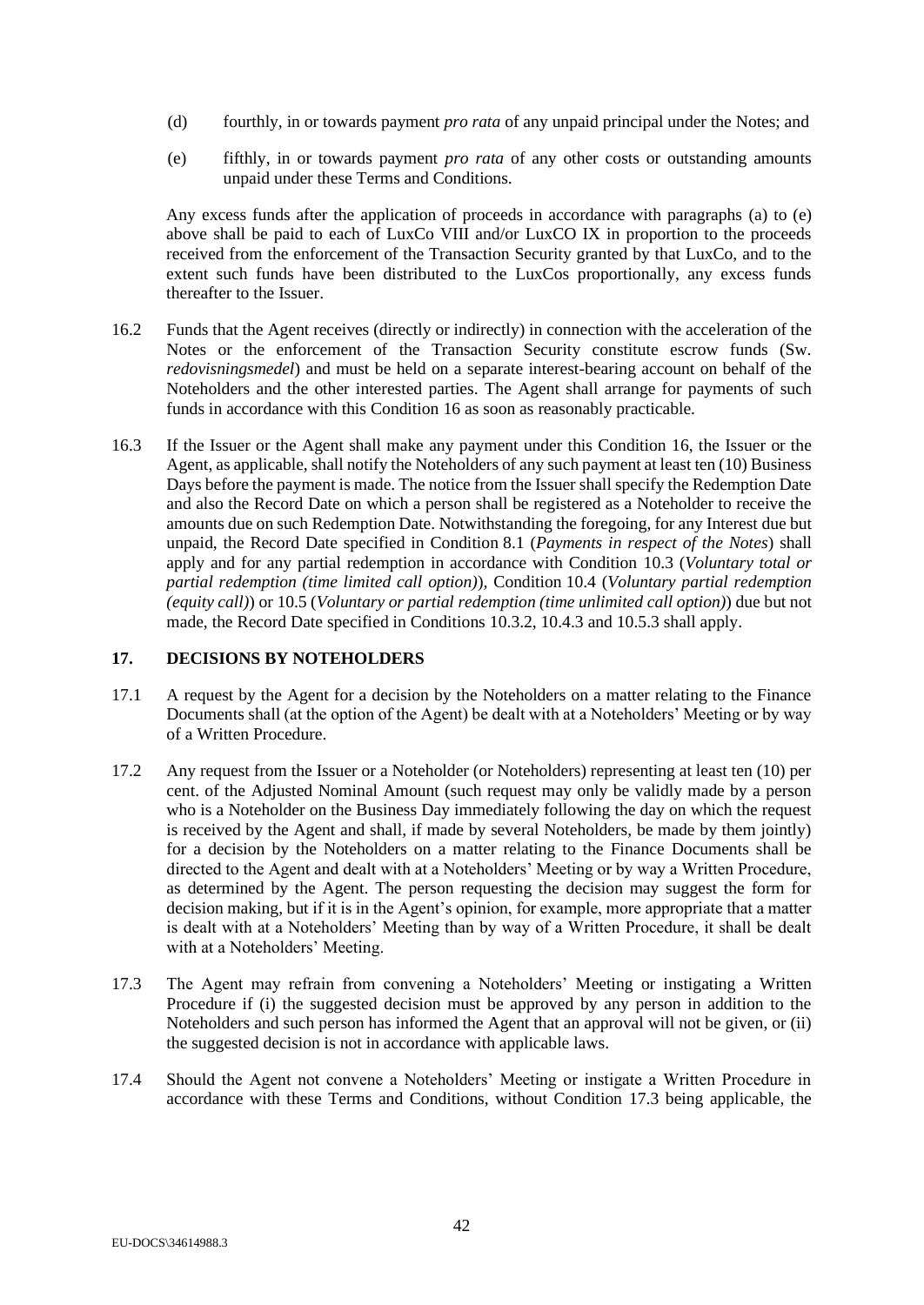Issuer or the Noteholder(s) requesting a decision by the Noteholders may convene such Noteholders' Meeting or instigate such Written Procedure, as the case may be, instead.

- 17.5 Should the Issuer want to replace the Agent, it may (i) convene a Noteholders' Meeting in accordance with Condition [18](#page-44-0) or (ii) instigate a Written Procedure by sending communication in accordance with Condition [19,](#page-45-0) in both cases with a copy to the Agent. After a request from the Noteholders pursuant to Condition [21.4.3,](#page-50-0) the Issuer shall no later than ten (10) Business Days after receipt of such request (or such later date as may be necessary for technical or administrative reasons) convene a Noteholders' Meeting in accordance with Condition [18](#page-44-0) (*Noteholders' Meeting*). The Issuer shall upon request provide the convening Noteholder(s) with the information available in the debt register kept by the CSD in order to convene and hold the Noteholders' Meeting or instigate and carry out the Written Procedure, as the case may be. The Issuer shall inform the Agent before a notice for a Noteholders' Meeting or communication relating to a Written Procedure where the Agent is proposed to be replaced is sent and shall, on the request of the Agent, append information from the Agent together with the a notice or the communication.
- <span id="page-42-0"></span>17.6 Only a person who is, or who has been provided with a power of attorney pursuant to Condition [6](#page-23-2) (*Right to Act on Behalf of a Noteholder*) from a person who is, a Noteholder:
	- (a) on the Business Day specified in the notice pursuant to Condition [18.2](#page-44-1) (*Noteholders' Meeting*), in respect of a Noteholders' Meeting, or
	- (b) on the Business Day specified in the communication pursuant to Conditio[n 19.2](#page-45-2) (*Written procedure*), in respect of a Written Procedure,

<span id="page-42-1"></span>may exercise voting rights as a Noteholder at such Noteholders' Meeting or in such Written Procedure, **provided that** the relevant Notes are included in the definition of Adjusted Nominal Amount. Such Business Day specified pursuant to paragraph [\(a\)](#page-42-0) o[r \(b\)](#page-42-1) above must fall no earlier than one (1) Business Day after the effective date of the notice or communication, as the case may be.

- <span id="page-42-2"></span>17.7 The following matters shall require the consent of Noteholders representing at least sixty-six and two thirds  $(66^2/s)$  per cent. of the Adjusted Nominal Amount for which Noteholders are voting at a Noteholders' Meeting or for which Noteholders reply in a Written Procedure in accordance with the instructions given pursuant to Condition [19.2](#page-45-2) (*Written procedure*):
	- (a) a change to the terms of any of Condition [2](#page-21-1) and Condition [2.5](#page-21-2) (*Status of the Notes*);
	- (b) a reduction of the premium payable upon the redemption or repurchase of any Note pursuant to Conditio[n 10](#page-26-1) (*Redemption and repurchase of the Note*s);
	- (c) a change to the Interest Rate or the Nominal Amount of any Note (other than as a result of an application of Condition [10](#page-26-1) (*Redemption and repurchase of the Note*s);
	- (d) a change to the terms for the distribution of proceeds set out in Condition [16](#page-40-1) (*Distribution of Proceeds*);
	- (e) a change to the terms dealing with the requirements for Noteholders' consent set out in this Condition [17;](#page-41-0)
	- (f) a change of issuer, an extension of the tenor of the Notes or any delay of the due date for payment of any principal or interest on the Notes;
	- (g) a release of the Transaction Security, except in accordance with the terms of the Security Documents;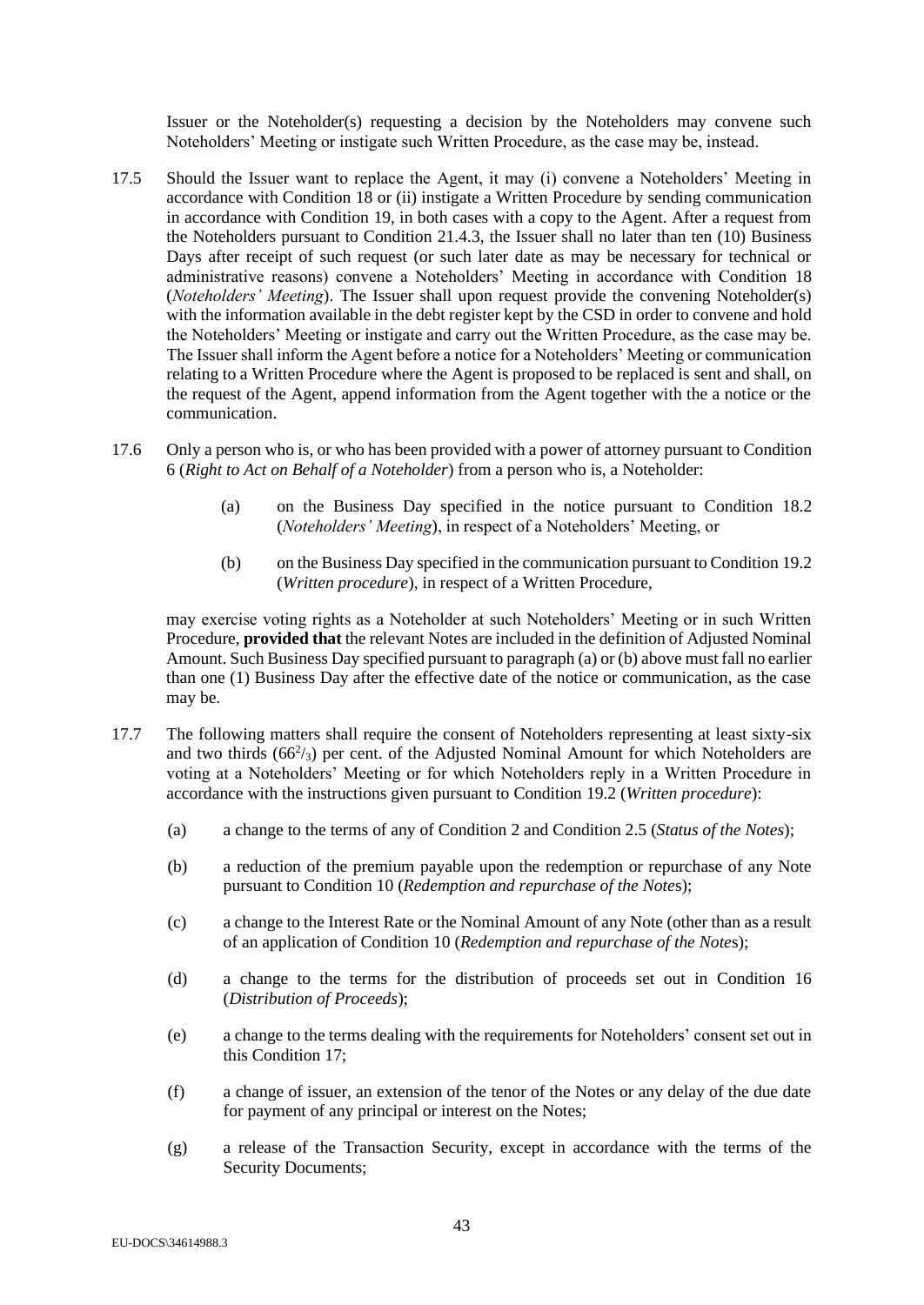- (h) a mandatory exchange of the Notes for other securities; and
- (i) early redemption of the Notes, other than upon an acceleration of the Notes pursuant to Condition [15](#page-38-0) (*Events of Default and Acceleration of the Notes*) or as otherwise permitted or required by these Terms and Conditions.
- <span id="page-43-2"></span>17.8 Any matter not covered by Condition [17.7](#page-42-2) shall require the consent of Noteholders representing more than 50 per cent. of the Adjusted Nominal Amount for which Noteholders are voting at a Noteholders' Meeting or for which Noteholders reply in a Written Procedure in accordance with the instructions given pursuant to Condition [19.2](#page-45-2) (*Written procedure*). This includes, but is not limited to, any amendment to, or waiver of, the terms of any Finance Document that does not require a higher majority (other than an amendment permitted pursuant to Condition [20.1\(a\)](#page-45-3) (*Amendments and waivers*) or [\(b\)\)](#page-45-4), an acceleration of the Notes or the enforcement of any Transaction Security.
- <span id="page-43-1"></span>17.9 Quorum at a Noteholders' Meeting or in respect of a Written Procedure only exists if a Noteholder (or Noteholders) representing at least fifty (50) per cent. of the Adjusted Nominal Amount in case of a matter pursuant to Condition [17.7,](#page-42-2) and otherwise twenty (20) per cent. of the Adjusted Nominal Amount:
	- (a) if at a Noteholders' Meeting, attend the meeting in person or by telephone conference (or appear through duly authorised representatives); or
	- (b) if in respect of a Written Procedure, reply to the request.

If a quorum exists for some but not all of the matters to be dealt with at a Noteholders' Meeting or by a Written Procedure, decisions may be taken in the matters for which a quorum exists.

- <span id="page-43-0"></span>17.10 If a quorum does not exist at a Noteholders' Meeting or in respect of a Written Procedure, the Agent or the Issuer shall convene a second Noteholders' Meeting (in accordance with Condition [18](#page-44-0) (*Noteholders' Meeting*)) or initiate a second Written Procedure (in accordance with Condition [19](#page-45-0) (*Written procedure*)), as the case may be, **provided that** the person(s) who initiated the procedure for Noteholders' consent has confirmed that the relevant proposal is not withdrawn. For the purposes of a second Noteholders' Meeting or second Written Procedure pursuant to this Condition [17.10,](#page-43-0) the date of request of the second Noteholders' Meeting pursuant to Condition [17](#page-41-3) or second Written Procedure pursuant to Condition [18](#page-44-0) (*Written procedure*), as the case may be, shall be deemed to be the relevant date when the quorum did not exist. The quorum requirement in Condition [17.9](#page-43-1) shall not apply to such second Noteholders' Meeting or Written Procedure.
- 17.11 Any decision which extends or increases the obligations of the Issuer, the Agent or the Paying Agent, or limits, reduces or extinguishes the rights or benefits of the Issuer, the Agent or the Paying Agent, under the Finance Documents shall be subject to the Issuer's, the Agent's or the Paying Agent's consent, as applicable.
- 17.12 A Noteholder holding more than one Note need not use all its votes or cast all the votes to which it is entitled in the same way and may in its discretion use or cast some of its votes only.
- 17.13 The Issuer may not, directly or indirectly, pay or cause to be paid any consideration to or for the benefit of any Noteholder for or as inducement to any consent under these Terms and Conditions, unless such consideration is offered to all Noteholders that consent at the relevant Noteholders' Meeting or in a Written Procedure within the time period stipulated for the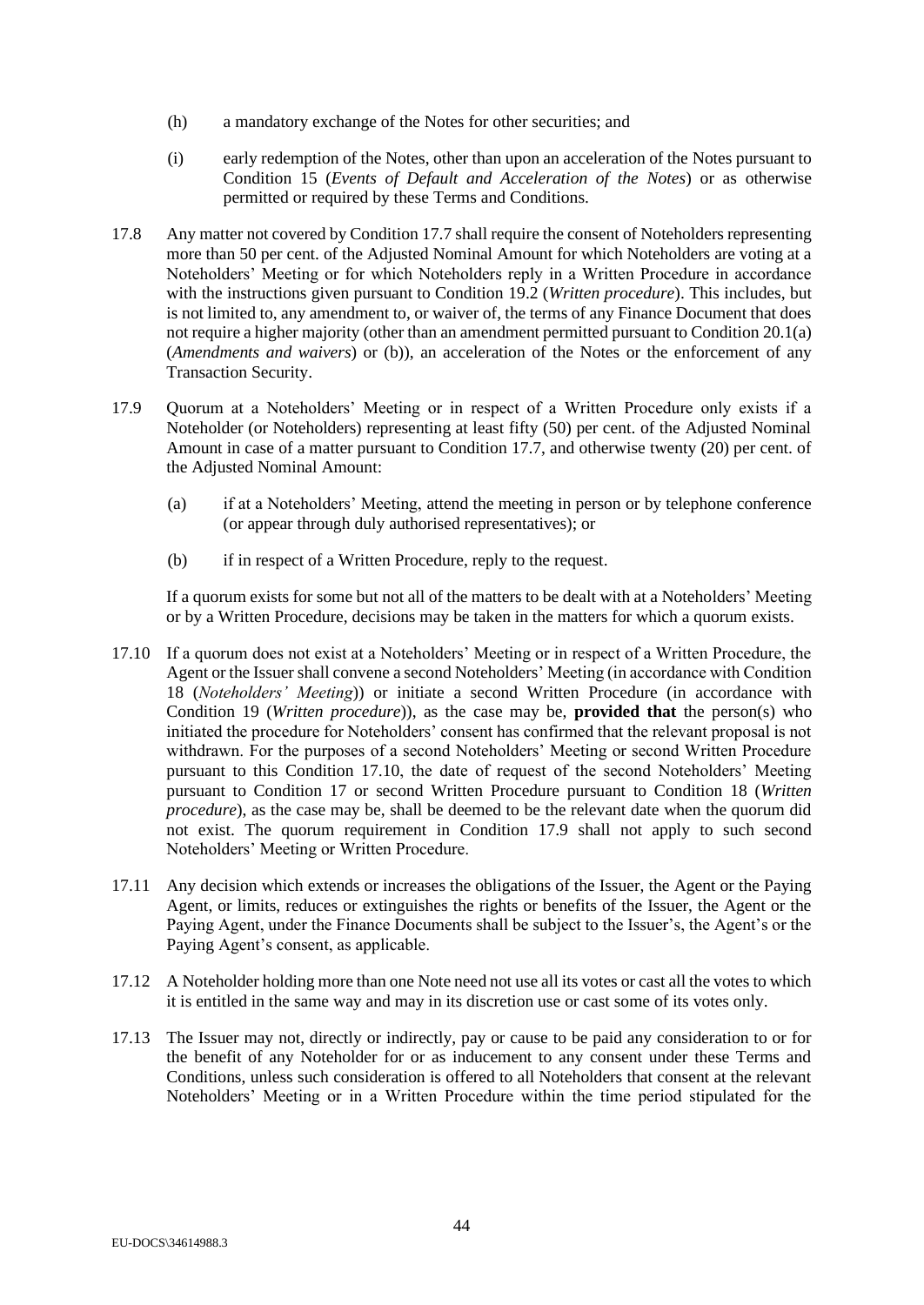consideration to be payable or the time period for replies in the Written Procedure, as the case may be.

- 17.14 A matter decided at a duly convened and held Noteholders' Meeting or by way of Written Procedure is binding on all Noteholders, irrespective of them being present or represented at the Noteholders' Meeting or responding in the Written Procedure. The Noteholders that have not adopted or voted for a decision shall not be liable for any damages that this may cause other Noteholders.
- 17.15 All costs and expenses incurred by the Issuer or the Agent for the purpose of convening a Noteholders' Meeting or for the purpose of carrying out a Written Procedure, including reasonable fees to the Agent, shall be paid by the Issuer.
- 17.16 If a decision is to be taken by the Noteholders on a matter relating to the Finance Documents, the Issuer shall promptly at the request of the Agent provide the Agent with a certificate specifying the number of Notes directly or indirectly owned by Group Companies or (to the knowledge of the Issuer) Affiliates. The Agent shall not be responsible for the accuracy of such certificate or otherwise be responsible for determining whether a Note is owned by a Group Company or an Affiliate.
- 17.17 Information about decisions taken at a Noteholders' Meeting or by way of a Written Procedure shall promptly be sent by notice to each Noteholder on the date referred to in Condition [17.6\(a\)](#page-42-0) or [17.6\(b\),](#page-42-1) as the case may be, and also be and published on the websites of the Issuer and the Agent, **provided that** a failure to do so shall not invalidate any decision made or voting result achieved. The minutes from the relevant Noteholders' Meeting or Written Procedure shall at the request of a Noteholder be sent to it by the Issuer or the Agent, as applicable. In addition, the Agent will make all such information available to the Paying Agent promptly and in a relevant manner when any action is required by the Paying Agent as a result of a decision taken at a Noteholders' Meeting or by way of a Written Procedure.

# <span id="page-44-0"></span>**18. NOTEHOLDERS' MEETING**

- <span id="page-44-2"></span>18.1 The Agent shall convene a Noteholders' Meeting as soon as practicable and in any event no later than ten (10) Business Days after receipt of a valid request from the Issuer or the Noteholder(s) (or such later date as may be necessary for technical or administrative reasons) by sending a notice thereof to each person who is a Noteholder on a date selected by the Agent which falls no more than five (5) Business Days prior to the date on which the notice is sent.
- <span id="page-44-1"></span>18.2 Should the Issuer want to replace the Agent, it may convene a Noteholders' Meeting in accordance with Condition [18](#page-44-0) with a copy to the Agent. After a request from the Noteholders pursuant to Condition [21.4.3,](#page-50-0) the Issuer shall no later than five (5) Business Days after receipt of such request (or such later date as may be necessary for technical or administrative reasons) convene a Noteholders' Meeting in accordance with Condition [18.](#page-44-0)
- 18.3 The notice pursuant to Condition [18](#page-44-0) shall include (i) time for the meeting, (ii) place in Sweden for the meeting, (iii) agenda for the meeting (including each request for a decision by the Noteholders), (iv) the day on which a person must be Noteholder in order to exercise Noteholders' rights at the Noteholders' Meeting, and (v) a form of power of attorney. Only matters that have been included in the notice may be resolved upon at the Noteholders' Meeting.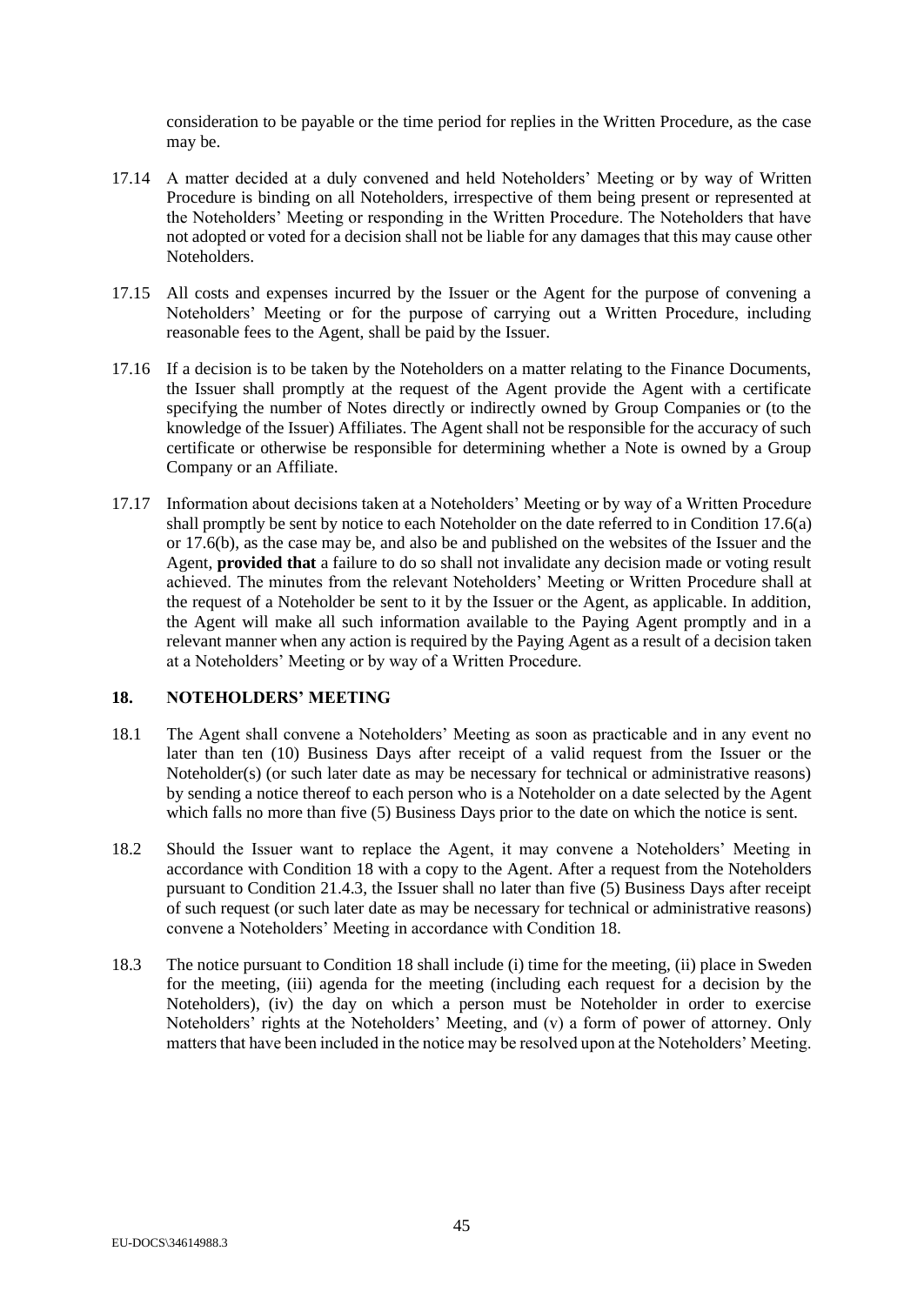Should prior notification by the Noteholders be required in order to attend the Noteholders' Meeting, such requirement shall be included in the notice.

- 18.4 The Noteholders' Meeting shall be held no earlier than ten (10) Business Days and no later than twenty (20) Business Days after the effective date of the notice.
- 18.5 Without amending or varying these Terms and Conditions, the Agent may prescribe such further regulations regarding the convening and holding of a Noteholders' Meeting as the Agent may deem appropriate. Such regulations may include a possibility for Noteholders to vote without attending the meeting in person.

# <span id="page-45-0"></span>**19. WRITTEN PROCEDURE**

- <span id="page-45-5"></span>19.1 The Agent shall instigate a Written Procedure as soon as practicable and in any event no later than ten (10) Business Days after receipt of a valid request from the Issuer or the Noteholder(s) (or such later date as may be necessary for technical or administrative reasons) by sending a communication to each person who is a Noteholder on a date selected by the Agent which falls no more than five (5) Business Days prior to the date on which the communication is sent.
- <span id="page-45-2"></span>19.2 A communication pursuant to Condition [19](#page-45-0) shall include (i) each request for a decision by the Noteholders, (ii) a description of the reasons for each request, (iii) a specification of the Business Day on which a person must be a Noteholder in order to be entitled to exercise voting rights, (iv) instructions and directions on where to receive a form for replying to the request (such form to include an option to vote yes or no for each request) as well as a form of power of attorney, and (v) the stipulated time period within which the Noteholder must reply to the request (such time period to last at least ten (10) Business Days and not longer than thirty (30) Business Days from the effective date of the communication pursuant to Condition [19\)](#page-45-0). If the voting is to be made electronically, instructions for such voting shall be included in the communication.
- <span id="page-45-6"></span>19.3 When consents from Noteholders representing the requisite percentage of the total Adjusted Nominal Amount pursuant to Conditions [17.7](#page-42-2) and [17.8](#page-43-2) have been received in a Written Procedure, the relevant decision shall be deemed to be adopted pursuant to Condition [17.7](#page-42-2) or [17.8,](#page-43-2) as the case may be, even if the time period for replies in the Written Procedure has not yet expired.

### <span id="page-45-1"></span>**20. AMENDMENTS AND WAIVERS**

- <span id="page-45-4"></span><span id="page-45-3"></span>20.1 The Issuer and the Agent (acting on behalf of the Noteholders) may agree in writing to amend and waive any provision in a Finance Document or any other document relating to the Notes, provided that the Agent is satisfied that such amendment or waiver:
	- (a) such amendment or waiver is not, in the opinion of the Issuer and the Agent, detrimental to the interest of the Noteholders as a group, or is made solely for the purpose of rectifying obvious or manifest or proven errors and mistakes;
	- (b) such amendment or waiver is, in the opinion of the Issuer and the Agent, required by applicable law, a court ruling or a decision by a relevant authority;
	- (c) such amendment is, in the opinion of the Issuer and the Agent, necessary for the purpose of the listing of the Notes; or
	- (d) such amendment or waiver has been duly approved by the Noteholders in accordance with Condition [17](#page-41-0) (*Decisions by Noteholders*).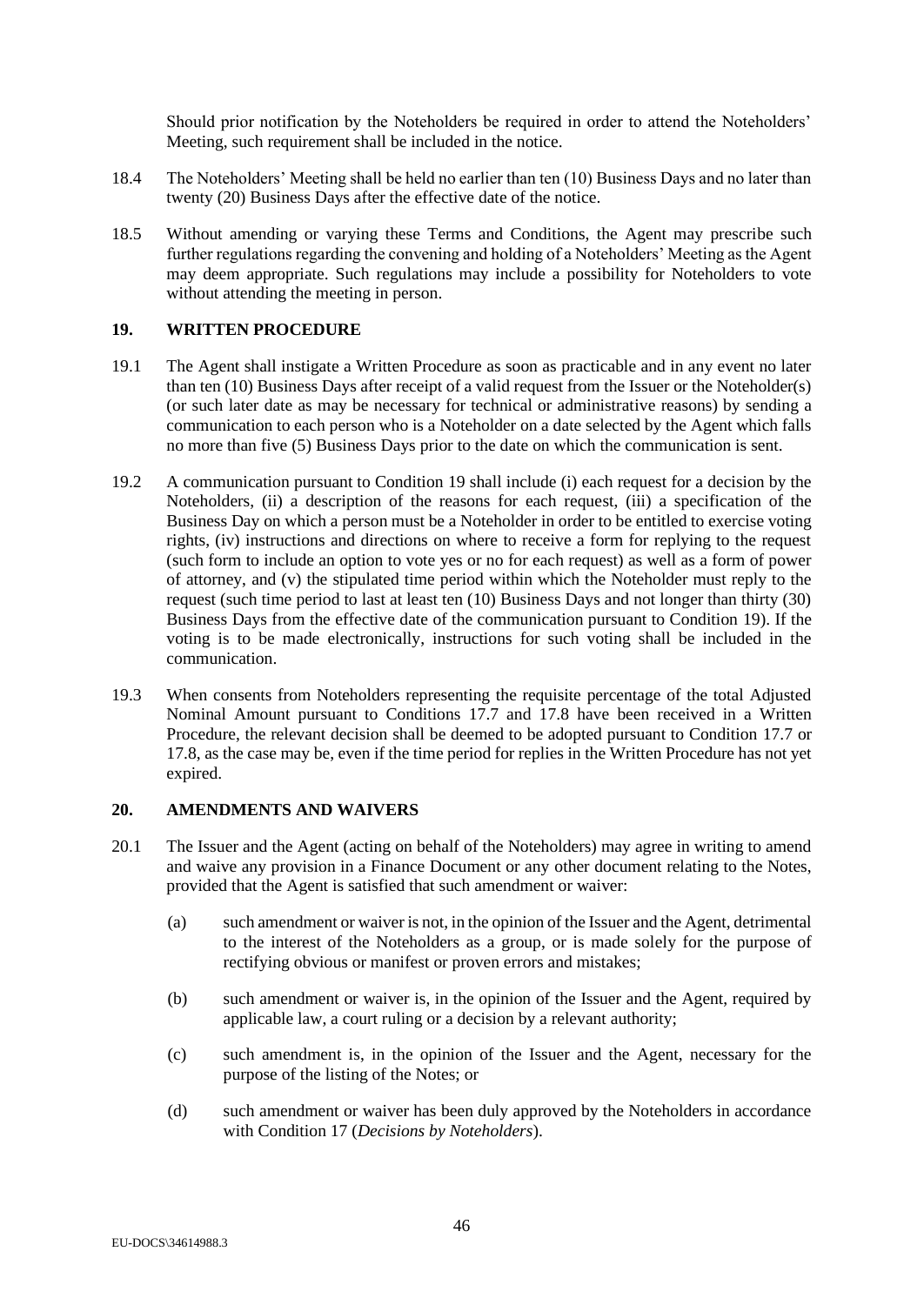- <span id="page-46-6"></span>20.2 Any amendments to the Finance Documents shall be made available in the manner stipulated in Condition [12.4](#page-34-3) (*Availability of Finance Documents*). The Issuer shall ensure that any amendments to the Finance Documents are duly registered with the CSD and each other relevant organisation or authority. The Issuer shall promptly publish by way of press release any amendment or waiver made pursuant to Condition [26.2](#page-53-1) (*Press Release*), in each case setting out the amendment in reasonable detail and the date from which the amendment or waiver will be effective.
- 20.3 An amendment to the Finance Documents shall take effect on the date determined by the Noteholders' Meeting, in the Written Procedure or by the Agent, as the case may be.
- <span id="page-46-5"></span><span id="page-46-4"></span><span id="page-46-3"></span><span id="page-46-2"></span><span id="page-46-1"></span><span id="page-46-0"></span>20.4 It is acknowledged that a Group Company may wish to consummate a Public Offering prior to the Final Maturity Date, and the Agent shall cooperate with the Issuer and the other Restricted Companies as necessary or desirable in order to facilitate such Public Offering, and any Public Offering Restructuring in connection therewith, in a manner mutually acceptable to the Agent (acting reasonably) and the Issuer (acting reasonably). In particular, notwithstanding anything to the contrary in the Finance Documents, the Agent shall, and is hereby irrevocably authorised and instructed without the requirement for any further authorisation or consent from any Noteholder to, as soon as reasonably practicable upon the reasonable request and at the expense of the Issuer or any relevant Restricted Company, enter into such agreement or agreements with the Issuer or any other Restricted Company in order to implement or facilitate a Public Offering or a Public Offering Restructuring, including any confirmation, amendment, replacement of or supplement to the Finance Documents, including:
	- (a) any amendment, waiver or release in respect of any Security Document (other than any Account Pledge Agreement), **provided that** in the case of any release of any Security over any BidCo Shares:
		- (i) such release is limited to the BidCo Shares to be sold in such Public Offering; or
		- (ii) such release is coupled with the re-granting, on or prior to such release (acknowledging that it may not be possible to effect any necessary perfection steps in connection with such re-granting on or prior to such release but that such steps shall in any event be completed as soon as possible following such re-granting):
			- (A) of one or more share pledge agreements with respect to the shares to be directly owned by one or more Restricted Companies in the Public Offering Entity immediately following the relevant Public Offering; or
			- (B) of Holdco Security, if either:
				- (1) the Issuer has requested the same in order to facilitate the Public Offering or the Public Offering Restructuring and the Issuer has confirmed that the Notes will be redeemed in full in accordance with Conditio[n 10.4](#page-27-2) (*Voluntary partial redemption (equity claw)*) and/or Conditio[n 10.5](#page-27-0) (*Voluntary total or partial redemption (time unlimited call option)*) with the proceeds of, or otherwise promptly following, the consummation of, such Public Offering; or
				- (2) there is a legal or regulatory limitation or restriction on the regranting of security contemplated by sub-paragraph [\(ii\)](#page-46-1)[\(A\)](#page-46-2) above (**provided that**, to the extent requested by the Agent before effecting any such release and re-granting, the Issuer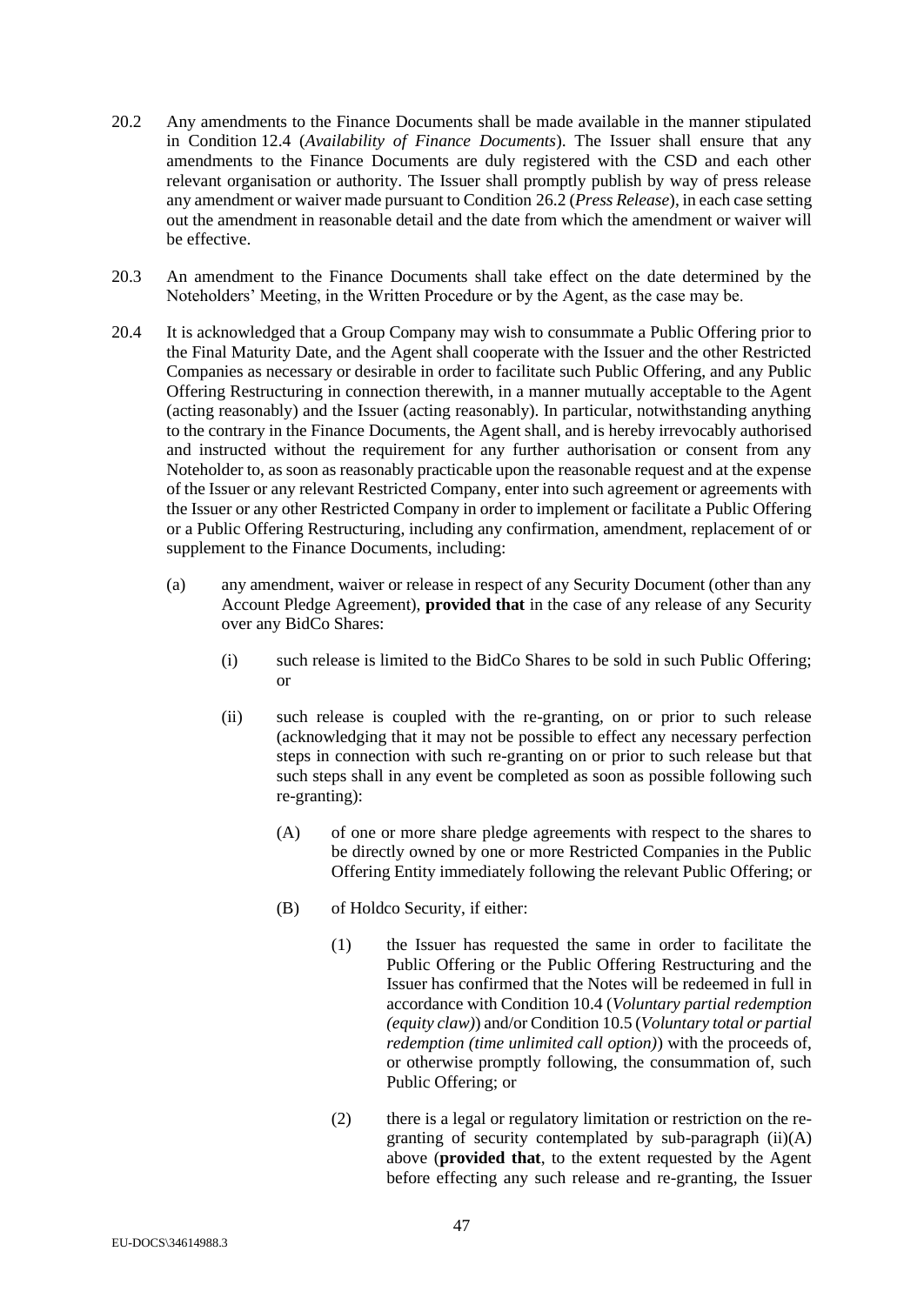shall use reasonable endeavours to overcome any such limitation or restriction),

in each case, on substantially similar terms to the Security so released,

## **provided further that**:

- (aa) to the extent that any such amendment or waiver reduces the scope of the Security under the Security Documents or to the extent that any release of Security under a Security Document occurs (excluding any release in reliance upon sub-paragraph  $(a)(ii)(B)(1)$  $(a)(ii)(B)(1)$  $(a)(ii)(B)(1)$  $(a)(ii)(B)(1)$ above), such event shall be deemed to be a "Re-Valuation Event"; and
- (bb) if a release has occurred in reliance upon subparagraph  $(a)(ii)(B)(1)$  $(a)(ii)(B)(1)$  $(a)(ii)(B)(1)$  $(a)(ii)(B)(1)$  above and the Notes are not redeemed in full on the relevant due date for redemption as contemplated by such sub-paragraph, the Agent (acting reasonably) shall be entitled to request that further replacement Security is granted as soon as reasonably practicable to secure the Issuer's obligations in relation to the Notes;
- (b) any amendments to the provisions of the Finance Documents relating to the mechanics for calculating the LTV in order to reflect any change to the nature or scope of the Security under the Security Documents as contemplated by paragraph [\(a\)](#page-46-3) above;
- (c) any amendments to the provisions of the Finance Documents necessary to reflect BidCo being liquidated, dissolved, merged with another Group Company or otherwise ceasing to exist, ceasing to be affiliated with the Group Companies or otherwise ceasing to be the appropriate entity to fulfil its role under the Finance Documents **provided that** any such amendments do not concern the release of any Security, which release shall be governed by paragraph [\(a\)](#page-46-3) above;
- (d) any other amendments to the provisions of the Finance Documents as may be necessary or, as agreed between the Issuer and the Agent (in its sole discretion), desirable in the context of the Public Offering or Public Offering Restructuring or otherwise consequential upon any other amendment contemplated by this Condition [20.4](#page-46-0) **provided that** any such amendments do not concern the release of any Security, which release shall be governed by paragraph [\(a\)](#page-46-3) above; and/or
- (e) any other action as is reasonably required by the Issuer in order to implement or facilitate a Public Offering or Public Offering Restructuring and which does not adversely affect the Noteholders (as determined by the Agent in its sole discretion).
- (f) For the purposes of this Condition 20.4, "**Holdco Security**" means:
	- (i) a share pledge agreement to be entered into by Xingu 3 with respect to all of its shares in LuxCo IX (or, if LuxCo IX has been the subject of a Permitted Restructuring under paragraph [\(d\)](#page-16-0) thereof, a share pledge agreement to be entered into by Xingu 2 with respect to all of its shares in Xingu 3); and
	- (ii) a share pledge agreement to be entered into by Humber 3 with respect to all of its shares in LuxCo VIII (or, if LuxCo VIII has been the subject of a Permitted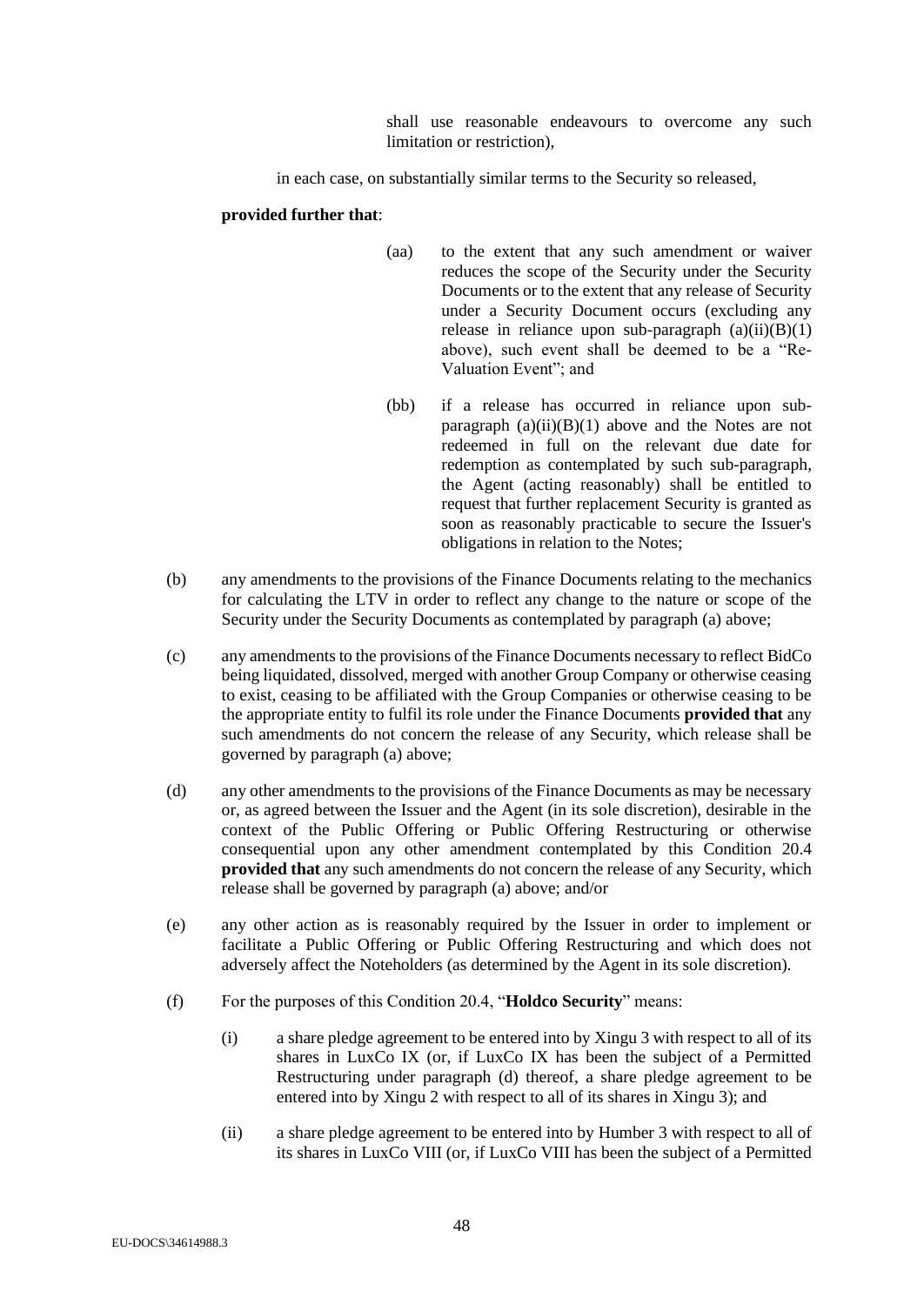Restructuring under paragraph [\(c\)](#page-16-1) thereof, a share pledge agreement to be entered into by Humber 2 with respect to all of its shares in Humber 3),

<span id="page-48-0"></span>or such other replacement Security as agreed between the Agent (acting reasonably) and the Issuer in the context of the Public Offering or Public Offering Restructuring.

#### **21. APPOINTMENT AND REPLACEMENT OF THE AGENT**

# 21.1 **Appointment of the Agent**

- 21.1.1 By subscribing for Notes, each initial Noteholder appoints:
	- (a) the Agent to act as its agent on the terms described in these Terms and Conditions and the Finance Documents, and authorises the Agent to act on its behalf (without first having to obtain its consent, unless such consent is specifically required by these Terms and Conditions or the Finance Documents) in any legal or arbitration proceedings relating to the Notes held by such Noteholder;
	- (b) the Agent to act as its agent in all matters relating to the Transaction Security and the Security Documents, including any legal or arbitration proceeding relating to the perfection, preservation, protection or enforcement of the Transaction Security; and
	- (c) authorises the Agent to perform the duties, obligations and responsibilities and to exercise the rights, powers, authorities and discretions specifically given to the Agent under or in connection with the Finance Documents together with any other incidental rights, powers, authorities and discretions.
- 21.1.2 By acquiring Notes, each subsequent Noteholder confirms such appointment and authorisation for the Agent to act on its behalf as set out in Condition [21.1](#page-48-0) above.
- 21.1.3 Each Noteholder shall immediately upon request provide the Agent with any such documents, including a written power of attorney (in form and substance satisfactory to the Agent), that the Agent deems necessary for the purpose of exercising its rights and/or carrying out its duties under the Finance Documents. The Agent is under no obligation to represent a Noteholder which does not comply with such request.
- 21.1.4 The Issuer shall promptly upon request provide the Agent with any documents and other assistance (in form and substance satisfactory to the Agent), that the Agent deems necessary for the purpose of exercising its rights and/or carrying out its duties under the Finance Documents.
- 21.1.5 The Agent is entitled to fees for its work and to be indemnified for costs, losses and liabilities on the terms set out in the Finance Documents and the Agent's obligations as Agent under the Finance Documents are conditioned upon the due payment of such fees and indemnifications.
- 21.1.6 The Agent may act as agent or trustee for several issues of securities issued by or relating to the Issuer and other Group Companies notwithstanding potential conflicts of interest.

# 21.2 **Duties of the Agent**

21.2.1 The Agent's duties under the Finance Documents are solely mechanical and administrative in nature.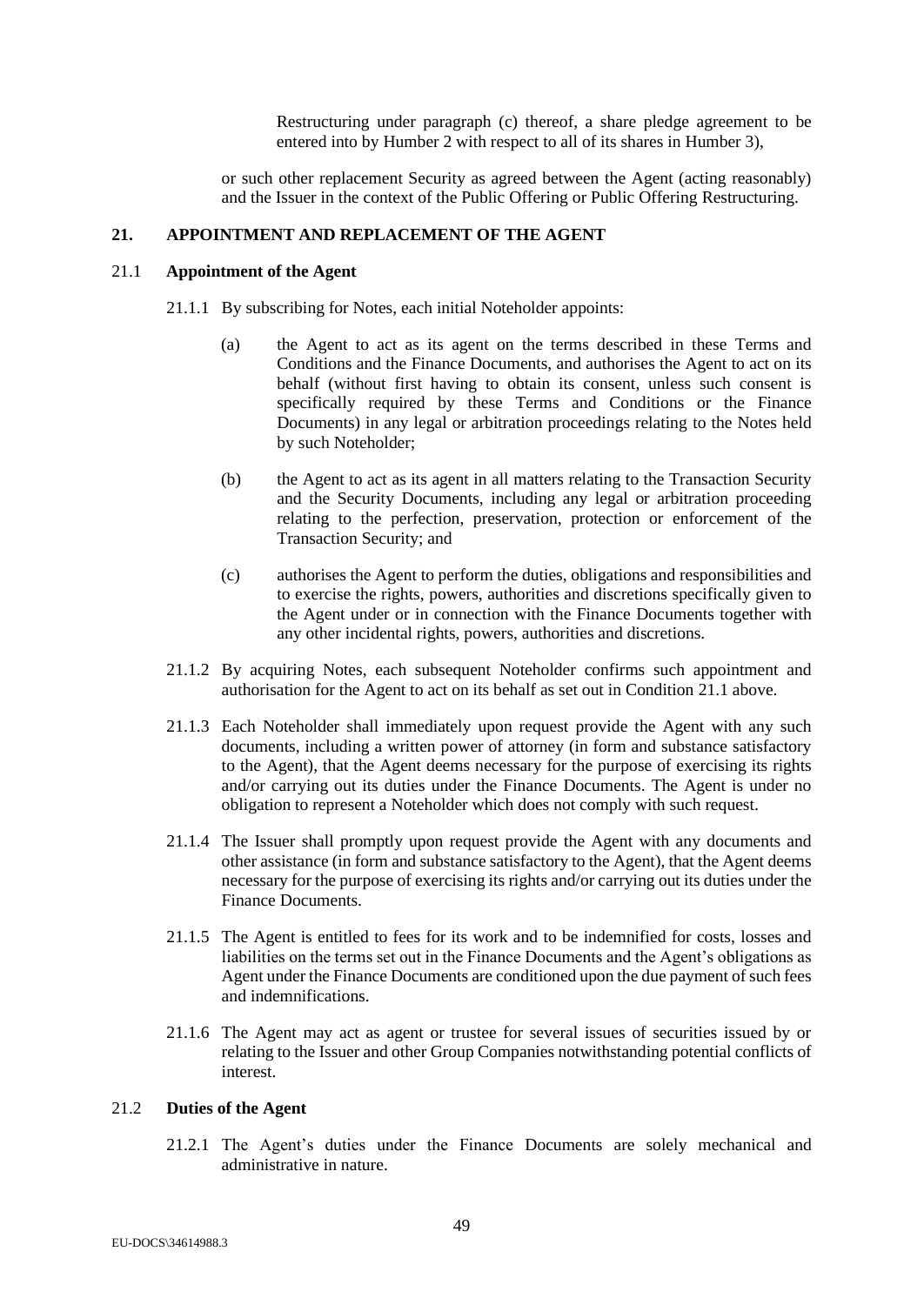- 21.2.2 The Agent shall represent the Noteholders in accordance with the Finance Documents, including, *inter alia*, holding the Transaction Security pursuant to the Security Documents on behalf of the Noteholders and, where relevant, enforcing the Transaction Security on behalf of the Noteholders.
- 21.2.3 When acting in accordance with the Finance Documents, the Agent is always acting with binding effect on behalf of the Noteholders. The Agent shall act in the best interest of the Noteholders as a group and carry out its duties under the Finance Documents in a reasonable, proficient and professional manner, with reasonable care and skill.
- 21.2.4 The Agent is entitled to delegate its duties to other professional parties, but the Agent shall remain liable for the actions of such parties under the Finance Documents.
- 21.2.5 The Agent shall treat all Noteholders equally and, when acting pursuant to the Finance Documents, act with regard only to the interests of the Noteholders and shall not be required to have regard to the interests or to act upon or comply with any direction or request of any other person, other than as explicitly stated in the Finance Documents.
- <span id="page-49-0"></span>21.2.6 The Agent is entitled to engage external experts when carrying out its duties under the Finance Documents. The Issuer shall on demand by the Agent pay all costs for external experts engaged after the occurrence of an Event of Default, or for the purpose of investigating or considering (i) an event or circumstance which the Agent reasonably believes is or may lead to an Event of Default or (ii) a matter relating to the Issuer or the Transaction Security which the Agent reasonably believes may be detrimental to the interests of the Noteholders under the Finance Documents. Any compensation for damages or other recoveries received by the Agent from external experts engaged by it for the purpose of carrying out its duties under the Finance Documents shall be distributed in accordance with Condition [16](#page-40-1) (*Distribution of proceeds*).
- 21.2.7 Without prejudice to the generality of paragraph [21.2.6](#page-49-0) above, the Agent may at any time engage and pay for the services of any lawyers to act as independent counsel to the Agent (and so separate from any other lawyers instructed pursuant to the Finance Documents) if the Agent in its reasonable opinion deems this to be desirable.
- 21.2.8 The Agent may rely on the advice or services of any lawyers, accountants, tax advisers, surveyors or other professional advisers or experts (whether obtained by the Agent or by any other party) and shall not be liable for any damages, costs or losses to any person, any diminution in value or any liability whatsoever arising as a result of its so relying.
- 21.2.9 The Agent shall, as applicable, enter into agreements with the CSD, and comply with such agreement and the CSD Regulations applicable to the Agent, as may be necessary in order for the Agent to carry out its duties under the Finance Documents.
- 21.2.10 Notwithstanding any other provision of the Finance Documents to the contrary, the Agent is not obliged to do or omit to do anything if it would or might in its reasonable opinion constitute a breach of any law or regulation.
- <span id="page-49-1"></span>21.2.11 If in the Agent's reasonable opinion the cost, loss or liability which it may incur (including reasonable fees to the Agent) in complying with instructions of the Noteholders, or taking any action at its own initiative, will not be covered by the Issuer, the Agent may refrain from acting in accordance with such instructions, or taking such action, until it has received such funding or indemnities (or adequate Security has been provided therefore) as it may reasonably require.
- 21.2.12 The Agent shall give a notice to the Noteholders (i) before it ceases to perform its obligations under the Finance Documents by reason of the non-payment by the Issuer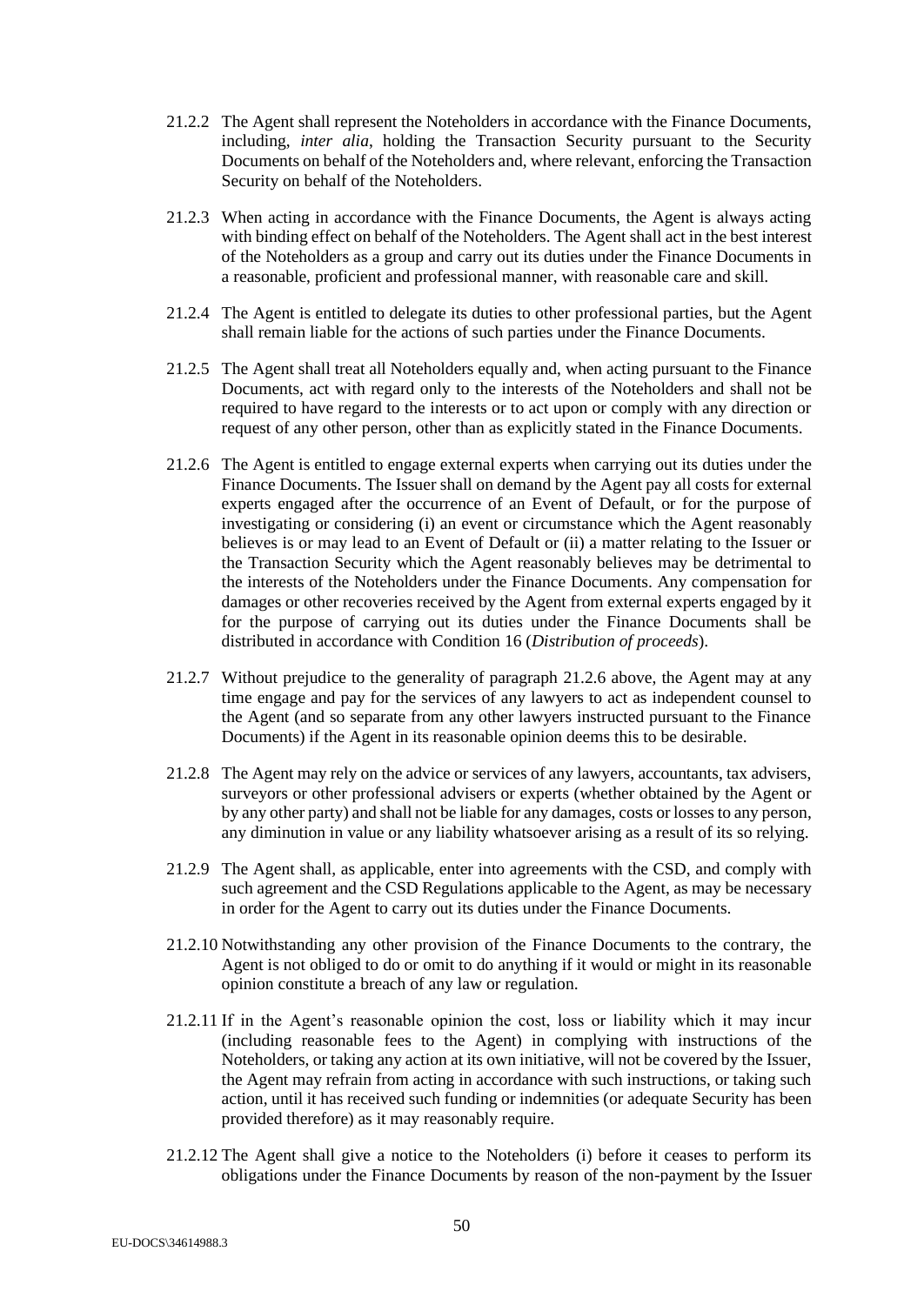of any fee or indemnity due to the Agent under the Finance Documents or (ii) if it refrains from acting for any reason described in Condition [21.2.11.](#page-49-1)

21.2.13 The Agent may provide notices to Noteholders from time to time in connection with any of its duties and responsibilities in relation to the Notes. Such notices may, without limitation, provide all relevant procedures to be followed by Noteholders in connection with any Noteholders' Meeting or Written Procedure. These procedures may, if appropriate, include details as to how Noteholders should provide proof of holding of their Notes to the Agent in order to participate in any relevant procedure in relation to the Notes.

#### 21.3 **Limited liability for the Agent**

- 21.3.1 The Agent will not be liable to the Noteholders for damage or loss caused by any action taken or omitted by it under or in connection with any Finance Document, unless directly caused by its negligence or wilful misconduct. The Agent shall never be responsible for indirect loss.
- 21.3.2 The Agent shall not be considered to have acted negligently if it has acted in accordance with advice from or opinions of reputable external experts engaged by the Agent or if the Agent has acted with reasonable care in a situation when the Agent considers that it is detrimental to the interests of the Noteholders to delay the action in order to first obtain instructions from the Noteholders.
- 21.3.3 The Agent shall not be liable for any delay (or any related consequences) in crediting an account with an amount required pursuant to the Finance Documents to be paid by the Agent to the Noteholders, **provided that** the Agent has taken all necessary steps as soon as reasonably practicable to comply with the regulations or operating procedures of any recognised clearing or settlement system used by the Agent for that purpose.
- 21.3.4 The Agent shall have no liability to the Noteholders for damage caused by the Agent acting in accordance with instructions of the Noteholders given in accordance with Condition [17](#page-41-0) (*Decisions by Noteholders*) or Condition [15.10](#page-40-4) (*Acceleration of the Notes*).
- 21.3.5 Any liability towards the Issuer which is incurred by the Agent in acting under, or in relation to, the Finance Documents shall not be subject to set-off against the obligations of the Issuer to the Noteholders under the Finance Documents.

# <span id="page-50-1"></span>21.4 **Replacement of the Agent**

- 21.4.1 Subject to Condition [21.4.6,](#page-51-0) the Agent may resign by giving notice to the Issuer and the Noteholders, in which case the Noteholders shall appoint a successor Agent at a Noteholders' Meeting convened by the retiring Agent or by way of Written Procedure initiated by the retiring Agent.
- 21.4.2 Subject to Condition [21.4.6,](#page-51-0) if the Agent is Insolvent, the Agent shall be deemed to resign as Agent and the Issuer shall within ten (10) Business Days appoint a successor Agent which shall be an independent financial institution or other reputable company which regularly acts as agent under debt issuances.
- <span id="page-50-0"></span>21.4.3 A Noteholder (or Noteholders) representing at least ten (10) per cent. of the Adjusted Nominal Amount may, by notice to the Issuer (such notice may only be validly given by a person who is a Noteholder on the Business Day immediately following the day on which the notice is received by the Issuer and shall, if given by several Noteholders, be given by them jointly), require that a Noteholders' Meeting is held for the purpose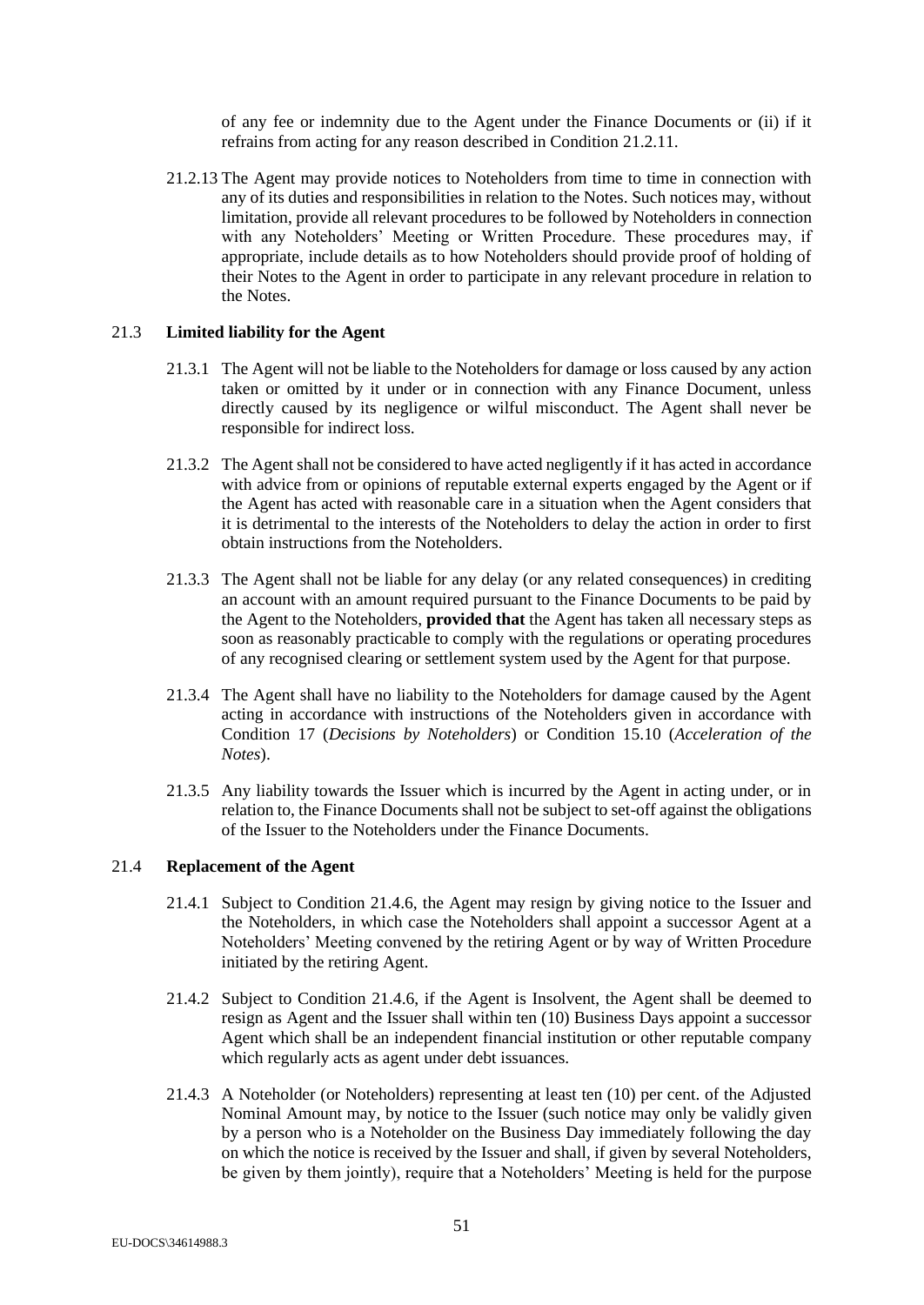of dismissing the Agent and appointing a new Agent. The Issuer may, at a Noteholders' Meeting convened by it or by way of Written Procedure initiated by it, propose to the Noteholders that the Agent be dismissed and a new Agent appointed.

- 21.4.4 If the Noteholders have not appointed a successor Agent within ninety (90) days after (i) the earlier of the notice of resignation was given or the resignation otherwise took place or (ii) the Agent was dismissed through a decision by the Noteholders, the Issuer shall appoint a successor Agent which shall be an independent financial institution or other reputable company which regularly acts as agent under debt issuances.
- 21.4.5 The retiring Agent shall, at its own cost, make available to the successor Agent such documents and records and provide such assistance as the successor Agent may reasonably request for the purposes of performing its functions as Agent under the Finance Documents.
- <span id="page-51-0"></span>21.4.6 The Agent's resignation or dismissal shall only take effect upon the appointment of a successor Agent and acceptance by such successor Agent of such appointment and the execution of all necessary documentation to effectively substitute the retiring Agent.
- 21.4.7 Upon the appointment of a successor, the retiring Agent shall be discharged from any further obligation in respect of the Finance Documents but shall remain entitled to the benefit of the Finance Documents and remain liable under the Finance Documents in respect of any action which it took or failed to take whilst acting as Agent. Its successor, the Issuer and each of the Noteholders shall have the same rights and obligations amongst themselves under the Finance Documents as they would have had if such successor had been the original Agent.
- 21.4.8 In the event that there is a change of the Agent in accordance with this Condition [21.4,](#page-50-1) the Issuer shall execute such documents and take such actions as the new Agent may reasonably require for the purpose of vesting in such new Agent the rights, powers and obligation of the Agent and releasing the retiring Agent from its further obligations under the Finance Documents. Unless the Issuer and the new Agent agree otherwise, the new Agent shall be entitled to the same fees and the same indemnities as the retiring Agent.

# **22. APPOINTMENT AND REPLACEMENT OF THE PAYING AGENT**

- 22.1 The Issuer appoints the Paying Agent to manage certain specified tasks under these Terms and Conditions and in accordance with the legislation, rules and regulations applicable to and/or issued by the CSD and relating to the Notes.
- 22.2 The Paying Agent may retire from its assignment or be dismissed by the Issuer, provided that the Issuer has approved that a commercial bank or securities institution approved by the CSD accedes as new Paying Agent at the same time as the old Paying Agent retires or is dismissed. If the Paying Agent is Insolvent, the Issuer shall immediately appoint a new Paying Agent, which shall replace the old Paying Agent as Paying Agent in accordance with these Terms and Conditions.

# **23. APPOINTMENT AND REPLACEMENT OF THE CSD**

- 23.1 The Issuer has appointed the CSD to manage certain tasks under these Terms and Conditions and in accordance with the CSD Regulations and the other regulations applicable to the Notes.
- 23.2 The CSD may retire from its assignment or be dismissed by the Issuer, provided that the Issuer has effectively appointed a replacement CSD that accedes as CSD at the same time as the old CSD retires or is dismissed and provided also that the replacement does not have a negative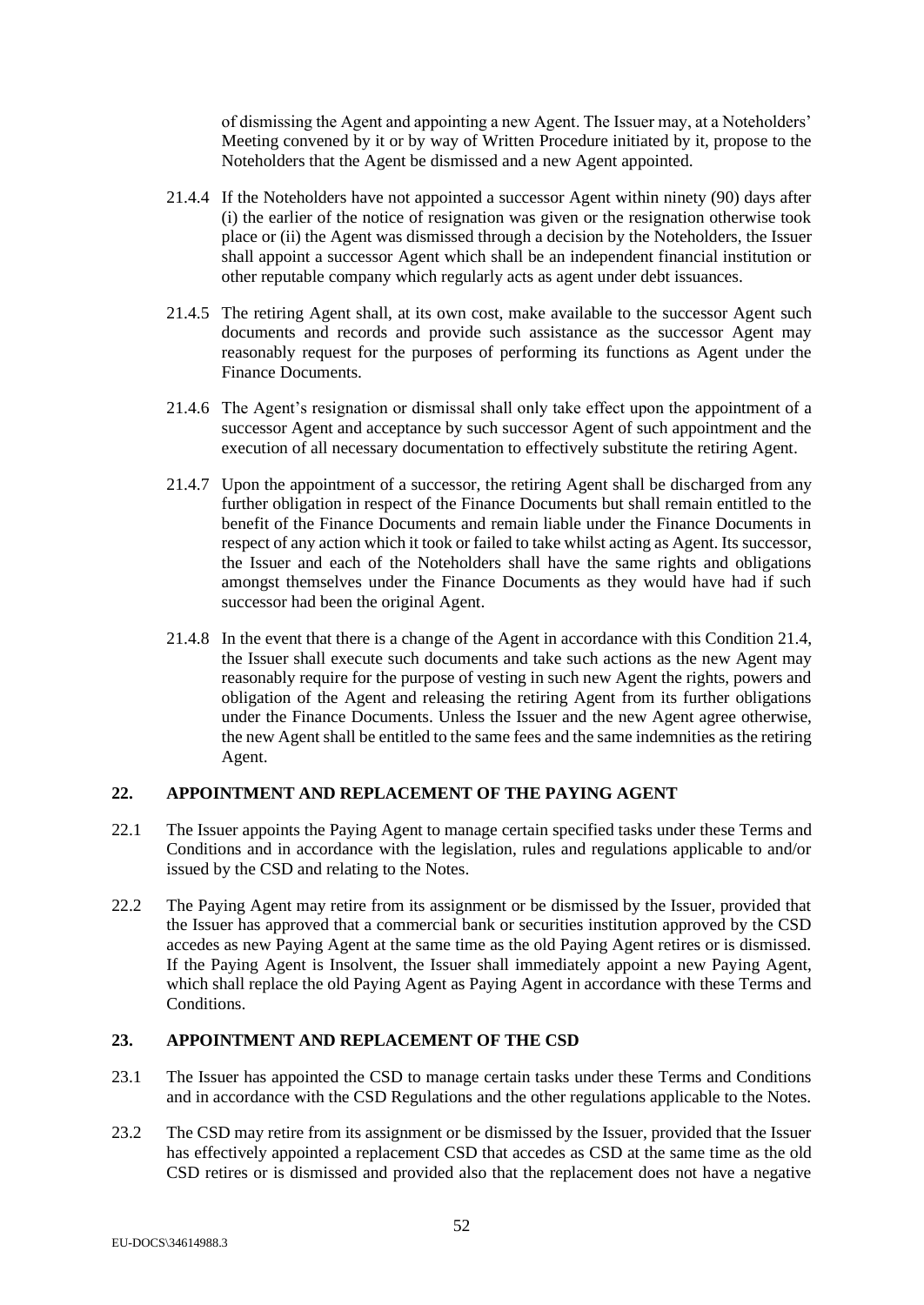<span id="page-52-0"></span>effect on any Noteholder. The replacing CSD must be authorised to professionally conduct clearing operations and be authorised as a central securities depository in accordance with applicable law.

# **24. NO DIRECT ACTIONS BY NOTEHOLDERS**

- 24.1 A Noteholder may not take any steps whatsoever against the Issuer or with respect to the Transaction Security to enforce or recover any amount due or owing to it pursuant to the Finance Documents, or to initiate, support or procure any steps which may lead to the Issuer being, or being deemed to be, Insolvent, whether in relation to any of the obligations and liabilities of the Issuer under the Finance Documents or otherwise. Such steps may only be taken by the Agent.
- 24.2 Condition [24](#page-52-0) shall not apply if (i) the Agent has been instructed by the Noteholders in accordance with these Terms and Conditions to take certain actions but is legally unable to take such actions, or (ii) the Agent has been instructed to enforce the Transaction Security but is legally unable to take such enforcement actions.

# **25. PRESCRIPTION**

- 25.1 The right to receive repayment of the principal of the Notes shall be prescribed and become void ten (10) years from the Redemption Date. The right to receive payment of interest (excluding any capitalised interest) shall be prescribed and become void three (3) years from the relevant due date for payment. The Issuer is entitled to any funds set aside for payments in respect of which the Noteholders' right to receive payment has been prescribed and has become void.
- 25.2 If a limitation period is duly interrupted in accordance with the Swedish Act on Limitations (*preskriptionslag (1981:130)*), a new limitation period of ten (10) years with respect to the right to receive repayment of the principal of the Notes, and of three (3) years with respect to receive payment of interest (excluding capitalised interest) will commence, in both cases calculated from the date of interruption of the limitation period, as such date is determined pursuant to the provisions of the Swedish Act on Limitations.

# **26. NOTICES**

<span id="page-52-1"></span>Any notice pursuant to any Finance Document shall be in English language.

# 26.1 **Notices**

- 26.1.1 Any notice or other communication to be made under or in connection with the Finance Documents:
	- (a) if from the Issuer to the Agent, shall be given at the address registered with the Swedish Companies Registration Office (Sw. *Bolagsverket*) on the Business Day prior to dispatch; or
	- (b) if from the Agent to the Issuer, to the following address:

Address: 26 Esplanade St Helier Jersey JE2 3QA

Attention: the Directors

(c) if to the Noteholders, shall be given at their addresses registered with the CSD on a date selected by the sending person which falls no more than five (5)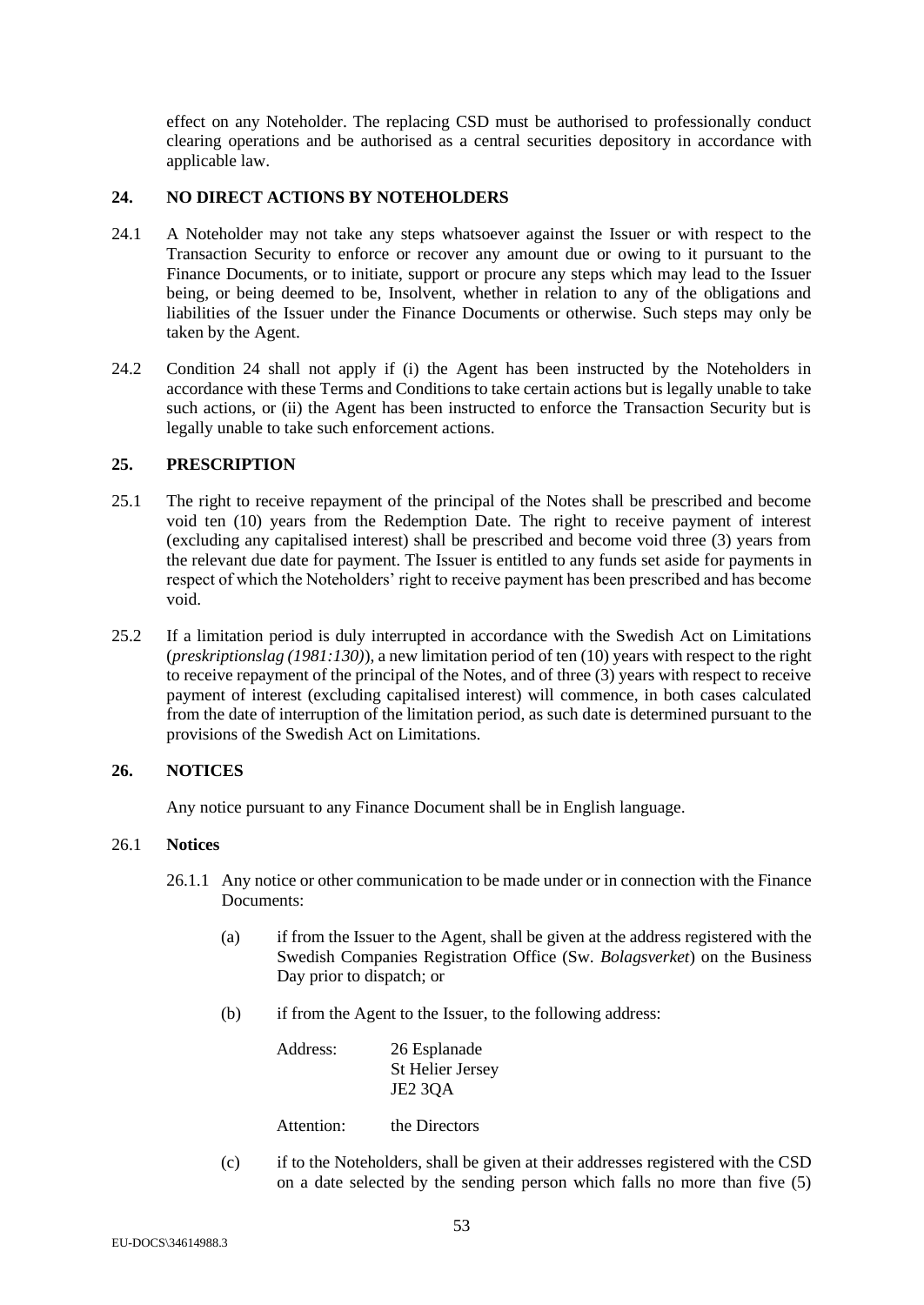Business Days prior to the date on which the notice or communication is sent, and by either courier delivery (if practically possible) or letter for all Noteholders. A notice to the Noteholders shall also be published on the websites of the Issuer and the Agent.

26.1.2 Any notice or other communication made between the Issuer and Agent under or in connection with the Finance Documents shall be sent by way of courier, personal delivery, letter or e-mail and will only be effective, in case of courier or personal delivery, when it has been left at the address specified in Condition [26.1](#page-52-1) or, in case of letter, three (3) Business Days after being deposited postage prepaid in an envelope addressed to the address specified in Condition [26.1](#page-52-1) or, in the case of e-mail, when received in readable form by the recipient.

#### <span id="page-53-2"></span><span id="page-53-1"></span>26.2 **Press releases**

- 26.2.1 Any notice that the Issuer or the Agent shall send to the Noteholders pursuant to Conditions [10.3](#page-26-2) (*Voluntary total or partial redemption (time limited call option*), [10.4](#page-27-2) (*Voluntary partial redemption (equity claw)*), [10.5](#page-27-0) (*Voluntary or partial redemption (time unlimited call option*)), [10.6](#page-28-1) (*Early redemption due to illegality (call option)*), [10.7](#page-29-3) (*Mandatory redemption due to a Change of Control Event (put option)*), [10.8](#page-29-4) (*Mandatory redemption due to a Listing Failure Event (put option)*)[, 10.9](#page-30-4) (*Mandatory redemption due to a Re-Valuation Event or Dilution Tracking Event (put option)*), [12.1.3,](#page-32-0) [12.1.7,](#page-33-1) [18.1,](#page-44-2) [19.1,](#page-45-5) [19.3](#page-45-6) and [20.2](#page-46-6) shall also be published by way of press release by the Issuer.
- 26.2.2 In addition to Condition [26.2.1,](#page-53-2) if any information relating to the Notes or the Issuer contained in a notice the Agent may send to the Noteholders under these Terms and Conditions has not already been made public by way of a press release, the Agent shall before it sends such information to the Noteholders give the Issuer the opportunity to issue a press release containing such information. If the Issuer does not promptly issue a press release and the Agent considers it necessary to issue a press release containing such information before it can lawfully send a notice containing such information to the Noteholders, the Agent shall be entitled to issue such press release.

# <span id="page-53-3"></span>**27. FORCE MAJEURE AND LIMITATION OF LIABILITY**

<span id="page-53-0"></span>27.1 Neither the Agent nor the Paying Agent shall be held responsible for any damage arising out of any legal enactment, or any measure taken by a public authority, or war, strike, lockout, boycott, blockade, natural disaster, insurrection, civil commotion, terrorism blockade or any other similar circumstance (a "**Force Majeure Event**"). The reservation in respect of strikes,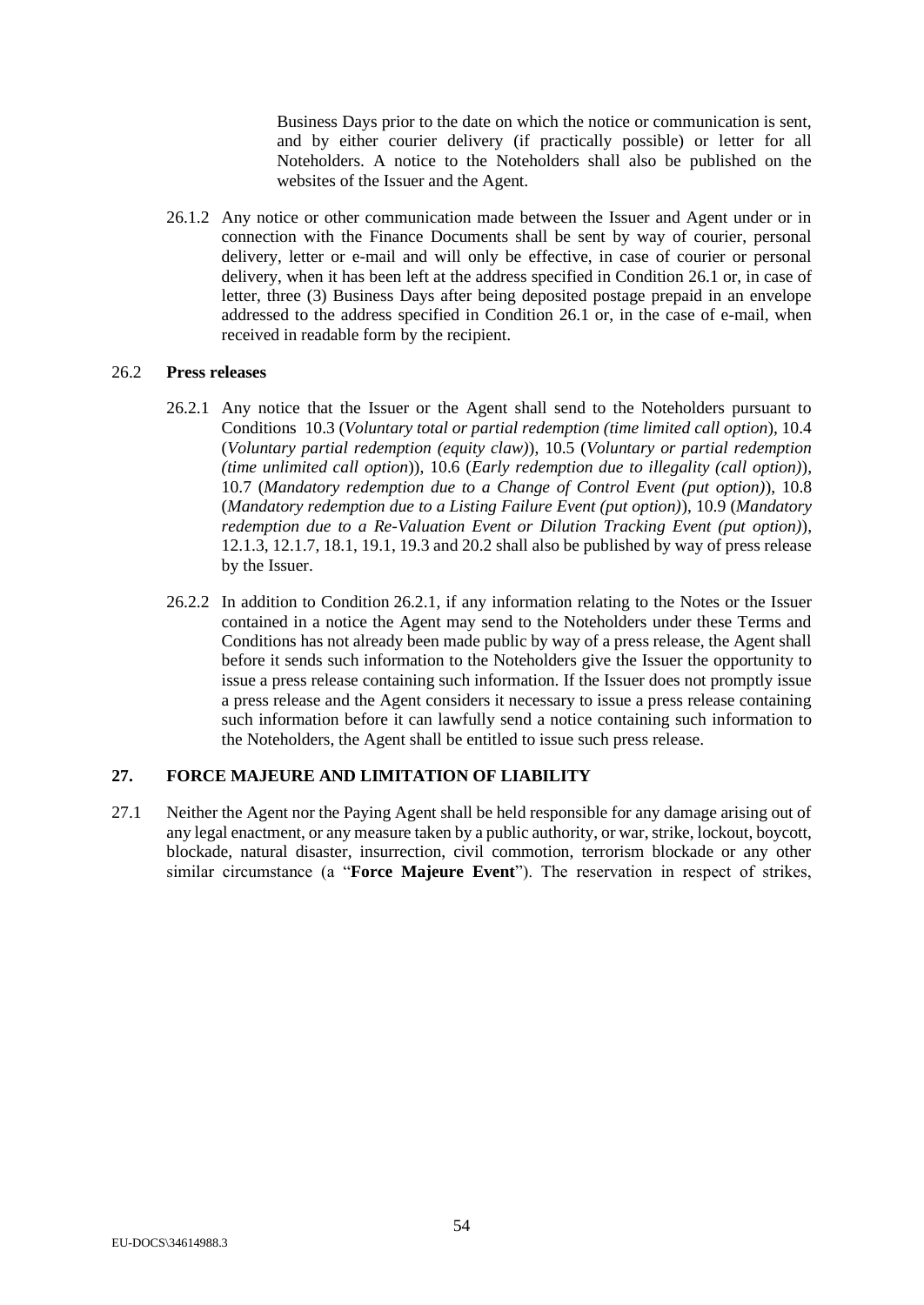lockouts, boycotts and blockades applies even if the Agent or the Paying Agent itself takes such measures, or is subject to such measures.

- 27.2 Neither the Agent nor the Paying Agent shall have any liability to the Noteholders if it has observed reasonable care. Neither the Agent nor the Paying Agent shall be responsible for indirect damage with exception of gross negligence and wilful misconduct.
- 27.3 Should a Force Majeure Event arise which prevents the Agent or the Paying Agent from taking any action required to comply with these Terms and Conditions, such action may be postponed until the obstacle has been removed.
- 27.4 The provisions in this Condition [27](#page-53-3) apply unless they are inconsistent with the provisions of Swedish Financial Instruments Act which provisions shall take precedence.

# **28. GOVERNING LAW AND JURISDICTION**

- 28.1 These Terms and Conditions, and any non-contractual obligations arising out of or in connection therewith, shall be governed by and construed in accordance with the laws of Sweden.
- 28.2 The Issuer submits to the non-exclusive jurisdiction of the Swedish courts and the District Court of Stockholm (Sw. *Stockholms tingsrätt*) shall be the court of first instance.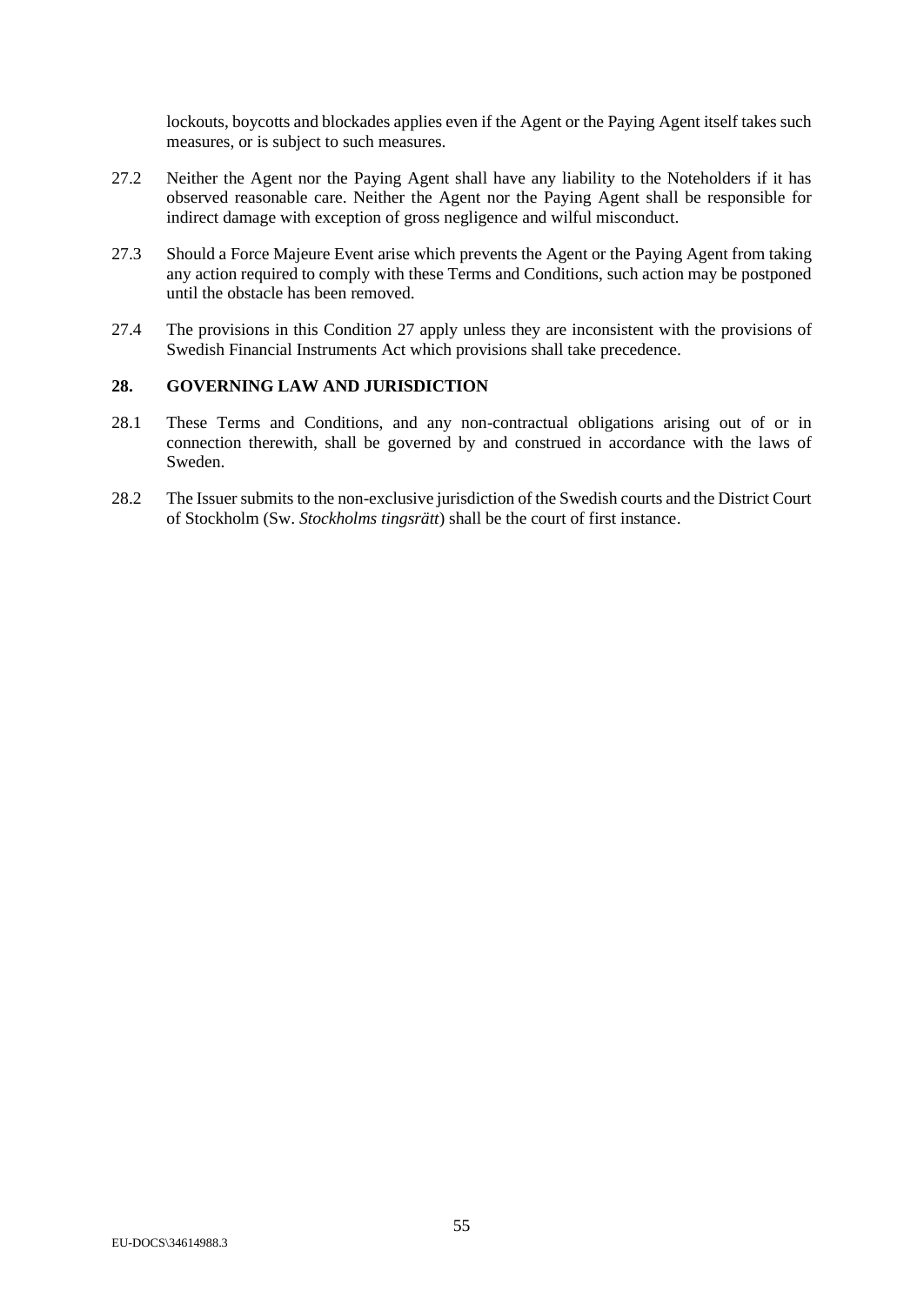We hereby certify that the above terms and conditions are binding upon ourselves.

Place: Date: Jersey 22 October 2021

# **CIDRON ROMANOV LIMITED**

as Issuer

 $\sqrt{2}$  $\overline{\phantom{a}}$ 

Name : Jamie Purdy